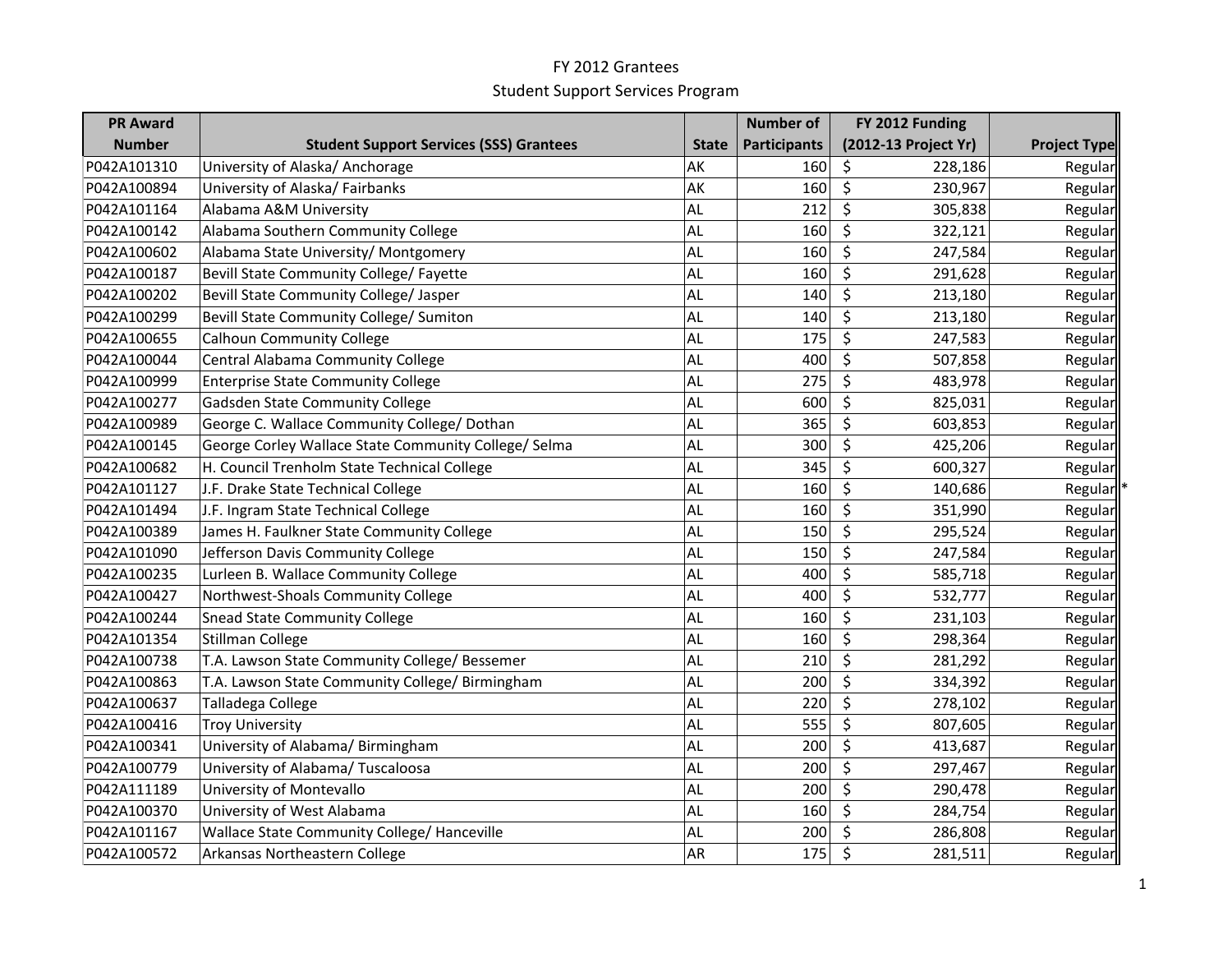| <b>PR Award</b> |                                                       |              | <b>Number of</b>    | FY 2012 Funding      |                     |
|-----------------|-------------------------------------------------------|--------------|---------------------|----------------------|---------------------|
| <b>Number</b>   | <b>Student Support Services (SSS) Grantees</b>        | <b>State</b> | <b>Participants</b> | (2012-13 Project Yr) | <b>Project Type</b> |
| P042A100621     | Arkansas State University                             | AR           | 175                 | \$<br>267,462        | Regular             |
| P042A100189     | Arkansas State University/ Beebe                      | AR           | 160                 | $\zeta$<br>247,584   | Regular             |
| P042A100288     | Arkansas State University/ Heber Springs              | AR           | 140                 | \$<br>213,180        | Regular             |
| P042A100006     | Arkansas Tech University                              | AR           | 140                 | \$<br>213,180        | Regular             |
| P042A101178     | <b>East Arkansas Community College</b>                | AR           | 200                 | \$<br>303,529        | Regular             |
| P042A101295     | <b>Harding University</b>                             | AR           | 275                 | \$<br>355,027        | Regular             |
| P042A100256     | <b>Henderson State University</b>                     | AR           | 100                 | \$<br>247,583        | Disabled            |
| P042A100323     | <b>Henderson State University</b>                     | AR           | 308                 | \$<br>350,742        | Regular             |
| P042A100678     | John Brown University                                 | AR           | 160                 | \$<br>231,103        | Regular             |
| P042A100023     | Mid-South Community College                           | AR           | 175                 | \$<br>281,490        | Regular             |
| P042A100171     | National Park Community College                       | AR           | 206                 | \$<br>352,838        | Regular             |
| P042A120198     | North Arkansas College                                | AR           | 180                 | \$<br>317,068        | Regular             |
| P042A100100     | <b>Ouachita Technical College</b>                     | AR           | 200                 | \$<br>257,086        | Regular             |
| P042A100392     | Ozarka College                                        | AR           | 215                 | \$<br>278,421        | Regular             |
| P042A100726     | Pulaski Technical College                             | AR           | 180                 | \$<br>231,103        | Regular             |
| P042A100021     | Rich Mountain Community College/Main/Waldron Campuses | AR           | 220                 | \$<br>318,212        | Regular             |
| P042A100080     | Southeast Arkansas College                            | AR           | 160                 | $\zeta$<br>231,103   | Regular             |
| P042A100769     | Southern Arkansas University                          | AR           | 250                 | \$<br>333,028        | Regular             |
| P042A100191     | University of Arkansas Community College/ Batesville  | AR           | 140                 | \$<br>213,180        | Regular             |
| P042A100742     | University of Arkansas Community College/ Hope        | AR           | 200                 | \$<br>281,511        | Regular             |
| P042A101506     | University of Arkansas/ Fayetteville                  | AR           | 325                 | \$<br>347,789        | Regular             |
| P042A100847     | University of Arkansas/ Fort Smith                    | AR           | 140                 | \$<br>213,180        | Regular             |
| P042A100159     | University of Arkansas/ Little Rock                   | AR           | 260                 | \$<br>359,161        | Regular             |
| P042A100570     | University of Arkansas/ Phillips Community College    | AR           | 257                 | \$<br>314,691        | Regular             |
| P042A100050     | University of Arkansas/ Pine Bluff                    | AR           | 308                 | \$<br>413,145        | Regular             |
| P042A100010     | University of the Ozarks                              | AR           | 180                 | \$<br>268,874        | Regular             |
| P042A100085     | American Samoa Community College                      | AS           | 200                 | \$<br>281,511        | Regular             |
| P042A101197     | Arizona State University/ Phoenix                     | <b>AZ</b>    | 150                 | \$<br>213,180        | Regular             |
| P042A101199     | Arizona State University/ Polytechnic Campus          | <b>AZ</b>    | 150                 | \$<br>213,180        | Regular             |
| P042A101329     | Arizona State University/ Tempe                       | <b>AZ</b>    | 270                 | \$<br>245,312        | Disabled            |
| P042A101408     | Arizona State University/ West Campus                 | <b>AZ</b>    | 130                 | \$<br>213,180        | <b>STEM</b>         |
| P042A101150     | Arizona State University/ West Campus                 | <b>AZ</b>    | 240                 | $\zeta$<br>295,085   | Regular             |
| P042A101492     | Arizona Western College                               | AZ           | 240                 | \$<br>331,131        | Regular             |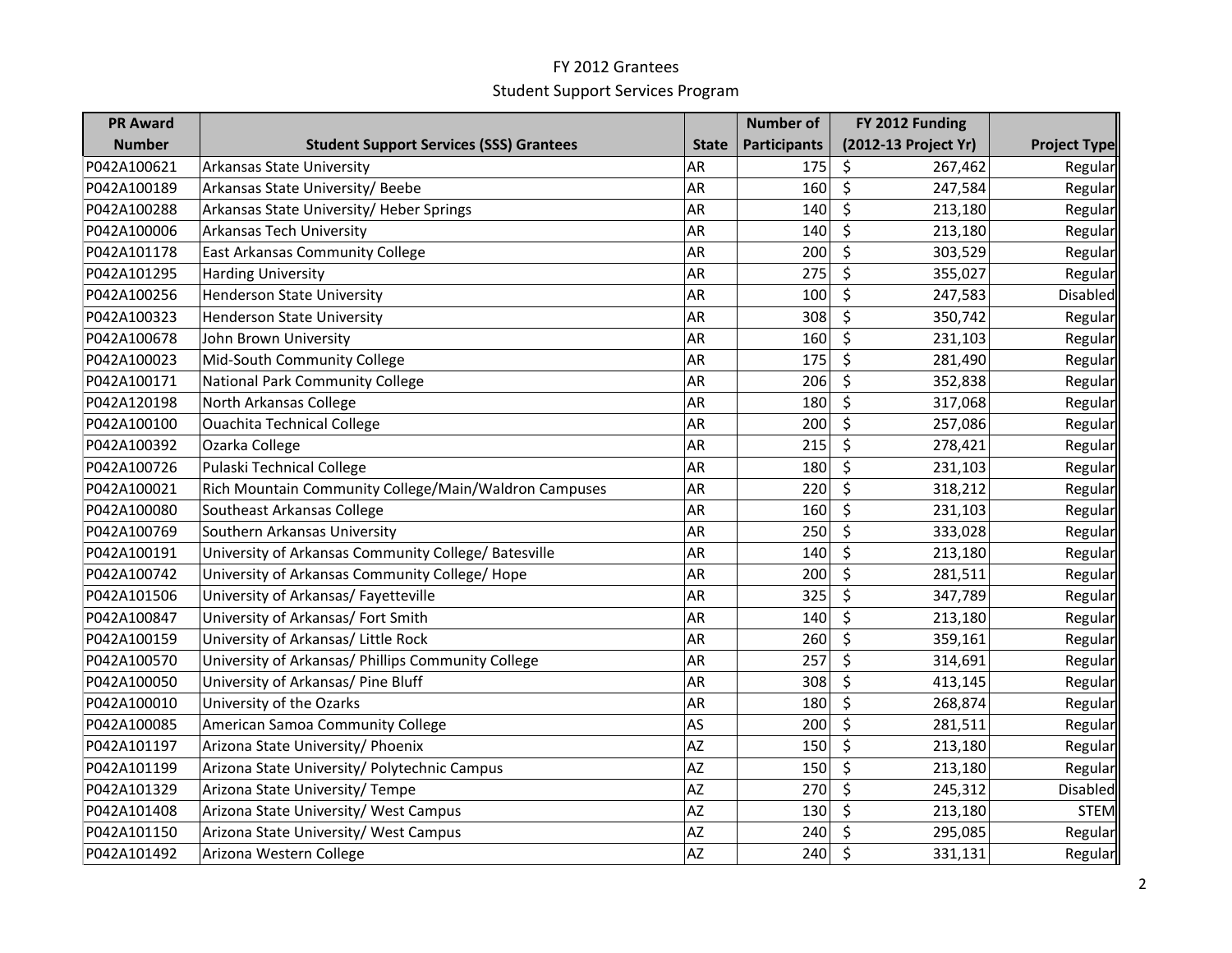| <b>PR Award</b> |                                                    |              | <b>Number of</b>    | FY 2012 Funding             |                     |
|-----------------|----------------------------------------------------|--------------|---------------------|-----------------------------|---------------------|
| <b>Number</b>   | <b>Student Support Services (SSS) Grantees</b>     | <b>State</b> | <b>Participants</b> | (2012-13 Project Yr)        | <b>Project Type</b> |
| P042A100264     | Central Arizona College                            | <b>AZ</b>    | 160                 | \$<br>231,103               | Regular             |
| P042A100472     | Cochise College/ Douglas                           | <b>AZ</b>    | 166                 | $\zeta$<br>235,185          | Regular             |
| P042A101282     | <b>Coconino Community College</b>                  | AZ           | 140                 | \$<br>213,180               | Regular             |
| P042A100862     | <b>Gateway Community College</b>                   | AZ           | 160                 | \$<br>230,139               | Regular             |
| P042A101326     | Northern Arizona University/ Flagstaff             | <b>AZ</b>    | 240                 | \$<br>296,273               | Regular             |
| P042A100846     | Phoenix College                                    | AZ           | 250                 | \$<br>280,528               | Regular             |
| P042A101419     | Pima Community College/ East Campus                | AZ           | 100                 | $\overline{\xi}$<br>213,180 | <b>Disabled</b>     |
| P042A101081     | Pima County Community College/ Desert Vista Campus | <b>AZ</b>    | 140                 | \$<br>213,180               | Regular             |
| P042A100882     | South Mountain Community College                   | <b>AZ</b>    | 160                 | \$<br>231,103               | Regular             |
| P042A100832     | University of Arizona                              | <b>AZ</b>    | 250                 | \$<br>245,798               | Regular             |
| P042A100182     | Yavapai Community College                          | <b>AZ</b>    | 300                 | \$<br>406,185               | Regular             |
| P042A100760     | Allan Hancock Community College                    | CA           | 140                 | \$<br>213,176               | Regular             |
| P042A101302     | American River College                             | CA           | 140                 | \$<br>213,180               | Regular             |
| P042A100334     | <b>Antelope Valley College</b>                     | CA           | 160                 | \$<br>247,584               | Regular             |
| P042A101021     | <b>Berkeley City College</b>                       | CA           | 140                 | \$<br>213,180               | Regular             |
| P042A100544     | <b>Butte-Glenn Community College District</b>      | CA           | 160                 | \$<br>231,073               | Regular             |
| P042A100559     | California Lutheran University                     | CA           | 200                 | \$<br>248,925               | Regular             |
| P042A100910     | California Polytechnic State University            | CA           | 250                 | \$<br>289,325               | Regular             |
| P042A101317     | California Polytechnic University                  | CA           | 250                 | \$<br>372,450               | Regular             |
| P042A100542     | California State Polytechnic University/ Pomona    | CA           | 150                 | \$<br>281,510               | <b>Disabled</b>     |
| P042A101351     | California State University/ Carson                | CA           | 160                 | \$<br>246,183               | Regular             |
| P042A100626     | California State University/ Channel Islands       | CA           | 160                 | \$<br>213,180               | Regular             |
| P042A100854     | California State University/ Chico                 | CA           | 160                 | \$<br>247,583               | Regular             |
| P042A101170     | California State University/ East Bay              | CA           | 125                 | \$<br>231,103               | Disabled            |
| P042A101353     | California State University/ East Bay              | CA           | 425                 | \$<br>455,842               | Regular             |
| P042A100333     | California State University/ Fresno                | CA           | 200                 | \$<br>292,340               | Regular             |
| P042A100911     | California State University/ Fullerton             | CA           | 160                 | \$<br>292,340               | Regular             |
| P042A111316     | California State University/ Long Beach            | CA           | 450                 | \$<br>510,110               | Regular             |
| P042A100534     | California State University/ Los Angeles           | CA           | 130                 | \$<br>281,495               | <b>Disabled</b>     |
| P042A100688     | California State University/ Monterey Bay          | CA           | 160                 | \$<br>247,584               | Regular             |
| P042A101371     | California State University/ Northridge            | CA           | 140                 | \$<br>213,180               | Regular             |
| P042A100161     | California State University/ Sacramento            | CA           | 150                 | \$<br>267,386               | Disabled            |
| P042A100214     | California State University/ San Bernardino        | CA           | 325                 | $\zeta$<br>373,614          | Regular             |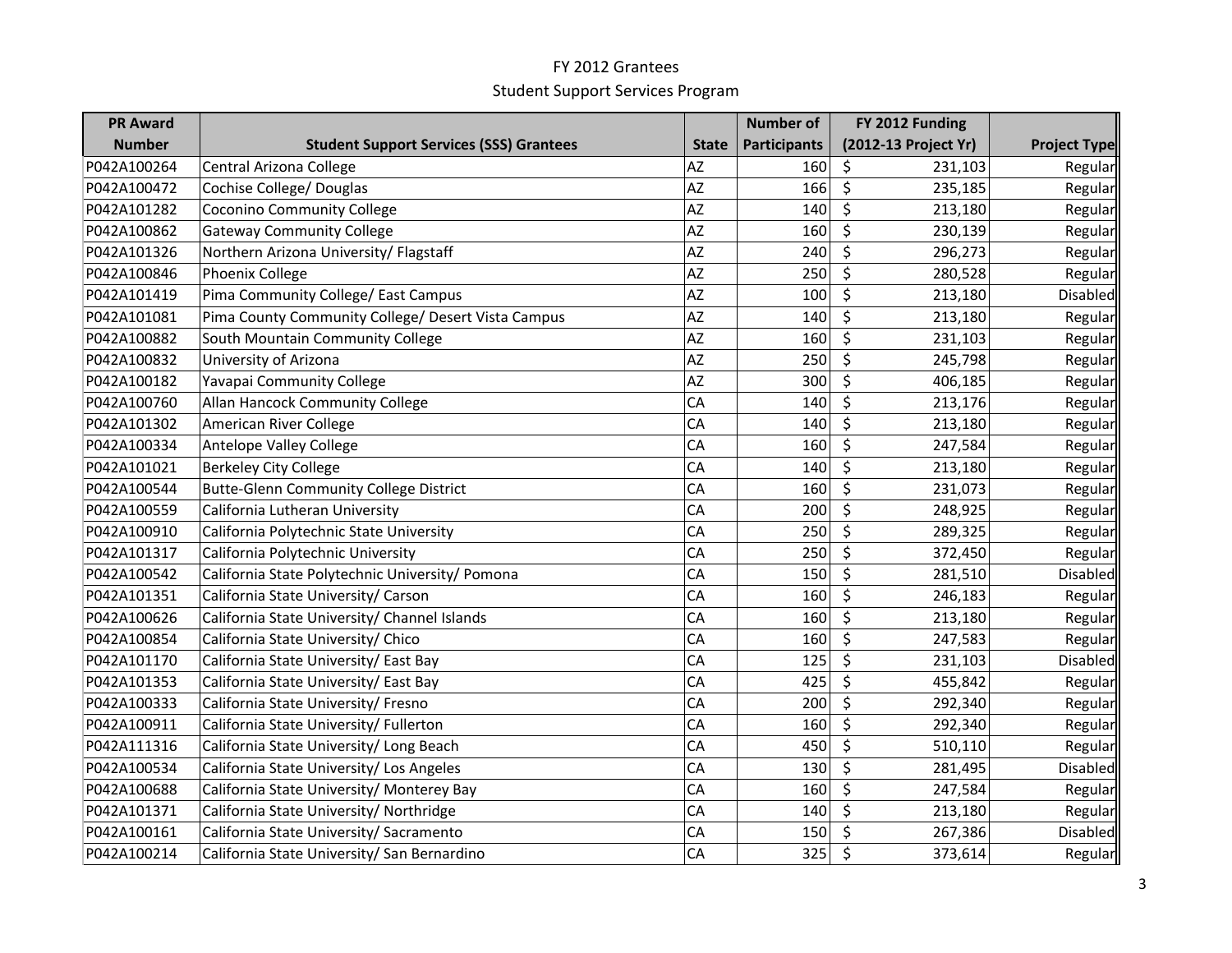| <b>PR Award</b> |                                                |              | <b>Number of</b>    | FY 2012 Funding      |                     |
|-----------------|------------------------------------------------|--------------|---------------------|----------------------|---------------------|
| <b>Number</b>   | <b>Student Support Services (SSS) Grantees</b> | <b>State</b> | <b>Participants</b> | (2012-13 Project Yr) | <b>Project Type</b> |
| P042A100421     | California State University/ San Marcos        | CA           | 200                 | \$<br>292,340        | Regular             |
| P042A100156     | California State University/ Stanislaus        | CA           | 250                 | $\zeta$<br>368,056   | Regular             |
| P042A101015     | Chabot-Las Positas Community College District  | CA           | 160                 | \$<br>231,103        | Regular             |
| P042A101016     | Chabot-Las Positas Community College District  | CA           | 140                 | \$<br>213,180        | ESL                 |
| P042A101020     | City College of San Francisco                  | CA           | 300                 | \$<br>391,936        | Regular             |
| P042A100923     | College of the Desert                          | CA           | 175                 | \$<br>281,509        | Regular             |
| P042A100733     | College of the Desert                          | CA           | 140                 | \$<br>213,180        | Regular             |
| P042A100683     | College of the Desert                          | CA           | 100                 | \$<br>213,180        | Disabled            |
| P042A101113     | College of the Redwoods/ Del Norte Campus      | CA           | 200                 | \$<br>297,086        | Regular             |
| P042A100276     | College of the Sequoias                        | CA           | 140                 | \$<br>213,180        | Regular             |
| P042A100255     | College of the Siskiyous                       | CA           | 180                 | \$<br>265,828        | Regular             |
| P042A100764     | El Camino College/ Torrance & Compton Campuses | CA           | 120                 | \$<br>213,180        | <b>STEM</b>         |
| P042A100225     | Evergreen Valley College                       | CA           | 160                 | \$<br>273,202        | Regular             |
| P042A100922     | Feather River Community College                | CA           | 160                 | \$<br>247,584        | Regular             |
| P042A100552     | Fresno City College                            | CA           | 160                 | \$<br>247,584        | Regular             |
| P042A100321     | Gavilan College                                | CA           | 160                 | \$<br>247,583        | Regular             |
| P042A100464     | <b>Hartnell College</b>                        | CA           | 160                 | \$<br>219,575        | Regular             |
| P042A100520     | <b>Humboldt State University</b>               | CA           | 500                 | \$<br>373,378        | Regular             |
| P042A100938     | <b>Imperial Valley College</b>                 | CA           | 350                 | \$<br>422,031        | Regular             |
| P042A100890     | Lake Tahoe Community College                   | CA           | 140                 | \$<br>213,083        | Regular             |
| P042A101028     | Laney College                                  | CA           | 140                 | \$<br>213,180        | Regular             |
| P042A100875     | Long Beach City College                        | CA           | 100                 | \$<br>231,103        | Disabled            |
| P042A100727     | Long Beach City College                        | CA           | 165                 | \$<br>281,510        | Regular             |
| P042A100300     | Los Angeles City College                       | CA           | 160                 | \$<br>281,510        | Regular             |
| P042A110519     | Los Angeles Harbor College                     | CA           | 125                 | \$<br>292,340        | Disabled            |
| P042A100949     | Los Angeles Mission College                    | CA           | 160                 | \$<br>229,674        | Regular             |
| P042A101180     | Los Angeles Southwest College                  | CA           | 120                 | \$<br>213,180        | <b>STEM</b>         |
| P042A100702     | Los Angeles Southwest College                  | CA           | 250                 | \$<br>439,582        | Regular             |
| P042A100131     | Los Angeles Valley College                     | CA           | 160                 | \$<br>231,103        | Regular             |
| P042A100873     | <b>Mission College</b>                         | CA           | 160                 | \$<br>267,595        | Regular             |
| P042A100996     | Monterey Peninsula College                     | CA           | 200                 | \$<br>294,916        | Regular             |
| P042A100163     | Mount St. Mary's College                       | CA           | 225                 | \$<br>277,047        | Regular             |
| P042A100844     | Mt. San Antonio College                        | CA           | 140                 | $\zeta$<br>213,180   | Regular             |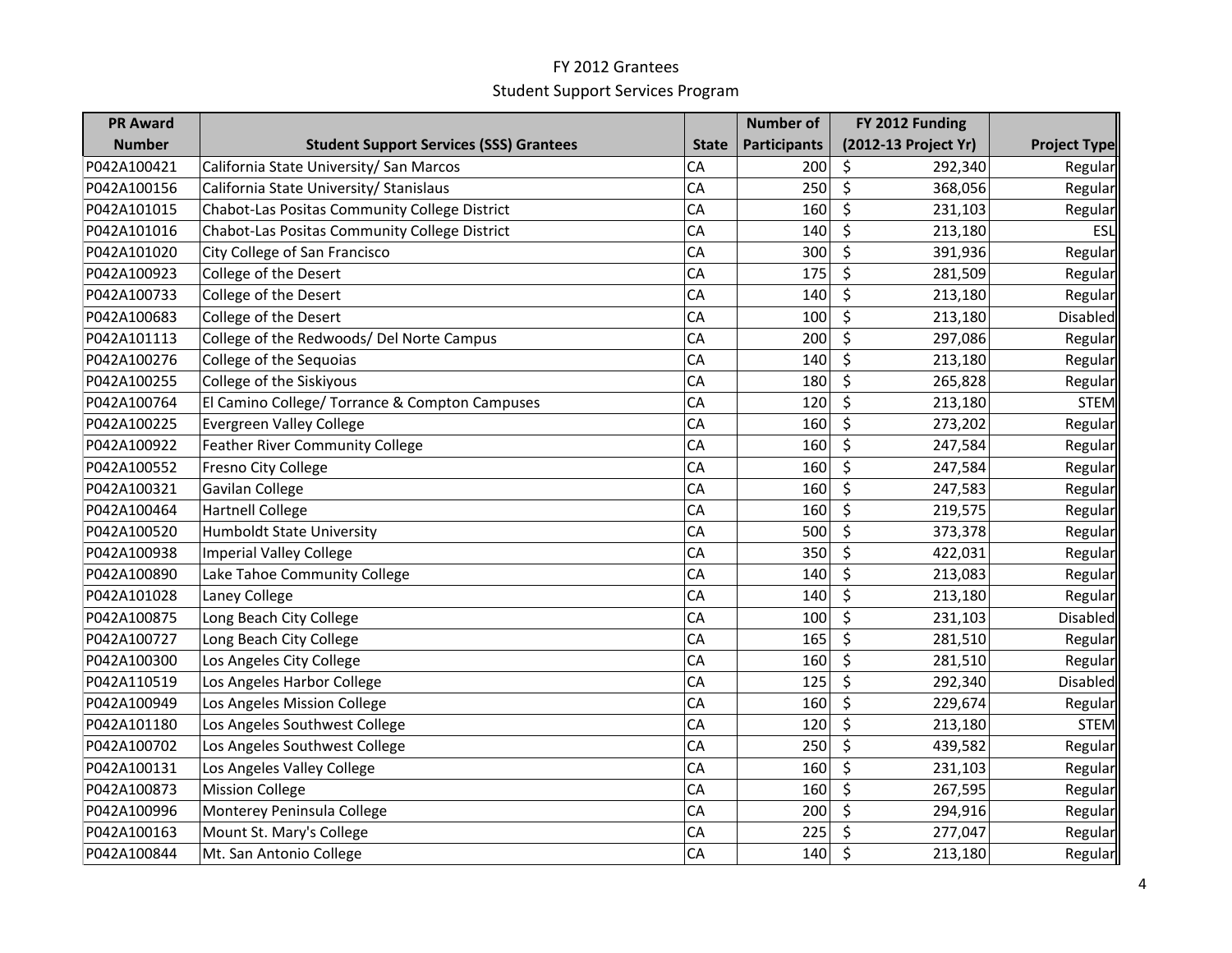| <b>PR Award</b> |                                                              |              | <b>Number of</b>    | FY 2012 Funding      |                     |
|-----------------|--------------------------------------------------------------|--------------|---------------------|----------------------|---------------------|
| <b>Number</b>   | <b>Student Support Services (SSS) Grantees</b>               | <b>State</b> | <b>Participants</b> | (2012-13 Project Yr) | <b>Project Type</b> |
| P042A100879     | Napa Valley College                                          | CA           | 180                 | \$<br>281,511        | Regular             |
| P042A100939     | <b>National Hispanic University</b>                          | CA           | 160                 | \$<br>231,058        | Regular             |
| P042A101000     | Palo Verde Community College                                 | CA           | 100                 | \$<br>213,177        | Disabled            |
| P042A101381     | Palomar Community College District/ San Marcos               | CA           | 225                 | \$<br>297,862        | Regular             |
| P042A100931     | Pasadena City College                                        | CA           | 200                 | \$<br>292,340        | Regular             |
| P042A101030     | <b>Reedley College</b>                                       | CA           | 140                 | \$<br>213,180        | ESL                 |
| P042A100717     | <b>Reedley College</b>                                       | CA           | 125                 | \$<br>247,583        | <b>Disabled</b>     |
| P042A100548     | <b>Reedley College</b>                                       | CA           | 140                 | \$<br>213,180        | Regular             |
| P042A101430     | Rio Hondo College                                            | CA           | 120                 | \$<br>213,180        | <b>STEM</b>         |
| P042A101499     | Rio Hondo College                                            | CA           | 160                 | \$<br>247,584        | Regular             |
| P042A101234     | Riverside Community College District                         | CA           | 100                 | \$<br>213,180        | <b>Disabled</b>     |
| P042A100425     | Riverside Community College District/ Moreno Valley          | CA           | 140                 | \$<br>213,180        | Regular             |
| P042A100907     | Riverside Community College District/ Norco Campus           | CA           | 160                 | \$<br>231,103        | Regular             |
| P042A100704     | Riverside Community College District/ Riverside City College | CA           | 140                 | \$<br>213,180        | Regular             |
| P042A100257     | San Bernardino Valley College                                | CA           | 200                 | \$<br>292,340        | Regular             |
| P042A101396     | San Diego Mesa College                                       | CA           | 225                 | \$<br>284,754        | Regular             |
| P042A101183     | San Diego State University                                   | CA           | 225                 | \$<br>281,510        | Disabled            |
| P042A100432     | San Francisco State University                               | CA           | 160                 | \$<br>246,266        | Regular             |
| P042A101440     | San Jose State University                                    | CA           | 250                 | \$<br>428,238        | Regular             |
| P042A101321     | San Mateo County Com College District                        | CA           | 165                 | \$<br>231,103        | Regular             |
| P042A100515     | San Mateo County Community College/ Skyline College          | CA           | 330                 | \$<br>496,320        | Regular             |
| P042A111169     | Santa Ana College                                            | CA           | 175                 | \$<br>292,340        | Regular             |
| P042A100965     | Santa Monica College                                         | CA           | 160                 | \$<br>281,509        | Regular             |
| P042A100919     | Shasta College                                               | CA           | 175                 | \$<br>281,510        | Regular             |
| P042A100546     | Sierra Joint Community College District                      | CA           | 140                 | \$<br>212,958        | Regular             |
| P042A100294     | Sonoma State University                                      | CA           | 140                 | \$<br>213,180        | ESL                 |
| P042A110055     | Sonoma State University                                      | CA           | 350                 | \$<br>431,009        | Regular             |
| P042A101403     | State Center Community College District/ North Centers       | CA           | 120                 | \$<br>193,800        | <b>STEM</b>         |
| P042A101074     | State Center Community College District/ North Centers       | CA           | 140                 | \$<br>213,180        | Regular             |
| P042A101342     | <b>Taft College</b>                                          | CA           | 140                 | \$<br>213,180        | Regular             |
| P042A100157     | University of California/ Berkeley                           | CA           | 250                 | \$<br>292,138        | Disabled            |
| P042A100665     | University of California/ Berkeley                           | CA           | 320                 | \$<br>475,401        | Regular             |
| P042A100831     | University of California/ Davis                              | CA           | 160                 | \$<br>231,103        | Regular             |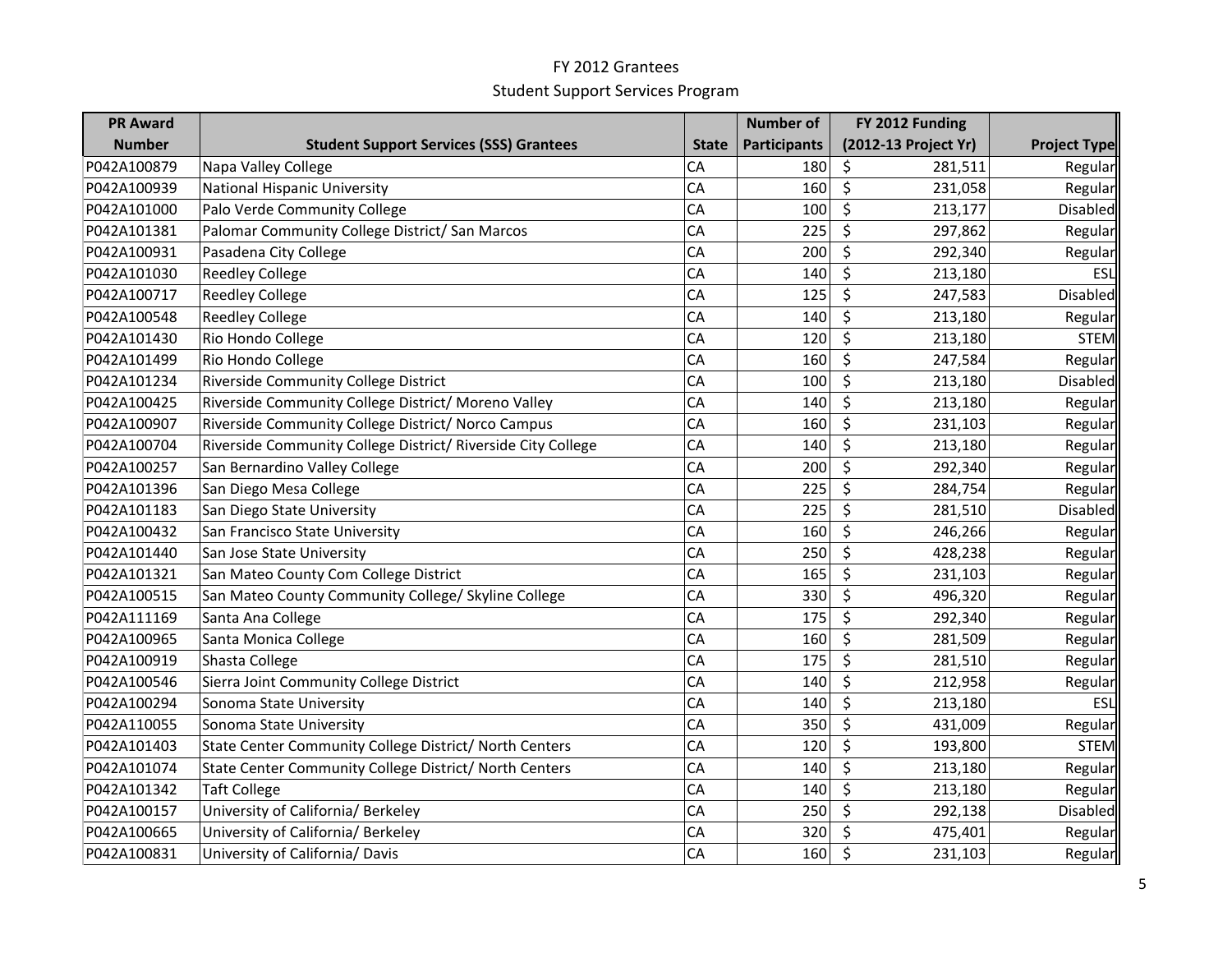| <b>PR Award</b> |                                                           |              | <b>Number of</b>    | FY 2012 Funding      |                     |
|-----------------|-----------------------------------------------------------|--------------|---------------------|----------------------|---------------------|
| <b>Number</b>   | <b>Student Support Services (SSS) Grantees</b>            | <b>State</b> | <b>Participants</b> | (2012-13 Project Yr) | <b>Project Type</b> |
| P042A101275     | University of California/ La Jolla                        | CA           | 200                 | \$<br>292,340        | Regular             |
| P042A101423     | University of California/ Riverside                       | CA           | 140                 | \$<br>213,048        | Regular             |
| P042A100871     | University of San Diego                                   | CA           | 160                 | \$<br>230,822        | Regular             |
| P042A100866     | University of the Pacific                                 | CA           | 200                 | \$<br>284,741        | Regular             |
| P042A100414     | West Hills College Coalinga/ West Hills College Firebaugh | CA           | 250                 | \$<br>270,961        | Regular             |
| P042A100551     | West Los Angeles College                                  | CA           | 160                 | \$<br>247,584        | Regular             |
| P042A100729     | <b>West Valley College</b>                                | CA           | 140                 | \$<br>213,180        | Regular             |
| P042A101269     | <b>Woodland Community College</b>                         | CA           | 140                 | \$<br>213,178        | Regular             |
| P042A101307     | <b>Woodland Community College</b>                         | CA           | 140                 | \$<br>213,178        | ESL                 |
| P042A100928     | Yosemite Community College District                       | CA           | 140                 | \$<br>213,180        | Regular             |
| P042A100550     | Yosemite Community College District                       | CA           | 250                 | \$<br>281,509        | Regular             |
| P042A100248     | <b>Adams State College</b>                                | CO           | 175                 | \$<br>247,583        | Regular             |
| P042A100162     | Aims Community College                                    | CO           | 120                 | \$<br>213,180        | <b>STEM</b>         |
| P042A100150     | <b>Aims Community College</b>                             | CO           | 160                 | \$<br>231,103        | Regular             |
| P042A100095     | Colorado Mountain College                                 | CO           | 140                 | \$<br>213,180        | Regular             |
| P042A110087     | Colorado Mountain Junior College District                 | CO           | 160                 | \$<br>280,978        | Regular             |
| P042A121402     | <b>Colorado State University</b>                          | CO           | 275                 | \$<br>377,282        | Regular             |
| P042A101156     | Colorado State University/ Pueblo                         | CO           | 220                 | \$<br>300,251        | Regular             |
| P042A100970     | <b>Community College of Aurora</b>                        | CO           | 160                 | \$<br>213,149        | Regular             |
| P042A100428     | <b>Community College of Denver</b>                        | CO           | 200                 | \$<br>284,753        | Regular             |
| P042A100802     | Fort Lewis College                                        | CO           | 120                 | \$<br>213,180        | <b>STEM</b>         |
| P042A110400     | Fort Lewis College                                        | CO           | 200                 | \$<br>284,752        | Regular             |
| P042A100304     | Lamar Community College                                   | CO           | 160                 | \$<br>254,158        | Regular             |
| P042A101135     | Mesa State College                                        | CO           | 140                 | \$<br>213,180        | Regular             |
| P042A100393     | Metropolitan State College of Denver                      | CO           | 200                 | \$<br>284,754        | Regular             |
| P042A100450     | Northeastern Junior College                               | CO           | 180                 | \$<br>240,174        | Regular             |
| P042A100377     | Otero Junior College                                      | CO           | 180                 | \$<br>213,180        | Regular             |
| P042A101209     | <b>Pikes Peak Community College</b>                       | CO           | 160                 | \$<br>231,103        | Regular             |
| P042A101213     | <b>Pikes Peak Community College</b>                       | CO           | 100                 | \$<br>213,136        | Disabled            |
| P042A100955     | <b>Pueblo Community College</b>                           | CO           | 220                 | \$<br>322,297        | Regular             |
| P042A100336     | <b>Trinidad State Junior College</b>                      | CO           | 250                 | \$<br>383,598        | Regular             |
| P042A100662     | Trinidad State Junior College/ Valley Campus              | CO           | 140                 | \$<br>213,180        | Regular             |
| P042A100397     | University of Colorado Denver                             | CO           | 165                 | $\zeta$<br>233,008   | Regular             |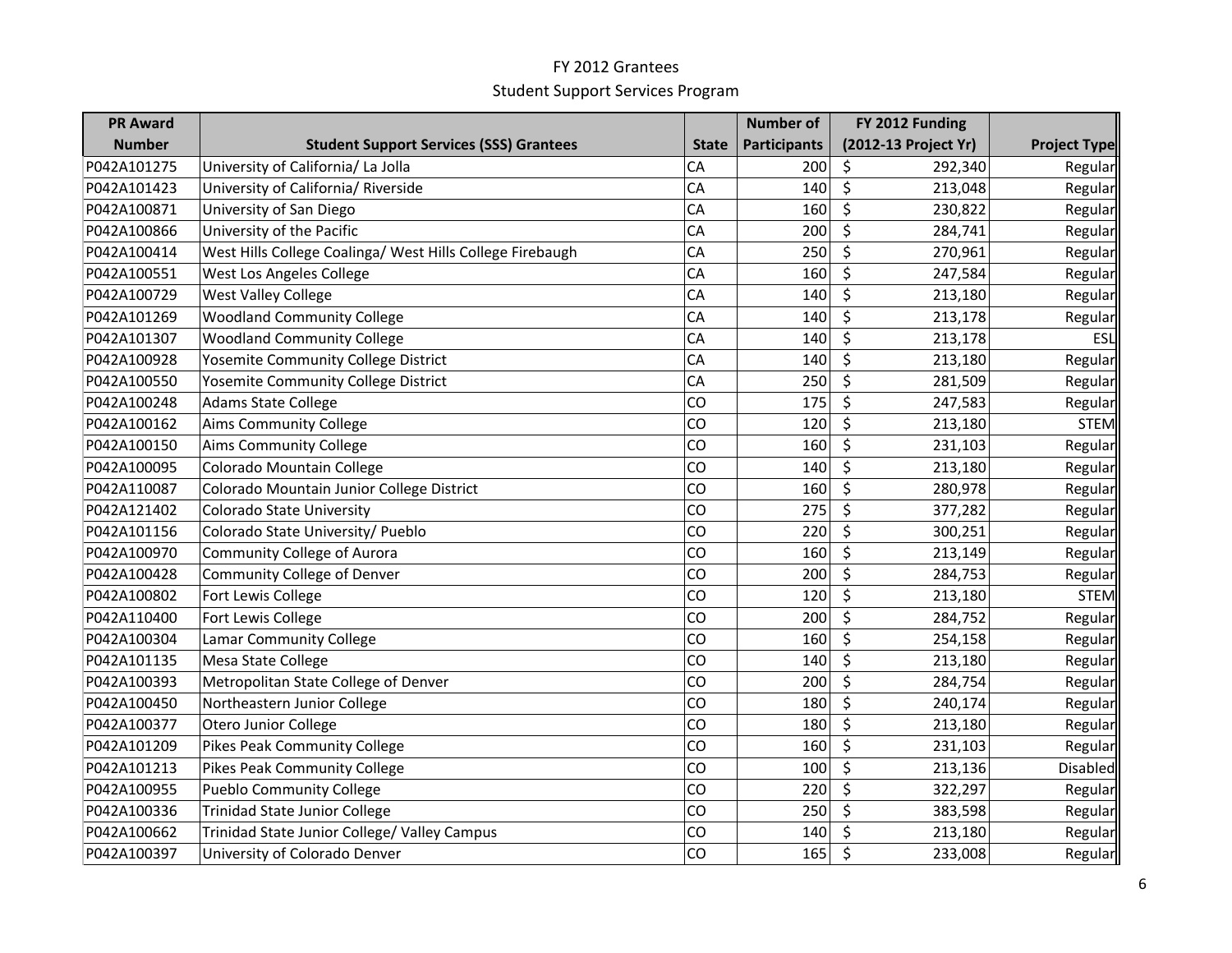| <b>PR Award</b> |                                                      |              | <b>Number of</b>    | FY 2012 Funding      |                        |
|-----------------|------------------------------------------------------|--------------|---------------------|----------------------|------------------------|
| <b>Number</b>   | <b>Student Support Services (SSS) Grantees</b>       | <b>State</b> | <b>Participants</b> | (2012-13 Project Yr) | <b>Project Type</b>    |
| P042A100902     | University of Colorado/ Boulder                      | CO           | 186                 | \$<br>310,164        | Regular                |
| P042A110591     | University of Northern Colorado                      | CO           | 200                 | $\zeta$<br>282,485   | Regular                |
| P042A100693     | Fairfield University                                 | <b>CT</b>    | 160                 | \$<br>280,557        | Regular                |
| P042A100492     | Norwalk Community College                            | <b>CT</b>    | 240                 | \$<br>339,443        | Regular                |
| P042A100700     | University of Bridgeport                             | <b>CT</b>    | 140                 | \$<br>147,497        | Regular                |
| P042A100074     | University of Connecticut                            | <b>CT</b>    | 225                 | \$<br>292,337        | Regular                |
| P042A101096     | <b>Howard University</b>                             | <b>DC</b>    | 225                 | \$<br>356,442        | Regular                |
| P042A100311     | Delaware Technical & Community College/ Terry Campus | DE           | 200                 | \$<br>279,172        | Regular                |
| P042A100576     | University of Delaware                               | <b>DE</b>    | 175                 | \$<br>291,504        | Regular                |
| P042A101168     | <b>Brevard Community College</b>                     | <b>FL</b>    | 235                 | \$<br>284,751        | Regular                |
| P042A100656     | Chipola College                                      | <b>FL</b>    | 140                 | \$<br>213,180        | Regular                |
| P042A100196     | College of Central Florida                           | <b>FL</b>    | 220                 | \$<br>315,942        | Regular                |
| P042A100684     | Daytona State College                                | FL           | 160                 | \$<br>314,682        | Regular                |
| P042A100625     | <b>Edison State College</b>                          | <b>FL</b>    | 200                 | \$<br>284,754        | Regular                |
| P042A100915     | Edward Waters College, Inc.                          | FL           | 160                 | \$<br>231,103        | Regular                |
| P042A101495     | Florida A&M University                               | FL           | 250                 | \$<br>171,527        | Regular                |
| P042A100267     | Florida Gulf Coast University                        | FL           | 160                 | \$<br>247,584        | Regular                |
| P042A100270     | Florida Gulf Coast University                        | FL           | 120                 | \$<br>213,180        | <b>STEM</b>            |
| P042A101362     | Florida International University                     | FL           | 160                 | \$<br>211,601        | Regular                |
| P042A100094     | Florida Memorial University                          | <b>FL</b>    | 207                 | \$<br>300,361        | Regular                |
| P042A100732     | Florida State College at Jacksonville                | <b>FL</b>    | 120                 | \$<br>193,800        | <b>Health Sciences</b> |
| P042A100103     | <b>Gulf Coast State College</b>                      | FL           | 190                 | \$<br>248,359        | Regular                |
| P042A100853     | Hillsborough Community College                       | FL           | 200                 | \$<br>227,738        | Regular                |
| P042A100508     | Indian River State College                           | FL           | 160                 | \$<br>281,511        | Regular                |
| P042A101052     | Jacksonville University                              | <b>FL</b>    | 140                 | \$<br>213,177        | Regular                |
| P042A100815     | Miami Dade College/ Homestead Campus                 | FL           | 140                 | \$<br>213,180        | Regular                |
| P042A100403     | Miami Dade College/ North Campus                     | FL           | 160                 | \$<br>230,916        | Regular                |
| P042A100077     | North Florida Community College                      | FL           | 200                 | \$<br>268,776        | Regular                |
| P042A100852     | Palm Beach State College                             | FL           | 170                 | \$<br>247,584        | Regular                |
| P042A100569     | Pensacola State College                              | FL           | 225                 | \$<br>318,545        | Regular                |
| P042A100756     | Polk State College                                   | FL           | 152                 | \$<br>219,575        | Regular                |
| P042A100817     | Santa Fe College                                     | FL           | 200                 | \$<br>281,511        | Regular                |
| P042A101046     | South Florida Community College                      | FL           | 160                 | $\zeta$<br>213,180   | Regular                |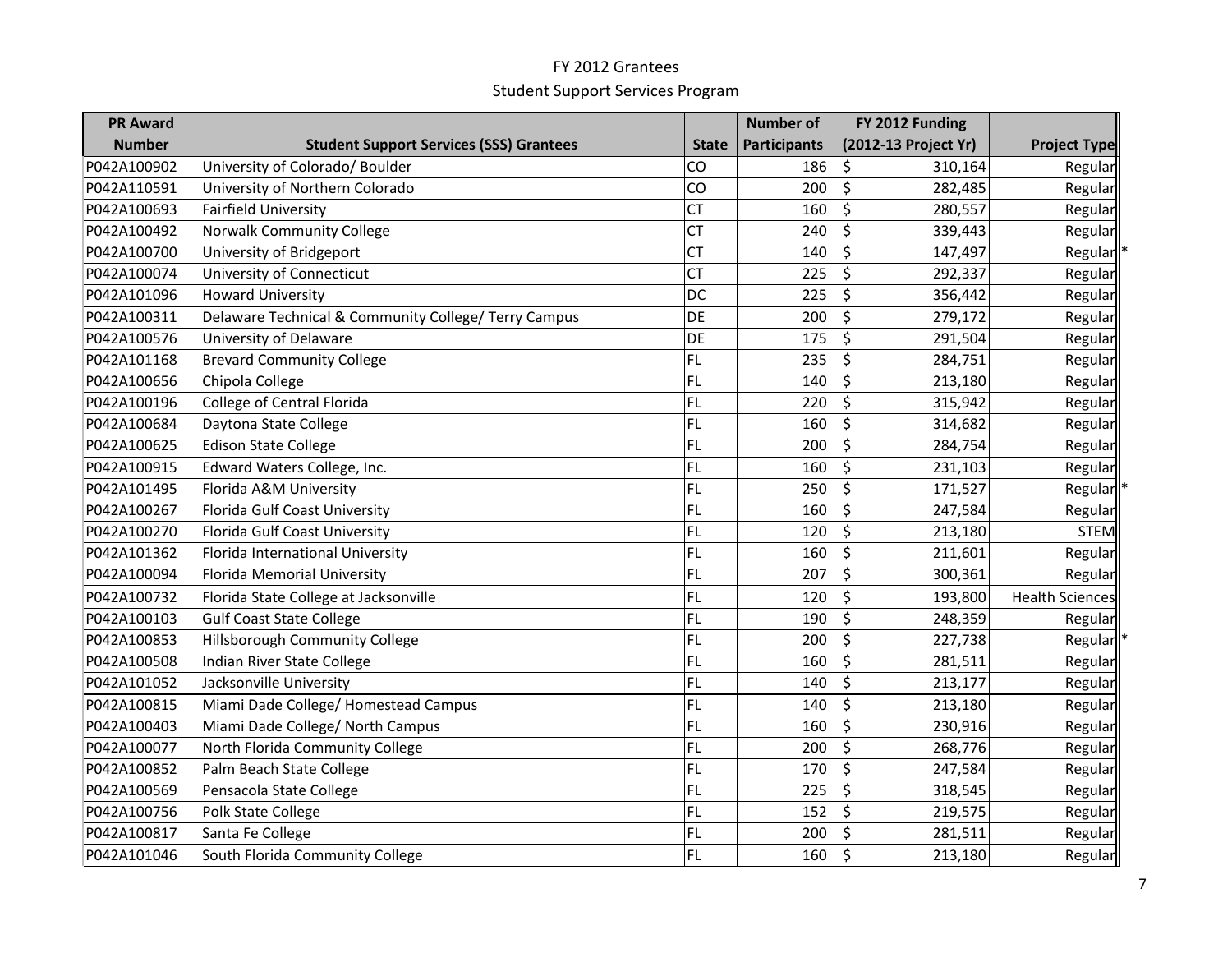| <b>PR Award</b> |                                                   |                | <b>Number of</b>    | FY 2012 Funding      |                     |
|-----------------|---------------------------------------------------|----------------|---------------------|----------------------|---------------------|
| <b>Number</b>   | <b>Student Support Services (SSS) Grantees</b>    | <b>State</b>   | <b>Participants</b> | (2012-13 Project Yr) | <b>Project Type</b> |
| P042A110667     | St. Petersburg College                            | FL.            | 160                 | \$<br>281,510        | Regular             |
| P042A101500     | University of Central Florida                     | FL.            | 120                 | $\zeta$<br>213,061   | <b>STEM</b>         |
| P042A101398     | University of South Florida/ St. Petersburg       | FL.            | 200                 | \$<br>213,180        | Regular             |
| P042A100068     | University of South Florida/ Tampa                | FL.            | 220                 | \$<br>289,738        | Regular             |
| P042A101383     | University of West Florida                        | FL.            | 200                 | \$<br>292,193        | Regular             |
| P042A100111     | Andrew College                                    | GA             | 160                 | \$<br>279,544        | Regular             |
| P042A101366     | Atlanta Metropolitan College                      | GA             | 140                 | \$<br>213,180        | Regular             |
| P042A100233     | <b>College of Coastal Georgia</b>                 | GA             | 160                 | \$<br>231,103        | Regular             |
| P042A100631     | <b>Corporation of Mercer University</b>           | GA             | 140                 | \$<br>213,180        | Regular             |
| P042A101361     | Fort Valley State University                      | GA             | 140                 | \$<br>213,180        | Regular             |
| P042A100317     | Georgia Perimeter College/ Clarkston              | GA             | 140                 | \$<br>213,180        | Regular             |
| P042A100318     | Georgia Perimeter College/ Decatur                | GA             | 160                 | \$<br>247,583        | Regular             |
| P042A100019     | Georgia Southwestern State University             | GA             | 155                 | \$<br>287,906        | Regular             |
| P042A101064     | Georgia State University                          | GA             | 120                 | \$<br>213,180        | <b>STEM</b>         |
| P042A100828     | Georgia State University                          | GA             | 200                 | \$<br>292,344        | Regular             |
| P042A101279     | Macon State College                               | GA             | 180                 | \$<br>287,246        | Regular             |
| P042A100208     | Paine College                                     | GA             | 130                 | \$<br>239,964        | Regular             |
| P042A101252     | Savannah State University                         | GA             | 175                 | \$<br>292,340        | Regular             |
| P042A101426     | <b>Thomas University</b>                          | GA             | 175                 | \$<br>292,337        | Regular             |
| P042A101084     | <b>Guam Community College</b>                     | GU             | 175                 | \$<br>292,340        | Regular             |
| P042A100554     | University of Guam                                | GU             | 160                 | \$<br>281,511        | Regular             |
| P042A100943     | Chaminade University/ Honolulu                    | HI             | 200                 | \$<br>324,881        | Regular             |
| P042A100545     | Honolulu Community College                        | HI             | 160                 | \$<br>230,289        | Regular             |
| P042A110754     | University of Hawaii/ Hilo                        | HI             | 200                 | \$<br>291,974        | Regular             |
| P042A100426     | University of Hawaii/ Kapiolani Community College | HI             | 206                 | \$<br>322,351        | Regular             |
| P042A100303     | University of Hawaii/ Manoa                       | H <sub>l</sub> | 265                 | \$<br>382,529        | Regular             |
| P042A100460     | University of Hawaii/ Maui Community College      | H1             | 160                 | \$<br>246,485        | Regular             |
| P042A110099     | University of Hawaii/ Windward                    | HI             | 250                 | \$<br>369,027        | Regular             |
| P042A100035     | <b>Briar Cliff University</b>                     | ΙA             | 200                 | \$<br>280,161        | Regular             |
| P042A100056     | <b>Central College</b>                            | ΙA             | 200                 | \$<br>284,754        | Regular             |
| P042A100829     | Coe College                                       | IA             | 210                 | \$<br>284,754        | Regular             |
| P042A100513     | Des Moines Area Community College                 | ١A             | 200                 | \$<br>329,069        | Regular             |
| P042A101157     | <b>Ellsworth Community College</b>                | IA             | 40                  | \$<br>58,140         | Regular             |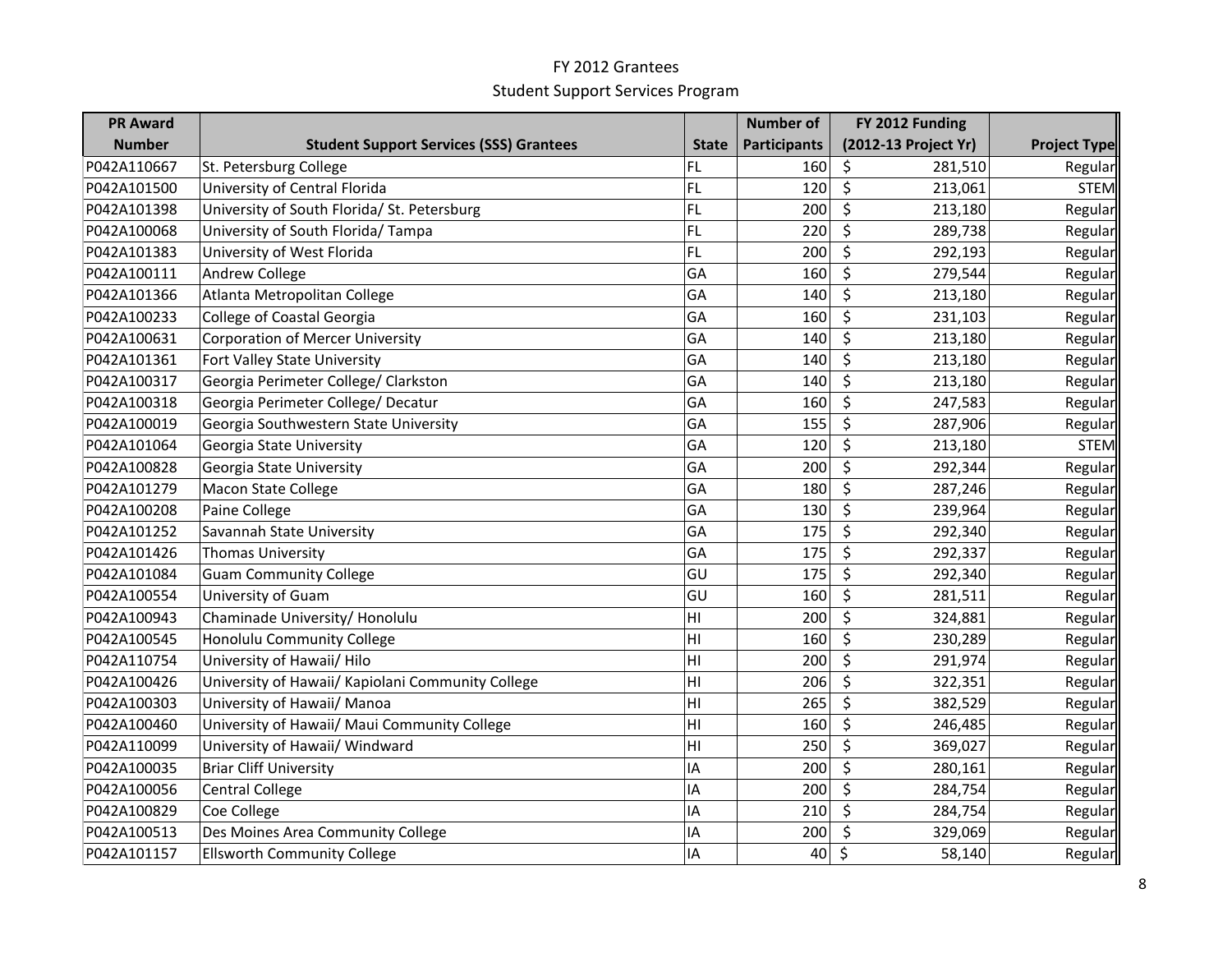| <b>PR Award</b> |                                                        |              | <b>Number of</b>    | FY 2012 Funding                            |                     |
|-----------------|--------------------------------------------------------|--------------|---------------------|--------------------------------------------|---------------------|
| <b>Number</b>   | <b>Student Support Services (SSS) Grantees</b>         | <b>State</b> | <b>Participants</b> | (2012-13 Project Yr)                       | <b>Project Type</b> |
| P042A100028     | <b>Graceland University</b>                            | ١A           | 180                 | \$<br>292,340                              | Regular             |
| P042A100027     | Hawkeye Community College                              | ١A           | 160                 | \$<br>247,584                              | Regular             |
| P042A101053     | <b>Indian Hills Community College</b>                  | ١A           | 225                 | \$<br>284,361                              | Regular             |
| P042A101035     | Iowa Central Community College                         | ١A           | 175                 | \$<br>247,583                              | Regular             |
| P042A100843     | Iowa Lakes Community College                           | ΙA           | 200                 | \$<br>281,490                              | Regular             |
| P042A100785     | Iowa State University                                  | ΙA           | 250                 | \$<br>331,883                              | Regular             |
| P042A100186     | Iowa Western Community College                         | IA           | 175                 | \$<br>284,051                              | Regular             |
| P042A100607     | Kirkwood Community College                             | ΙA           | 175                 | \$<br>284,754                              | Regular             |
| P042A100210     | Luther College                                         | IA           | 160                 | \$<br>284,754                              | Regular             |
| P042A101155     | Marshalltown Community College                         | ΙA           | 100                 | \$<br>145,350                              | Regular             |
| P042A100048     | North Iowa Area Community College                      | ΙA           | 200                 | \$<br>292,340                              | Regular             |
| P042A100088     | Northeast Iowa Community College                       | ΙA           | 160                 | \$<br>231,103                              | Regular             |
| P042A100824     | Northwest Iowa Community College                       | IA           | 160                 | \$<br>241,643                              | Regular             |
| P042A100623     | <b>Scott Community College</b>                         | ١A           | 190                 | \$<br>279,414                              | Regular             |
| P042A100736     | Simpson College                                        | ΙA           | 160                 | \$<br>231,103                              | Regular             |
| P042A100091     | Southeastern Community College                         | ΙA           | 250                 | \$<br>355,656                              | Regular             |
| P042A100175     | Southwestern Community College                         | IA           | 180                 | \$<br>262,557                              | Regular             |
| P042A101507     | University of Dubuque                                  | ΙA           | 140                 | \$<br>213,180                              | Regular             |
| P042A100878     | University of Iowa                                     | ΙA           | 350                 | \$<br>347,409                              | Regular             |
| P042A101095     | University of Northern Iowa                            | ΙA           | 200                 | \$<br>312,917                              | Regular             |
| P042A100218     | Western Iowa Tech Community College                    | ١A           | 175                 | \$<br>281,492                              | Regular             |
| P042A100613     | Western Iowa Tech Community College                    | ΙA           | 140                 | \$<br>213,180                              | Regular             |
| P042A101223     | <b>Boise State University</b>                          | ID           | 180                 | \$<br>334,590                              | Regular             |
| P042A100690     | Idaho State University                                 | ID           | 250                 | \$<br>286,338                              | Regular             |
| P042A100913     | Lewis-Clark State College                              | ID           | 160                 | \$<br>325,654                              | Regular             |
| P042A100216     | North Idaho College                                    | ID           | 160                 | \$<br>247,584                              | Regular             |
| P042A101264     | University of Idaho                                    | ID           | 225                 | \$<br>325,260                              | Regular             |
| P042A100151     | <b>Black Hawk College</b>                              | IL           | 225                 | $\overline{\boldsymbol{\zeta}}$<br>322,761 | Regular             |
| P042A100836     | <b>Chicago State University</b>                        | IL           | 250                 | \$<br>292,729                              | Regular             |
| P042A100110     | City Colleges of Chicago/ Harry S Truman College       | IL           | 160                 | \$<br>219,248                              | Regular             |
| P042A100390     | College of Lake County/ Grayslake & Lakeshore Campuses | IL           | 140                 | \$<br>212,104                              | Regular             |
| P042A100489     | Columbia College Chicago                               | IL           | 160                 | \$<br>281,510                              | Regular             |
| P042A100543     | Danville Area Community College                        | IL           | 190                 | \$<br>281,510                              | Regular             |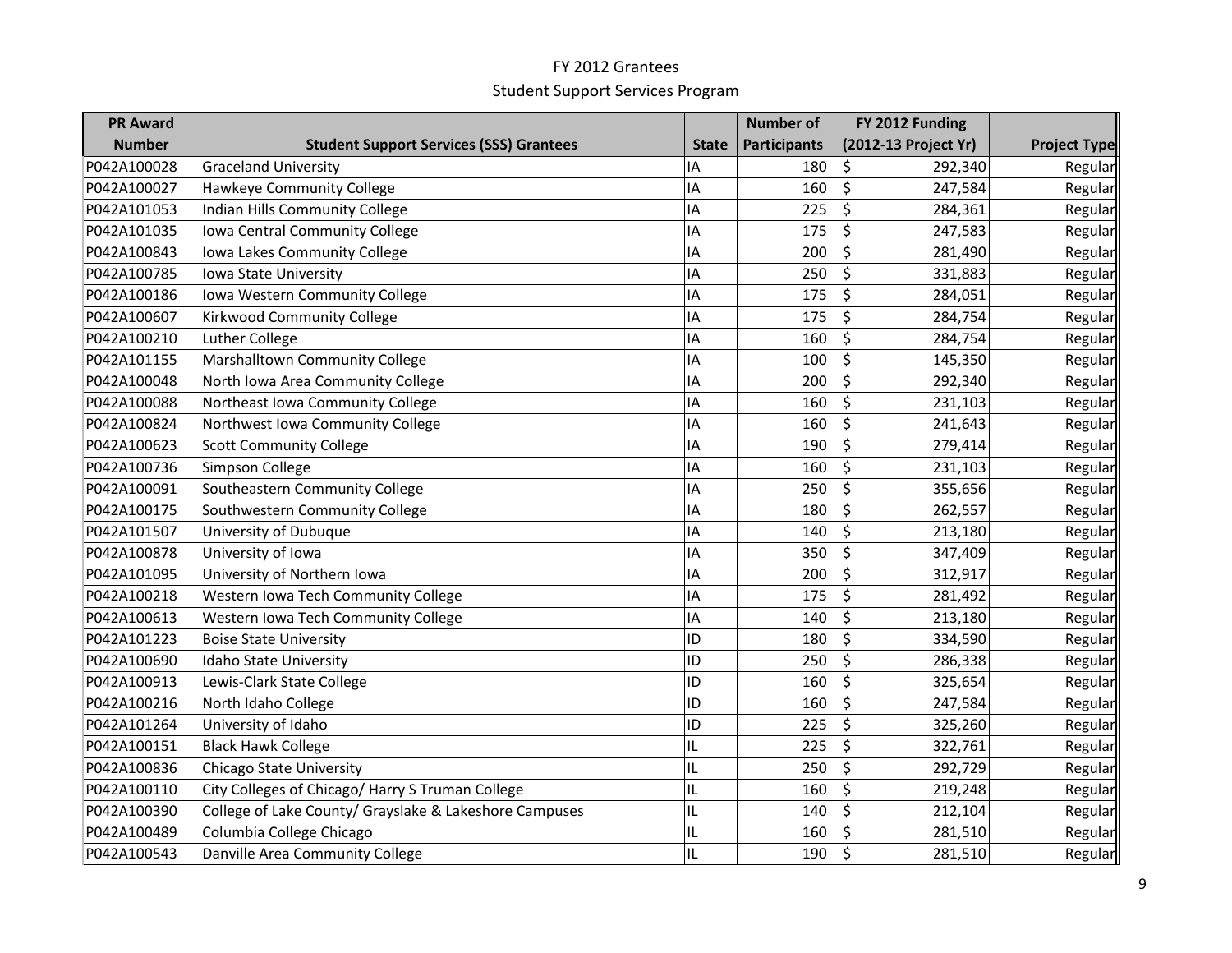| <b>PR Award</b> |                                                         |              | <b>Number of</b>    | FY 2012 Funding                    |                     |
|-----------------|---------------------------------------------------------|--------------|---------------------|------------------------------------|---------------------|
| <b>Number</b>   | <b>Student Support Services (SSS) Grantees</b>          | <b>State</b> | <b>Participants</b> | (2012-13 Project Yr)               | <b>Project Type</b> |
| P042A100893     | <b>DePaul University</b>                                | IL           | 200                 | \$<br>270,348                      | Regular             |
| P042A100932     | Eastern Illinois University                             | IL           | 175                 | \$<br>246,050                      | Regular             |
| P042A100883     | <b>Elgin Community College</b>                          | IL           | 140                 | \$<br>213,180                      | ESL                 |
| P042A100415     | <b>Elgin Community College</b>                          | IL           | 350                 | \$<br>421,419                      | Regular             |
| P042A101093     | <b>Heartland Community College</b>                      | IL           | 170                 | \$<br>231,103                      | Regular             |
| P042A100463     | <b>Highland Community College</b>                       | IL           | 275                 | \$<br>289,429                      | Regular             |
| P042A100737     | <b>Illinois Central College</b>                         | IL           | 250                 | \$<br>315,885                      | Regular             |
| P042A100885     | <b>Illinois College</b>                                 | IL           | 140                 | \$<br>213,180                      | Regular             |
| P042A100107     | Illinois Eastern Community Colleges                     | IL           | 190                 | \$<br>292,340                      | Regular             |
| P042A100813     | <b>Illinois State University</b>                        | IL           | 225                 | \$<br>259,961                      | Regular             |
| P042A101182     | Illinois Valley Community College                       | IL           | 160                 | \$<br>280,652                      | Regular             |
| P042A100122     | John A. Logan College                                   | IL           | 200                 | \$<br>273,611                      | Regular             |
| P042A100833     | John Wood Community College                             | IL           | 160                 | \$<br>315,194                      | Regular             |
| P042A100153     | Joliet Junior College                                   | IL           | 200                 | \$<br>378,361                      | Regular             |
| P042A100413     | Kankakee Community College                              | IL           | 150                 | \$<br>281,510                      | Regular             |
| P042A100422     | Kaskaskia College                                       | IL           | 140                 | \$<br>213,180                      | Regular             |
| P042A100588     | Knox College                                            | IL           | 165                 | \$<br>302,731                      | Regular             |
| P042A100593     | Lake Land College                                       | IL           | 160                 | \$<br>231,103                      | Regular             |
| P042A110596     | Lewis-Clark Community College                           | IL           | 225                 | \$<br>285,634                      | Regular             |
| P042A101301     | Loyola University/ Chicago                              | IL           | 140                 | \$<br>212,339                      | Regular             |
| P042A100449     | Malcolm X College                                       | IL           | 160                 | \$<br>227,198                      | Regular             |
| P042A100391     | Moraine Valley Community College                        | IL           | 160                 | \$<br>247,584                      | Regular             |
| P042A100204     | Northeastern Illinois University                        | IL           | 140                 | \$<br>213,180                      | Regular             |
| P042A100205     | Northeastern Illinois University                        | IL           | 100                 | $\overline{\mathsf{S}}$<br>213,180 | Disabled            |
| P042A100207     | Northeastern Illinois University                        | IL           | 140                 | \$<br>213,180                      | <b>Teacher Prep</b> |
| P042A101432     | Northern Illinois University                            | IL           | 300                 | \$<br>349,671                      | Regular             |
| P042A100367     | Oakton Community College/ Skokie & Des Plaines Campuses | IL           | 215                 | \$<br>292,810                      | Regular             |
| P042A100525     | <b>Parkland College</b>                                 | IL           | 180                 | \$<br>281,511                      | Regular             |
| P042A100553     | Prairie State College                                   | IL           | 160                 | \$<br>213,180                      | Regular             |
| P042A101147     | Rend Lake College                                       | IL           | 160                 | \$<br>267,134                      | Regular             |
| P042A100724     | <b>Richland Community College</b>                       | IL           | 160                 | \$<br>281,348                      | Regular             |
| P042A110705     | <b>Robert Morris College</b>                            | IL           | 175                 | \$<br>281,511                      | Regular             |
| P042A100896     | Roosevelt University                                    | IL           | 260                 | \$<br>354,793                      | Regular             |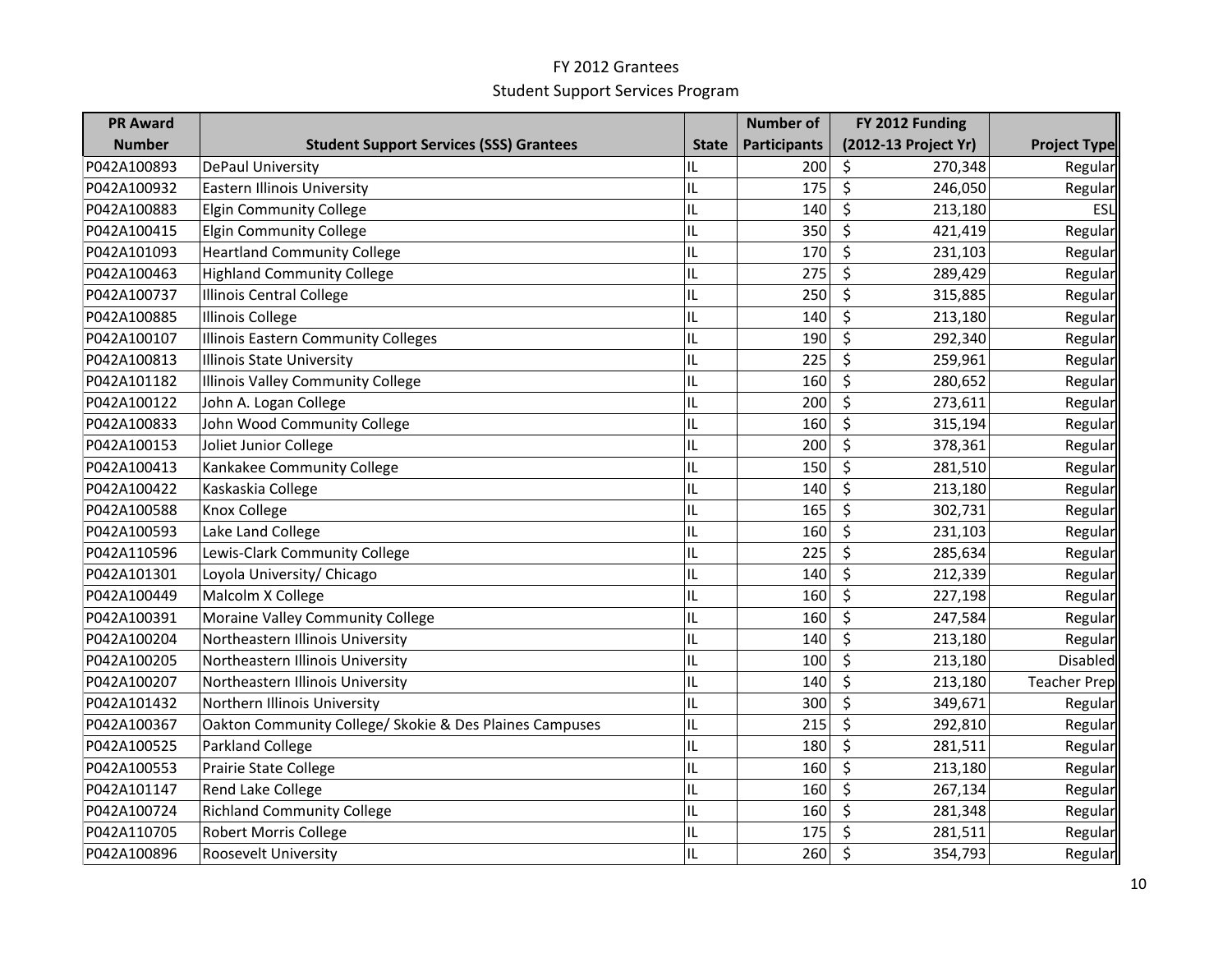| <b>PR Award</b> |                                                                         |                          | <b>Number of</b>    | FY 2012 Funding             |                     |
|-----------------|-------------------------------------------------------------------------|--------------------------|---------------------|-----------------------------|---------------------|
| <b>Number</b>   | <b>Student Support Services (SSS) Grantees</b>                          | <b>State</b>             | <b>Participants</b> | (2012-13 Project Yr)        | <b>Project Type</b> |
| P042A101244     | Saint Xavier University                                                 | IL                       | 204                 | \$<br>292,338               | Regular             |
| P042A100620     | <b>Sauk Valley Community College</b>                                    | IL                       | 200                 | \$<br>259,958               | Regular             |
| P042A101012     | <b>Shawnee Community College</b>                                        | IL                       | 160                 | \$<br>284,754               | Regular             |
| P042A100947     | Southeastern Illinois College                                           | IL                       | 165                 | \$<br>286,303               | Regular             |
| P042A101498     | Southern Illinois University                                            | IL                       | 160                 | \$<br>281,374               | Regular             |
| P042A100793     | Southwestern Illinois College                                           | IL                       | 160                 | \$<br>242,626               | Regular             |
| P042A101069     | Spoon River College                                                     | IL                       | 140                 | \$<br>213,180               | Regular             |
| P042A100168     | St. Augustine College                                                   | IL                       | 200                 | \$<br>275,688               | Regular             |
| P042A101045     | <b>Triton College</b>                                                   | IL                       | 160                 | \$<br>213,144               | Regular             |
| P042A111421     | University of Illinois/ Chicago                                         | IL                       | 160                 | \$<br>246,375               | Regular             |
| P042A100851     | University of Illinois/ Urbana-Champaign                                | IL                       | 180                 | \$<br>284,220               | Regular             |
| P042A100405     | <b>Waubonsee Community College</b>                                      | IL                       | 200                 | \$<br>255,648               | Regular             |
| P042A100213     | Indiana Institute of Technology                                         | IN                       | 110                 | \$<br>236,394               | Regular             |
| P042A101065     | Indiana State University                                                | IN                       | 320                 | \$<br>320,477               | Regular             |
| P042A100185     | Indiana University Purdue University Indianapolis (IUPUI)/ Bloomington  | $\overline{\mathsf{IN}}$ | 300                 | \$<br>294,287               | Regular             |
| P042A100622     | Indiana University Purdue University Indianapolis (IUPUI)/ Indianapolis | IN                       | 300                 | \$<br>271,615               | Regular             |
| P042A100536     | Indiana University/ Indiana University East                             | IN                       | 200                 | $\overline{\xi}$<br>269,459 | Regular             |
| P042A101309     | Indiana University/ Purdue University                                   | IN                       | 140                 | \$<br>213,180               | Regular             |
| P042A100238     | Indiana Wesleyan University                                             | IN                       | 160                 | \$<br>279,734               | Regular             |
| P042A101075     | Ivy Tech Community College/ Coliseum & North Campuses                   | IN                       | 160                 | \$<br>231,103               | Regular             |
|                 | Ivy Tech Community College/ Indiana, Muncie, Anderson & Marion          |                          |                     |                             |                     |
| P042A100344     | Campuses                                                                | IN                       | 160                 | \$<br>245,063               | Regular             |
| P042A100219     | Ivy Tech Community College/ Indianapolis                                | IN                       | 160                 | \$<br>231,103               | Regular             |
| P042A100640     | Ivy Tech Community College/ Northwest                                   | IN                       | 160                 | $\zeta$<br>213,180          | Regular             |
| P042A100394     | <b>Oakland City University</b>                                          | IN                       | 100                 | \$<br>145,350               | <b>Teacher Prep</b> |
| P042A100289     | <b>Oakland City University</b>                                          | IN                       | 225                 | \$<br>263,021               | Regular             |
| P042A100398     | <b>Purdue University</b>                                                | IN                       | 330                 | \$<br>368,317               | Regular             |
| P042A101406     | <b>Purdue University</b>                                                | IN                       | 195                 | \$<br>289,901               | Regular             |
| P042A100584     | University of Saint Francis                                             | IN                       | 140                 | \$<br>213,180               | Regular             |
| P042A100983     | University of Southern Indiana                                          | IN                       | 140                 | \$<br>210,145               | Regular             |
| P042A100279     | <b>Vincennes University</b>                                             | IN                       | 255                 | $\zeta$<br>336,653          | Regular             |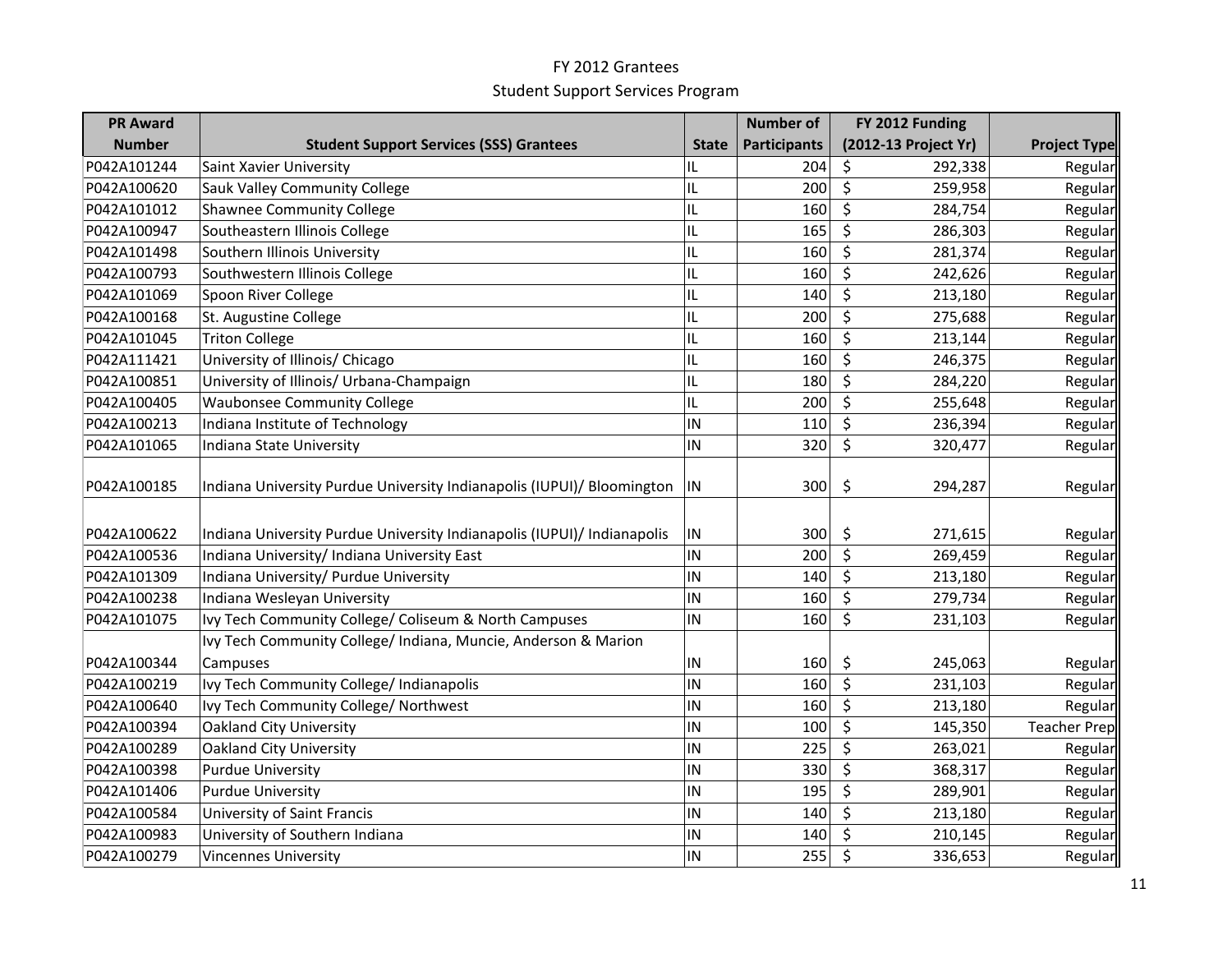| <b>PR Award</b> |                                                            |              | <b>Number of</b>    | FY 2012 Funding                            |                     |
|-----------------|------------------------------------------------------------|--------------|---------------------|--------------------------------------------|---------------------|
| <b>Number</b>   | <b>Student Support Services (SSS) Grantees</b>             | <b>State</b> | <b>Participants</b> | (2012-13 Project Yr)                       | <b>Project Type</b> |
| P042A100313     | <b>Barton County Community College</b>                     | KS           | 200                 | \$<br>308,746                              | Regular             |
| P042A101005     | <b>Butler County Community College</b>                     | KS           | 140                 | \$<br>213,180                              | Regular             |
| P042A100104     | <b>Cloud County Community College</b>                      | KS           | 160                 | \$<br>231,103                              | Regular             |
| P042A100803     | <b>Colby Community College</b>                             | KS           | 200                 | \$<br>229,107                              | Regular             |
| P042A110052     | <b>Cowley County Community College</b>                     | KS           | 160                 | \$<br>281,510                              | Regular             |
| P042A100930     | Dodge City Community College                               | KS           | 140                 | \$<br>213,180                              | Regular             |
| P042A101044     | <b>Donnelly College</b>                                    | KS           | 240                 | \$<br>264,747                              | Regular             |
| P042A100093     | <b>Emporia State University</b>                            | KS           | 165                 | \$<br>284,753                              | Regular             |
| P042A100272     | <b>Garden City Community College</b>                       | KS           | 200                 | \$<br>275,282                              | Regular             |
| P042A100792     | Haskell Indian Nations University                          | KS           | 175                 | \$<br>247,584                              | Regular             |
| P042A100719     | <b>Highland Community College</b>                          | KS           | 140                 | \$<br>213,179                              | Regular             |
| P042A100860     | Independence Community College                             | KS           | 225                 | $\overline{\boldsymbol{\zeta}}$<br>288,706 | Regular             |
| P042A100610     | Kansas State University                                    | KS           | 300                 | \$<br>288,576                              | Regular             |
| P042A101165     | Kansas State University/ Salina                            | KS           | 160                 | \$<br>222,151                              | Regular             |
| P042A100306     | Labette Community College                                  | KS           | 215                 | \$<br>300,916                              | Regular             |
| P042A100261     | Neosho County Community College                            | KS           | 160                 | \$<br>278,962                              | Regular             |
| P042A100971     | Seward County Community College                            | KS           | 160                 | \$<br>231,103                              | Regular             |
| P042A110606     | University of Kansas                                       | KS           | 250                 | \$<br>285,690                              | Regular             |
| P042A101111     | Wichita State University                                   | KS           | 115                 | \$<br>247,584                              | Disabled            |
| P042A100509     | Wichita State University                                   | KS           | 250                 | \$<br>415,766                              | Regular             |
| P042A100239     | Ashland Community and Technical College                    | KY           | 175                 | \$<br>284,754                              | Regular             |
| P042A101314     | <b>Berea College</b>                                       | KY           | 140                 | \$<br>213,180                              | Regular             |
| P042A100618     | <b>Bluegrass Community and Technical College</b>           | KY           | 140                 | \$<br>213,180                              | Regular             |
| P042A100721     | Bluegrass Community and Technical College/ Danville Campus | KY           | 140                 | \$<br>213,180                              | Regular             |
| P042A100179     | <b>Brescia University Incorporated</b>                     | KY           | 160                 | \$<br>273,252                              | Regular             |
| P042A100117     | Eastern Kentucky University                                | KY           | 206                 | \$<br>337,546                              | Regular             |
| P042A100465     | Elizabethtown Community & Technical College                | KY           | 185                 | \$<br>261,309                              | Regular             |
| P042A100387     | <b>Gateway Community and Technical College</b>             | KY           | 200                 | \$<br>231,099                              | Regular             |
| P042A100924     | Hazard Community and Technical College                     | KY           | 200                 | \$<br>308,211                              | Regular             |
| P042A100522     | Hopkinsville Community College/KCTCS                       | KY           | 206                 | \$<br>284,288                              | Regular             |
| P042A100322     | Jefferson Community and Technical College                  | KY           | 200                 | \$<br>279,345                              | Regular             |
| P042A100504     | Kentucky State University                                  | KY           | 140                 | \$<br>213,180                              | Regular             |
| P042A100788     | Lindsey Wilson College                                     | KY           | 140                 | \$<br>213,180                              | Regular             |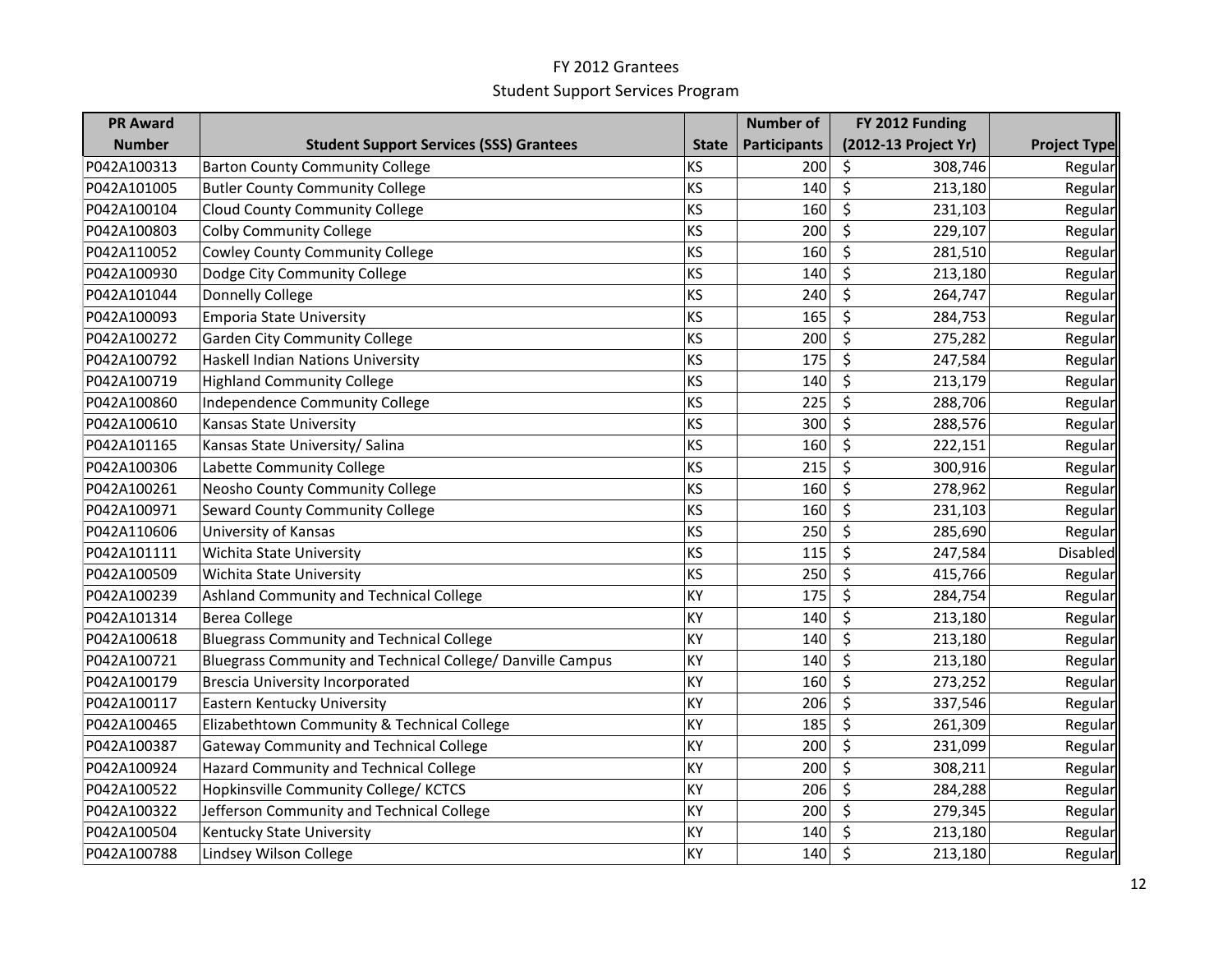| <b>PR Award</b> |                                                  |              | <b>Number of</b>    | FY 2012 Funding      |                        |
|-----------------|--------------------------------------------------|--------------|---------------------|----------------------|------------------------|
| <b>Number</b>   | <b>Student Support Services (SSS) Grantees</b>   | <b>State</b> | <b>Participants</b> | (2012-13 Project Yr) | <b>Project Type</b>    |
| P042A100837     | Madisonville Community College                   | KY           | 170                 | \$<br>280,477        | Regular                |
| P042A100755     | Maysville Community and Technical College        | KY           | 160                 | \$<br>231,103        | Regular                |
| P042A100227     | Morehead State University                        | KY           | 221                 | \$<br>330,313        | Regular                |
| P042A100376     | Murray State University                          | KY           | 186                 | \$<br>264,807        | Regular                |
| P042A100241     | Northern Kentucky University Research Foundation | KY           | 232                 | \$<br>340,476        | Regular                |
| P042A100119     | Pikeville College                                | KY           | 160                 | \$<br>247,584        | Regular                |
| P042A100353     | <b>Somerset Community College</b>                | KY           | 140                 | \$<br>213,180        | Regular                |
| P042A100535     | Southeast Kentucky Community & Technical College | KY           | 140                 | \$<br>283,937        | Regular                |
| P042A100140     | <b>Union College</b>                             | ky           | 175                 | \$<br>292,340        | Regular                |
| P042A101248     | University of Kentucky                           | KY           | 160                 | \$<br>283,658        | Regular                |
| P042A100474     | University of Louisville                         | KY           | 140                 | \$<br>213,180        | Regular                |
| P042A100505     | West Kentucky Community and Technical College    | KY           | 206                 | \$<br>250,410        | Regular                |
| P042A110172     | Western Kentucky University                      | KY           | 225                 | \$<br>292,340        | Regular                |
| P042A101375     | Delgado Community College                        | LA           | 140                 | \$<br>213,180        | Regular                |
| P042A100433     | <b>Dillard University</b>                        | LA           | 300                 | \$<br>382,822        | Regular                |
| P042A100698     | <b>Dillard University</b>                        | LA           | 150                 | \$<br>143,800        | <b>Health Sciences</b> |
| P042A101448     | <b>Grambling State University</b>                | LA           | 244                 | \$<br>352,258        | Regular                |
| P042A101414     | Louisiana State University and A&M College       | LA           | 280                 | \$<br>336,971        | Regular                |
| P042A100470     | Louisiana State University Eunice                | LA           | 400                 | \$<br>403,682        | Regular                |
| P042A100360     | Northwestern State University                    | LA           | 360                 | \$<br>404,178        | Regular                |
| P042A100993     | <b>River Parishes Community College</b>          | LA           | 140                 | \$<br>213,180        | Regular                |
| P042A100786     | Southeastern Louisiana University                | LA           | 250                 | \$<br>336,850        | Regular                |
| P042A100348     | Southern University/ New Orleans                 | LA           | 300                 | \$<br>474,281        | Regular                |
| P042A101006     | Southern University/ Shreveport                  | LA           | 250                 | \$<br>365,989        | Regular                |
| P042A101172     | University of Louisiana/ Lafayette               | LA           | 400                 | \$<br>617,459        | Regular                |
| P042A101077     | University of Louisiana/ Lafayette               | LA           | 120                 | $\zeta$<br>211,436   | <b>STEM</b>            |
| P042A101424     | University of Louisiana/ Lafayette               | LA           | 140                 | \$<br>213,180        | <b>Teacher Prep</b>    |
| P042A101338     | University of Louisiana/ Lafayette               | LA           | 100                 | \$<br>213,180        | <b>Disabled</b>        |
| P042A110834     | University of New Orleans                        | LA           | 200                 | \$<br>271,938        | Regular                |
| P042A100750     | American International College                   | MA           | 160                 | \$<br>231,036        | Regular                |
| P042A100116     | <b>Berkshire Community College</b>               | MA           | 160                 | \$<br>247,584        | Regular                |
| P042A101233     | <b>Boston College</b>                            | MA           | 200                 | \$<br>284,491        | Regular                |
| P042A101085     | <b>Brandeis University</b>                       | MA           | 145                 | \$<br>292,341        | Regular                |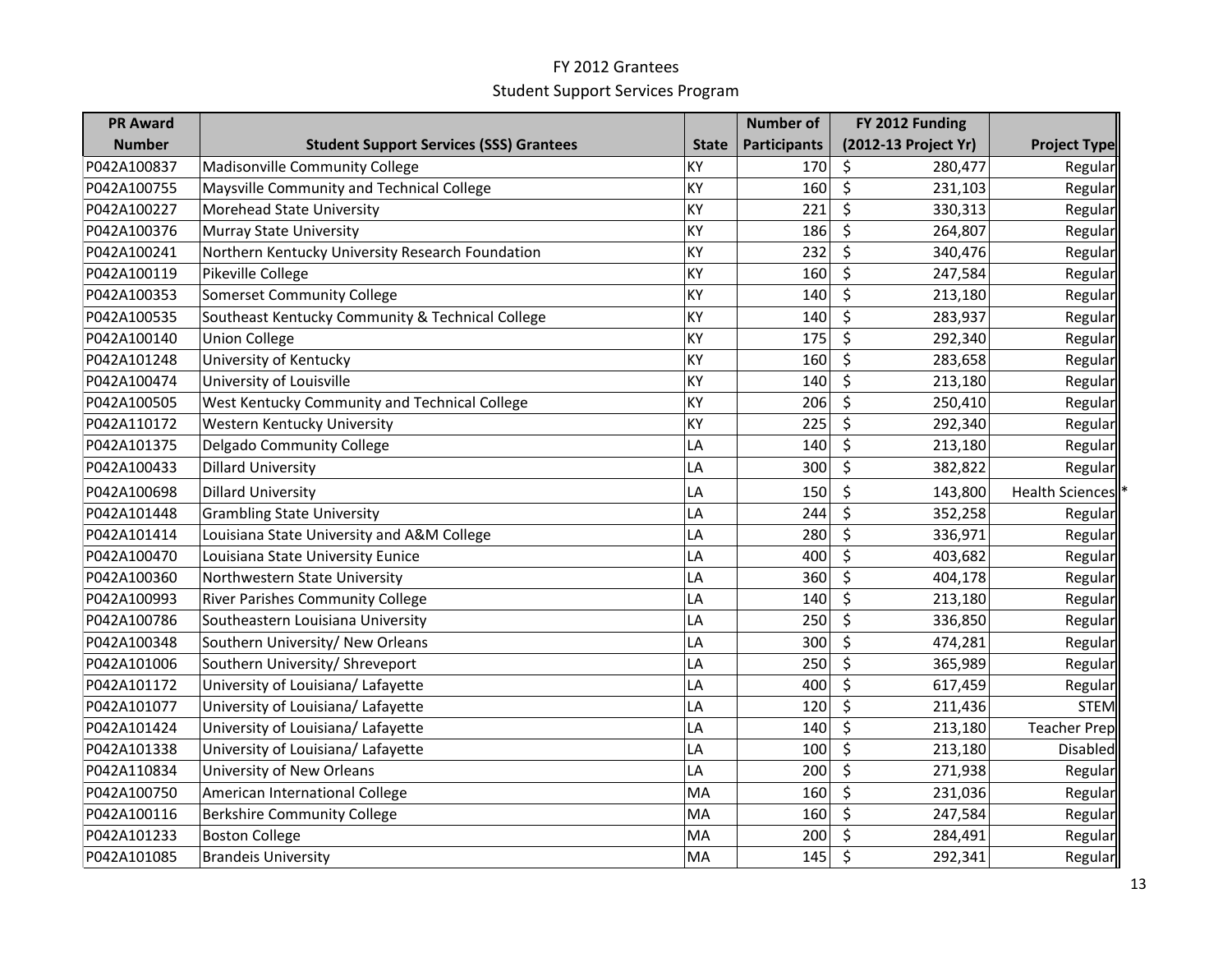| <b>PR Award</b> |                                                             |              | <b>Number of</b>    | FY 2012 Funding      |                        |
|-----------------|-------------------------------------------------------------|--------------|---------------------|----------------------|------------------------|
| <b>Number</b>   | <b>Student Support Services (SSS) Grantees</b>              | <b>State</b> | <b>Participants</b> | (2012-13 Project Yr) | <b>Project Type</b>    |
| P042A111266     | <b>Bristol Community College</b>                            | MA           | 400                 | \$<br>419,320        | Regular                |
| P042A101311     | <b>Bunker Hill Community College</b>                        | MA           | 175                 | $\zeta$<br>267,936   | Regular                |
| P042A100178     | Cape Cod Community College                                  | MA           | 175                 | \$<br>280,387        | Regular                |
| P042A100812     | <b>Fitchburg State College</b>                              | MA           | 160                 | \$<br>246,045        | Regular                |
| P042A100781     | Holyoke Community College                                   | MA           | 215                 | \$<br>341,828        | Regular                |
| P042A101198     | Massachusetts College of Liberal Arts                       | MA           | 200                 | \$<br>281,510        | Regular                |
| P042A100495     | Massasoit Community College/ Brockton & Canton Campuses     | MA           | 155                 | \$<br>281,510        | Regular                |
| P042A100538     | Middlesex Community College                                 | MA           | 200                 | \$<br>311,328        | Regular                |
| P042A100578     | Middlesex Community College                                 | MA           | 100                 | \$<br>240,392        | Disabled               |
| P042A100177     | Mount Ida College                                           | MA           | 140                 | \$<br>247,563        | Regular                |
| P042A101238     | Mount Wachusett Community College                           | MA           | 120                 | \$<br>193,800        | <b>Health Sciences</b> |
| P042A110458     | Mount Wachusett Community College                           | MA           | 200                 | \$<br>378,485        | Regular                |
| P042A100994     | North Shore Community College                               | MA           | 350                 | \$<br>477,726        | Regular                |
| P042A110247     | Northern Essex Community College                            | MA           | 250                 | \$<br>365,960        | Regular                |
| P042A100645     | Quinsigamond Community College                              | MA           | 140                 | \$<br>213,180        | Regular                |
| P042A100250     | Salem State College                                         | MA           | 325                 | \$<br>450,518        | Regular                |
| P042A100990     | Springfield Technical Community College                     | MA           | 240                 | \$<br>270,686        | Regular                |
| P042A110811     | University of Massachusetts/ Boston                         | MA           | 500                 | \$<br>428,375        | Regular                |
| P042A101388     | University of Massachusetts/ Dartmouth                      | MA           | 270                 | \$<br>390,995        | Regular                |
| P042A101249     | <b>Westfield State College</b>                              | MA           | 160                 | \$<br>264,284        | Regular                |
| P042A100650     | Allegany Community College (aka Allegany College/ Maryland) | <b>MD</b>    | 140                 | \$<br>79,675         | Regular                |
| P042A100090     | <b>Baltimore City Community College</b>                     | <b>MD</b>    | 230                 | \$<br>335,448        | Regular                |
| P042A101497     | <b>Bowie State University</b>                               | <b>MD</b>    | 200                 | \$<br>299,488        | Regular                |
| P042A100292     | Chesapeake College                                          | <b>MD</b>    | 215                 | \$<br>320,850        | Regular                |
| P042A100842     | Community College of Baltimore County                       | <b>MD</b>    | 185                 | \$<br>282,543        | Regular                |
| P042A100850     | Community College of Baltimore County                       | <b>MD</b>    | 200                 | \$<br>292,643        | Regular                |
| P042A100612     | <b>Coppin State University</b>                              | <b>MD</b>    | 160                 | \$<br>284,428        | Regular                |
| P042A100573     | <b>Frostburg State University</b>                           | <b>MD</b>    | 275                 | \$<br>332,930        | Regular                |
| P042A100925     | <b>Hagerstown Community College</b>                         | <b>MD</b>    | 175                 | \$<br>213,178        | Regular                |
| P042A100592     | <b>Howard Community College</b>                             | <b>MD</b>    | 225                 | \$<br>342,173        | Regular                |
| P042A101204     | Montgomery College                                          | <b>MD</b>    | 175                 | \$<br>231,103        | Regular                |
| P042A100664     | Prince George's Community College                           | <b>MD</b>    | 275                 | \$<br>355,680        | Regular                |
| P042A100870     | Salisbury University                                        | MD           | 140                 | $\zeta$<br>213,180   | Regular                |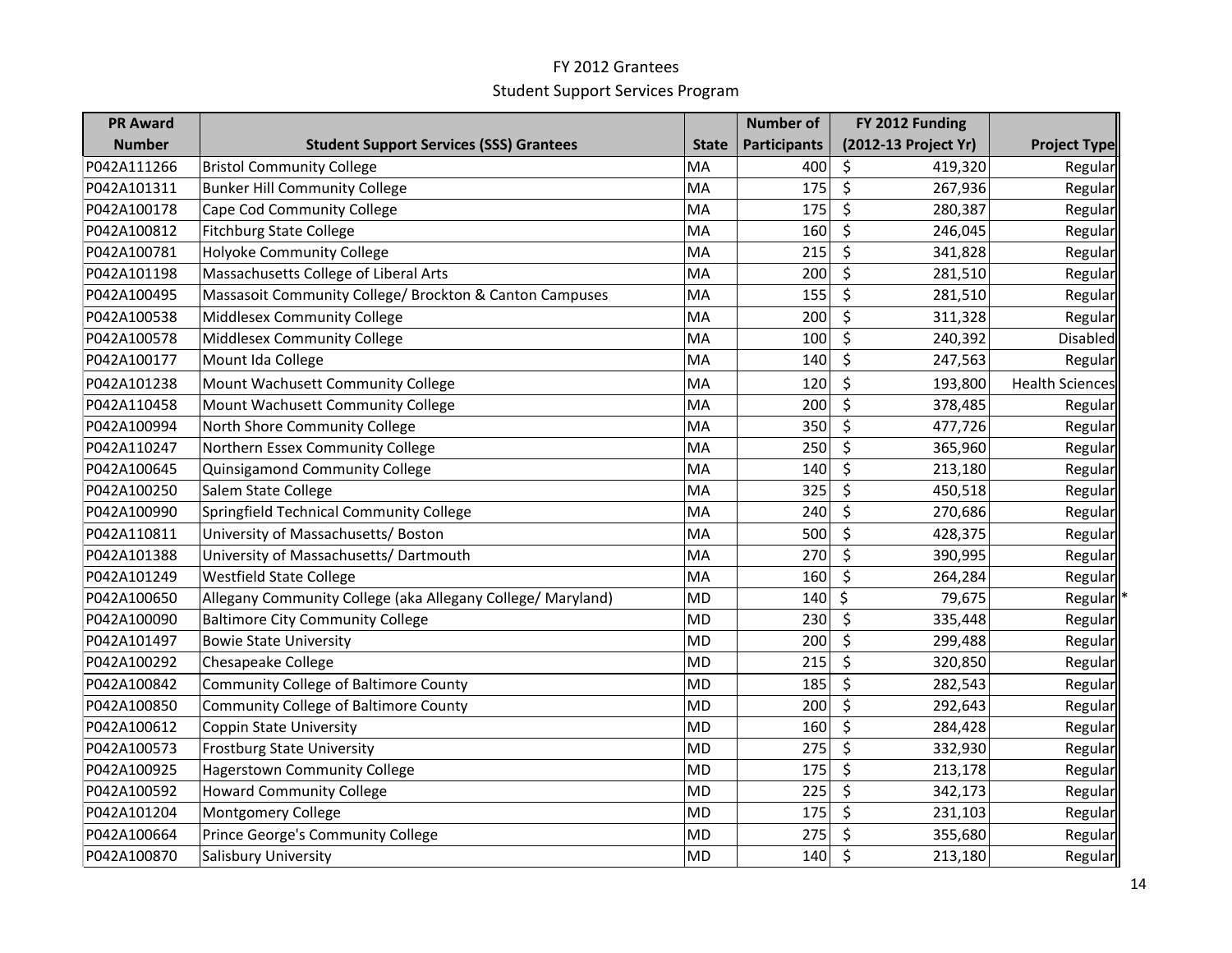| <b>PR Award</b> |                                                                 |              | <b>Number of</b>    | FY 2012 Funding                   |                     |
|-----------------|-----------------------------------------------------------------|--------------|---------------------|-----------------------------------|---------------------|
| <b>Number</b>   | <b>Student Support Services (SSS) Grantees</b>                  | <b>State</b> | <b>Participants</b> | (2012-13 Project Yr)              | <b>Project Type</b> |
| P042A101267     | University of Maryland/ College Park                            | <b>MD</b>    | 350                 | \$<br>395,681                     | Regular             |
| P042A100362     | <b>Central Maine Community College</b>                          | <b>ME</b>    | 175                 | \$<br>281,511                     | Regular             |
| P042A100616     | Kennebec Valley Community College                               | <b>ME</b>    | 180                 | \$<br>284,754                     | Regular             |
| P042A100118     | Northern Maine Community College                                | ME           | 175                 | \$<br>247,583                     | Regular             |
| P042A100855     | University of Maine/ Augusta                                    | ME           | 360                 | \$<br>484,682                     | Regular             |
| P042A100089     | University of Maine/ Farmington                                 | <b>ME</b>    | 180                 | \$<br>284,753                     | Regular             |
| P042A100146     | University of Maine/ Fort Kent                                  | ME           | 160                 | \$<br>288,181                     | Regular             |
| P042A100200     | University of Maine/ Orono                                      | ME           | 400                 | \$<br>561,225                     | Regular             |
| P042A100629     | University of Maine/ Presque Isle                               | ME           | 180                 | \$<br>301,355                     | Regular             |
| P042A101443     | University of Southern Maine                                    | <b>ME</b>    | 140                 | \$<br>213,179                     | Regular             |
| P042A100026     | <b>Washington County Community College</b>                      | <b>ME</b>    | 160                 | \$<br>244,677                     | Regular             |
| P042A100406     | <b>York County Community College</b>                            | <b>ME</b>    | 175                 | $\overline{\varsigma}$<br>231,103 | Regular             |
| P042A100070     | <b>Adrian College</b>                                           | MI           | 160                 | \$<br>284,754                     | Regular             |
| P042A110358     | <b>Alpena Community College</b>                                 | MI           | 175                 | \$<br>268,611                     | Regular             |
| P042A100840     | <b>Aquinas College</b>                                          | MI           | 160                 | \$<br>238,646                     | Regular             |
| P042A100412     | <b>Bay De Noc Community College</b>                             | MI           | 160                 | \$<br>292,362                     | Regular             |
| P042A100237     | <b>Bay Mills Community College</b>                              | MI           | 170                 | \$<br>247,583                     | Regular             |
| P042A100022     | Finlandia University                                            | MI           | 180                 | \$<br>286,598                     | Regular             |
| P042A100929     | <b>Glen Oaks Community College</b>                              | MI           | 140                 | \$<br>212,888                     | Regular             |
| P042A100343     | <b>Gogebic Community College</b>                                | MI           | 160                 | \$<br>247,580                     | Regular             |
| P042A100916     | <b>Grand Rapids Community College</b>                           | MI           | 350                 | \$<br>387,564                     | Regular             |
| P042A100740     | <b>Grand Valley State University</b>                            | MI           | 215                 | \$<br>312,674                     | Regular             |
| P042A100484     | Jackson Community College                                       | MI           | 140                 | \$<br>213,180                     | Regular             |
| P042A101297     | <b>Kellogg Community College</b>                                | MI           | 250                 | \$<br>352,826                     | Regular             |
| P042A100948     | Lake Michigan College                                           | MI           | 200                 | \$<br>281,489                     | Regular             |
| P042A110763     | Lansing Community College                                       | MI           | 200                 | \$<br>281,509                     | Regular             |
| P042A100481     | Madonna University                                              | MI           | 200                 | \$<br>244,120                     | Regular             |
| P042A101489     | Michigan State University                                       | MI           | 600                 | \$<br>659,582                     | Regular             |
| P042A100666     | <b>Mott Community College</b>                                   | MI           | 200                 | \$<br>353,331                     | Regular             |
| P042A100480     | Northern Michigan University                                    | MI           | 210                 | \$<br>300,249                     | Regular             |
| P042A100183     | Siena Heights University                                        | MI           | 160                 | \$<br>284,219                     | Regular             |
| P042A100473     | Southwestern Michigan College/ Dowagiac and Niles Area Campuses | MI           | 225                 | \$<br>291,977                     | Regular             |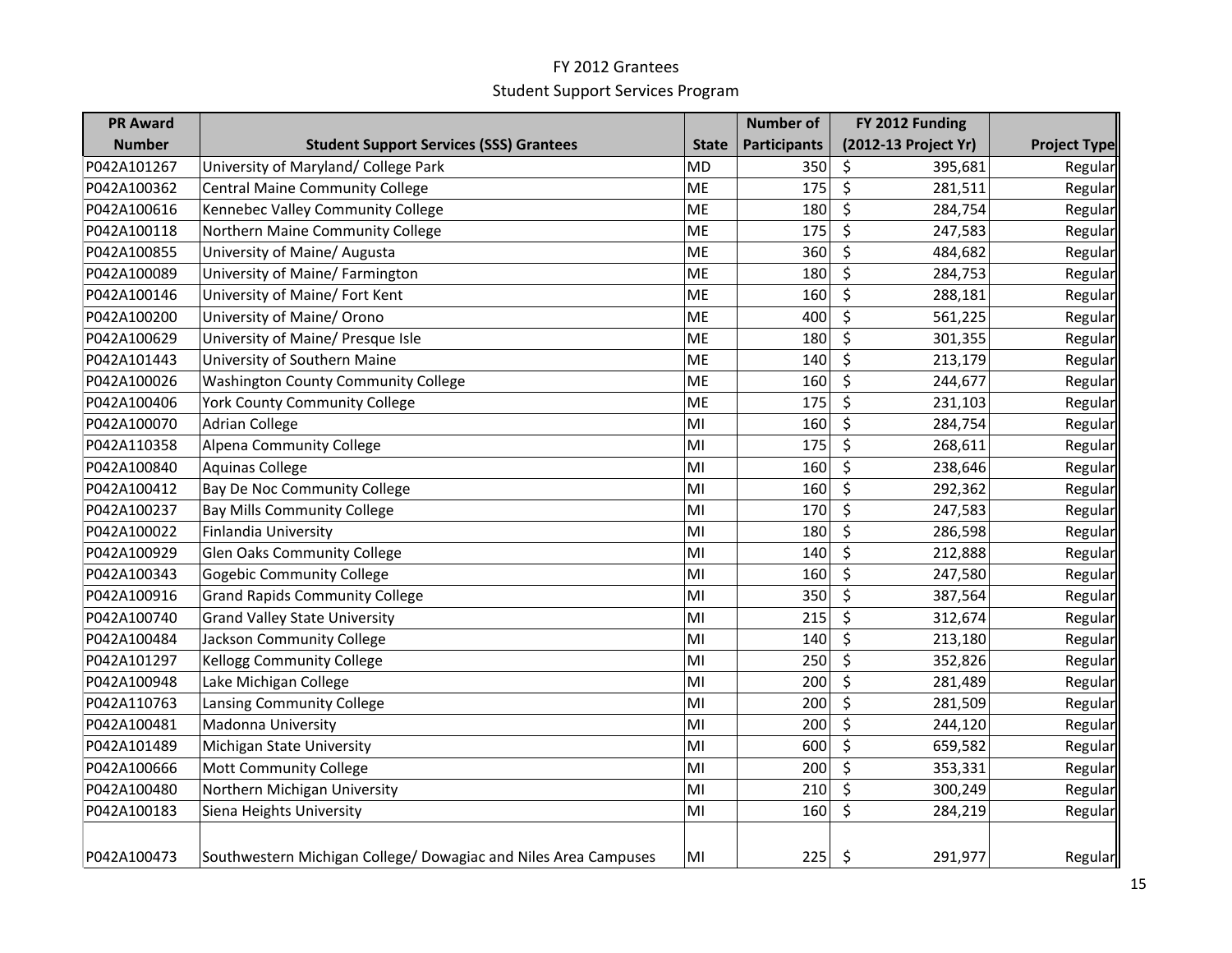| <b>PR Award</b> |                                                |              | <b>Number of</b>    | FY 2012 Funding      |                     |
|-----------------|------------------------------------------------|--------------|---------------------|----------------------|---------------------|
| <b>Number</b>   | <b>Student Support Services (SSS) Grantees</b> | <b>State</b> | <b>Participants</b> | (2012-13 Project Yr) | <b>Project Type</b> |
| P042A100630     | St. Clair County Community College             | MI           | 140                 | \$<br>213,180        | Regular             |
| P042A101455     | Wayne County Community College District        | MI           | 350                 | \$<br>543,924        | Regular             |
| P042A101221     | Western Michigan University                    | MI           | 140                 | \$<br>213,180        | <b>Teacher Prep</b> |
| P042A100604     | Western Michigan University                    | MI           | 210                 | \$<br>284,754        | Regular             |
| P042A100563     | Anoka Ramsey Community College/ Coon Rapids    | <b>MN</b>    | 175                 | \$<br>292,340        | Regular             |
| P042A110265     | <b>Arrowhead Community Colleges</b>            | MN           | 1000                | \$<br>1,387,251      | Regular             |
| P042A100482     | Augsburg College                               | <b>MN</b>    | 160                 | \$<br>247,583        | Regular             |
| P042A110346     | Bemidji State University                       | <b>MN</b>    | 350                 | \$<br>430,873        | Regular             |
| P042A100507     | Carleton College                               | <b>MN</b>    | 115                 | \$<br>243,665        | Regular             |
| P042A101350     | <b>Central Lakes College</b>                   | <b>MN</b>    | 180                 | \$<br>235,235        | Regular             |
| P042A100065     | Century Community and Technical College        | <b>MN</b>    | 200                 | \$<br>323,632        | Regular             |
| P042A100125     | College of St. Scholastica, Inc.               | <b>MN</b>    | 175                 | \$<br>284,755        | Regular             |
| P042A100936     | Dakota County Technical College                | <b>MN</b>    | 160                 | \$<br>247,580        | Regular             |
| P042A110746     | Fond Du Lac Tribal & Community College         | MN           | 175                 | \$<br>284,754        | Regular             |
| P042A100444     | Hennepin Technical College                     | <b>MN</b>    | 140                 | \$<br>199,226        | Regular             |
| P042A100419     | Inver Hills Community College                  | <b>MN</b>    | 140                 | \$<br>213,180        | Regular             |
| P042A101038     | Lake Superior College                          | <b>MN</b>    | 210                 | \$<br>292,340        | Regular             |
| P042A101212     | Metropolitan State University                  | <b>MN</b>    | 160                 | \$<br>247,584        | Regular             |
| P042A100307     | Minneapolis Community and Technical College    | <b>MN</b>    | 140                 | \$<br>213,180        | ESL                 |
| P042A100281     | Minneapolis Community and Technical College    | MN           | 225                 | \$<br>340,045        | Regular             |
| P042A100287     | Minneapolis Community and Technical College    | MN           | 100                 | \$<br>213,180        | <b>Disabled</b>     |
| P042A100203     | Minnesota State University/ Mankato            | <b>MN</b>    | 175                 | \$<br>322,026        | Regular             |
| P042A100886     | North Hennepin Community College               | <b>MN</b>    | 230                 | \$<br>357,363        | Regular             |
| P042A100312     | <b>Ridgewater College</b>                      | <b>MN</b>    | 175                 | \$<br>230,236        | Regular             |
| P042A100231     | Rochester Community and Technical College      | <b>MN</b>    | 250                 | \$<br>379,390        | Regular             |
| P042A101461     | South Central College                          | <b>MN</b>    | 140                 | \$<br>213,164        | Regular             |
| P042A100223     | St. Cloud Technical College                    | <b>MN</b>    | 160                 | \$<br>257,087        | Regular             |
| P042A100349     | St. Olaf College                               | <b>MN</b>    | 160                 | \$<br>247,584        | Regular             |
| P042A111118     | University of Minnesota/ Minneapolis           | MN           | 270                 | \$<br>332,443        | Regular             |
| P042A100399     | Winona State University                        | <b>MN</b>    | 225                 | \$<br>292,266        | Regular             |
| P042A100190     | Columbia College                               | <b>MO</b>    | 160                 | \$<br>231,103        | Regular             |
| P042A110047     | <b>Crowder College</b>                         | <b>MO</b>    | 175                 | \$<br>284,754        | Regular             |
| P042A100597     | Crowder College/ Cassville                     | <b>MO</b>    | 140                 | \$<br>213,180        | Regular             |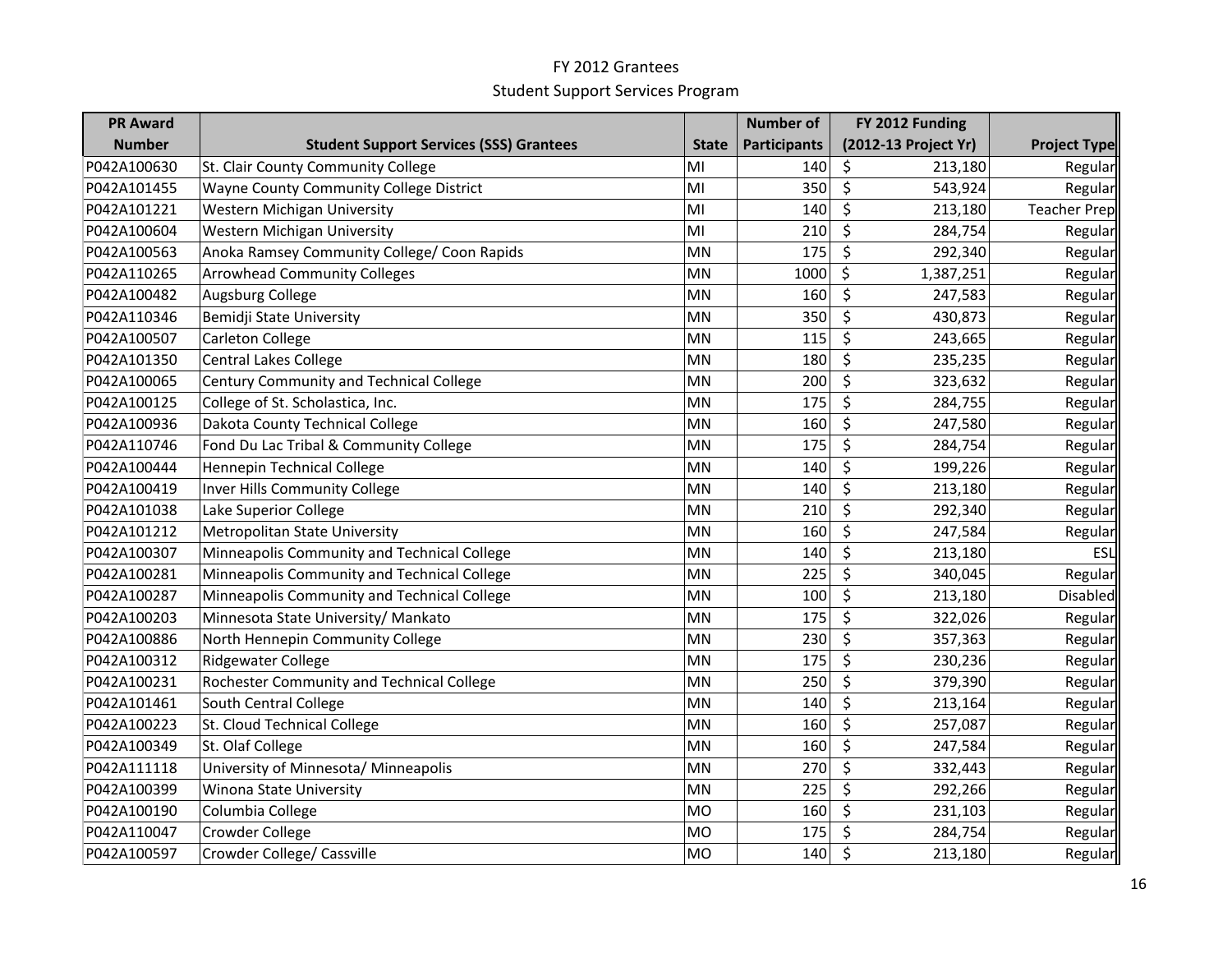| <b>PR Award</b> |                                                |              | <b>Number of</b>    | FY 2012 Funding      |                     |
|-----------------|------------------------------------------------|--------------|---------------------|----------------------|---------------------|
| <b>Number</b>   | <b>Student Support Services (SSS) Grantees</b> | <b>State</b> | <b>Participants</b> | (2012-13 Project Yr) | <b>Project Type</b> |
| P042A100981     | Crowder College/ Nevada                        | <b>MO</b>    | 140                 | \$<br>213,180        | Regular             |
| P042A100059     | Jefferson College District of Jefferson County | <b>MO</b>    | 160                 | \$<br>257,086        | Regular             |
| P042A101390     | Lincoln University                             | <b>MO</b>    | 250                 | \$<br>332,075        | Regular             |
| P042A100568     | Mineral Area College                           | <b>MO</b>    | 200                 | \$<br>281,510        | Regular             |
| P042A100062     | Missouri Southern State University             | <b>MO</b>    | 170                 | \$<br>247,564        | Regular             |
| P042A101237     | Missouri State University/ Springfield         | <b>MO</b>    | 190                 | \$<br>280,405        | Regular             |
| P042A100671     | Missouri State University/ West Plains Campus  | <b>MO</b>    | 140                 | \$<br>213,180        | Regular             |
| P042A100687     | North Central Missouri College                 | <b>MO</b>    | 160                 | \$<br>247,583        | Regular             |
| P042A100386     | Northwest Missouri State University            | MO           | 180                 | \$<br>292,340        | Regular             |
| P042A100892     | Penn Valley Community College                  | <b>MO</b>    | 250                 | \$<br>364,560        | Regular             |
| P042A100274     | Ranken Technical College                       | <b>MO</b>    | 160                 | \$<br>231,083        | Regular             |
| P042A101382     | Saint Louis University                         | <b>MO</b>    | 175                 | \$<br>276,823        | Regular             |
| P042A100954     | Southeast Missouri State University            | <b>MO</b>    | 200                 | \$<br>239,589        | Regular             |
| P042A100624     | St. Louis Community College                    | <b>MO</b>    | 140                 | \$<br>213,180        | Regular             |
| P042A100326     | St. Louis Community College/ Florissant Valley | <b>MO</b>    | 160                 | \$<br>231,103        | Regular             |
| P042A100777     | St. Louis Community College/ Meramec           | <b>MO</b>    | 160                 | \$<br>212,946        | Regular             |
| P042A100778     | <b>State Fair Community College</b>            | <b>MO</b>    | 160                 | \$<br>246,859        | Regular             |
| P042A100451     | Three Rivers Community College                 | <b>MO</b>    | 250                 | \$<br>289,181        | Regular             |
| P042A100305     | University of Central Missouri                 | <b>MO</b>    | 210                 | \$<br>304,520        | Regular             |
| P042A100868     | University of Missouri/ Columbia               | <b>MO</b>    | 650                 | \$<br>607,500        | Regular             |
| P042A100493     | Washington University in St. Louis             | <b>MO</b>    | 200                 | \$<br>341,510        | Regular             |
| P042A101429     | <b>Alcorn State University</b>                 | MS           | 200                 | \$<br>329,571        | Regular             |
| P042A100097     | Copiah-Lincoln Community College               | <b>MS</b>    | 160                 | \$<br>284,753        | Regular             |
| P042A101001     | <b>Hinds Community College</b>                 | MS           | 175                 | \$<br>284,754        | Regular             |
| P042A100648     | <b>Holmes Community College</b>                | <b>MS</b>    | 200                 | \$<br>283,339        | Regular             |
| P042A100315     | Mississippi State University                   | <b>MS</b>    | 160                 | $\zeta$<br>246,050   | Regular             |
| P042A100905     | Mississippi Valley State University            | <b>MS</b>    | 200                 | \$<br>257,020        | Regular             |
| P042A100945     | Northeast Mississippi Community College        | <b>MS</b>    | 160                 | \$<br>226,901        | Regular             |
| P042A110369     | Northwest Mississippi Community College        | MS           | 160                 | \$<br>281,057        | Regular             |
| P042A100084     | Pearl River Community College                  | <b>MS</b>    | 160                 | \$<br>313,316        | Regular             |
| P042A100827     | <b>Rust College</b>                            | <b>MS</b>    | 200                 | \$<br>280,952        | Regular             |
| P042A100859     | <b>Tougaloo College</b>                        | <b>MS</b>    | 160                 | \$<br>312,291        | Regular             |
| P042A100601     | University of Southern Mississippi             | MS           | 195                 | $\zeta$<br>257,087   | Regular             |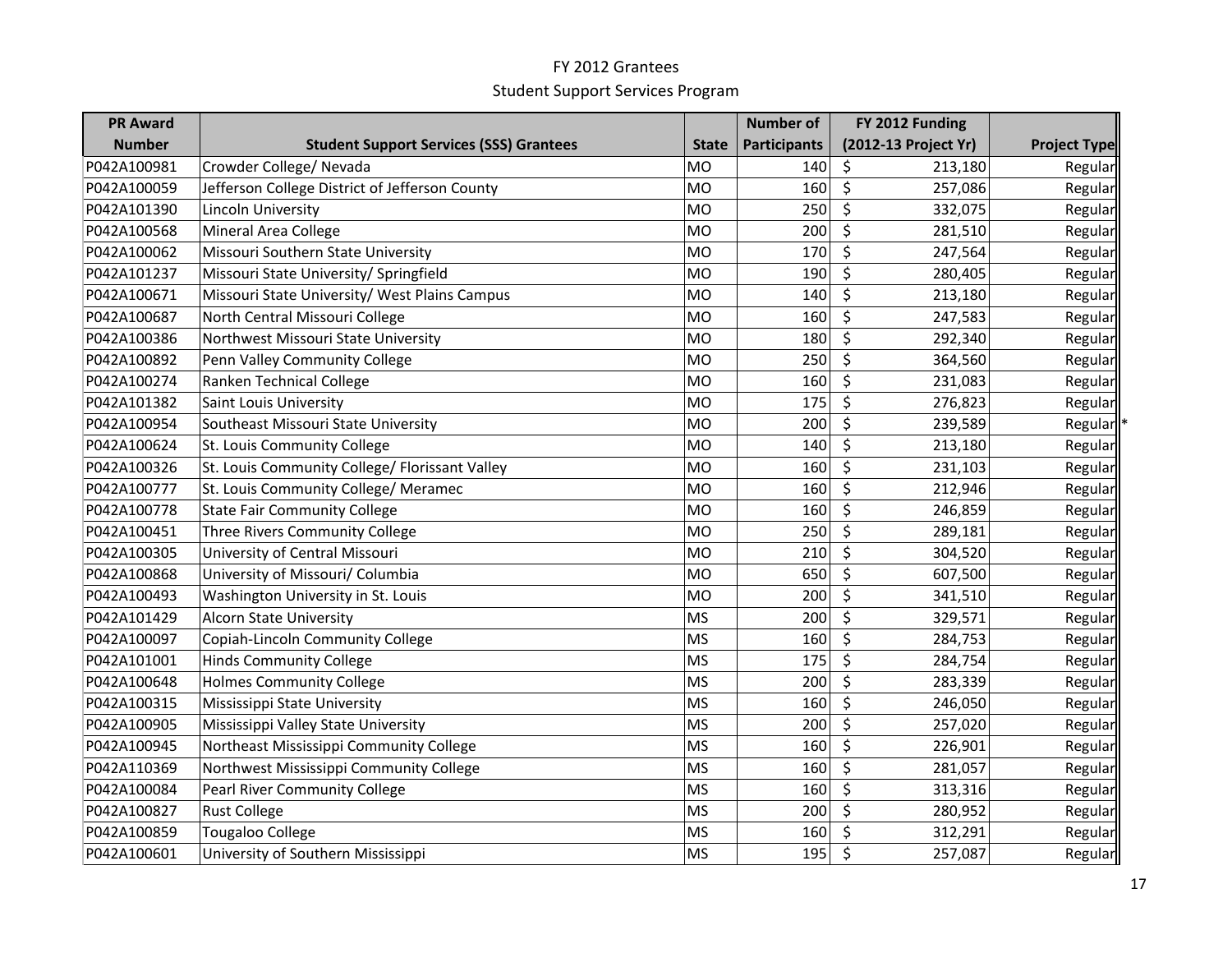| <b>PR Award</b> |                                                         |              | <b>Number of</b>    | FY 2012 Funding      |                     |
|-----------------|---------------------------------------------------------|--------------|---------------------|----------------------|---------------------|
| <b>Number</b>   | <b>Student Support Services (SSS) Grantees</b>          | <b>State</b> | <b>Participants</b> | (2012-13 Project Yr) | <b>Project Type</b> |
| P042A100962     | <b>William Carey University</b>                         | <b>MS</b>    | 150                 | \$<br>224,546        | Regular             |
| P042A110906     | <b>Blackfeet Community College</b>                      | <b>MT</b>    | 170                 | \$<br>294,826        | Regular             |
| P042A100338     | Chief Dull Knife College                                | MT           | 90                  | \$<br>130,815        | Regular             |
| P042A100092     | Dawson Community College                                | MT           | 140                 | $\zeta$<br>272,939   | Regular             |
| P042A101232     | <b>Flathead Valley Community College</b>                | MT           | 350                 | \$<br>323,238        | Regular             |
| P042A100016     | Fort Peck Community College/ Wolf Point Campus          | MT           | 175                 | \$<br>270,551        | Regular             |
| P042A100452     | Montana State University Billings                       | MT           | 250                 | \$<br>304,719        | Regular             |
| P042A101159     | Montana State University/ Northern                      | MT           | 240                 | \$<br>255,079        | Regular             |
| P042A101049     | Montana Tech of the University of Montana               | MT           | 120                 | \$<br>213,180        | <b>STEM</b>         |
| P042A100310     | Rocky Mountain College                                  | MT           | 250                 | \$<br>290,966        | Regular             |
| P042A100975     | Salish Kootenai College                                 | MT           | 230                 | \$<br>291,922        | Regular             |
| P042A100636     | The University of Montana/ Helena College of Technology | MT           | 140                 | \$<br>213,180        | Regular             |
| P042A101109     | University of Great Falls                               | MT           | 230                 | \$<br>288,623        | Regular             |
| P042A100818     | University of Montana                                   | MT           | 375                 | \$<br>407,708        | Regular             |
| P042A100643     | University of Montana Western                           | MT           | 160                 | \$<br>247,584        | Regular             |
| P042A100194     | Appalachian State University                            | NC           | 200                 | \$<br>284,593        | Regular             |
| P042A101480     | <b>Beaufort County Community College</b>                | <b>NC</b>    | 175                 | \$<br>339,027        | Regular             |
| P042A100141     | Caldwell Community College and Technical Institute      | <b>NC</b>    | 200                 | \$<br>290,354        | Regular             |
| P042A100533     | <b>Carteret Community College</b>                       | <b>NC</b>    | 160                 | \$<br>247,584        | Regular             |
| P042A100628     | Central Piedmont Community College                      | <b>NC</b>    | 175                 | \$<br>264,853        | Regular             |
| P042A100309     | <b>Cleveland Community College</b>                      | <b>NC</b>    | 140                 | \$<br>213,180        | Regular             |
| P042A101026     | Craven Community College/ New Bern & Havelock Campuses  | <b>NC</b>    | 180                 | \$<br>211,447        | Regular             |
| P042A100734     | Davidson County Community College/ Davidson Campus      | <b>NC</b>    | 160                 | \$<br>247,584        | Regular             |
| P042A100236     | Elizabeth City State University                         | <b>NC</b>    | 175                 | \$<br>310,659        | Regular             |
| P042A100030     | Fayetteville State University                           | <b>NC</b>    | 200                 | \$<br>336,657        | Regular             |
| P042A100767     | <b>Gaston College</b>                                   | <b>NC</b>    | 140                 | \$<br>212,880        | Regular             |
| P042A100224     | <b>Halifax Community College</b>                        | <b>NC</b>    | 250                 | \$<br>329,422        | Regular             |
| P042A100120     | James Sprunt Community College                          | <b>NC</b>    | 210                 | \$<br>336,461        | Regular             |
| P042A101330     | Johnson C. Smith University                             | <b>NC</b>    | 180                 | \$<br>281,306        | Regular             |
| P042A100076     | Johnston Community College                              | <b>NC</b>    | 160                 | \$<br>231,103        | Regular             |
| P042A101226     | Livingstone College                                     | NC           | 225                 | \$<br>292,340        | Regular             |
| P042A100790     | Mars Hill College                                       | <b>NC</b>    | 160                 | \$<br>281,510        | Regular             |
| P042A110595     | <b>Mayland Community College</b>                        | <b>NC</b>    | 160                 | $\zeta$<br>294,993   | Regular             |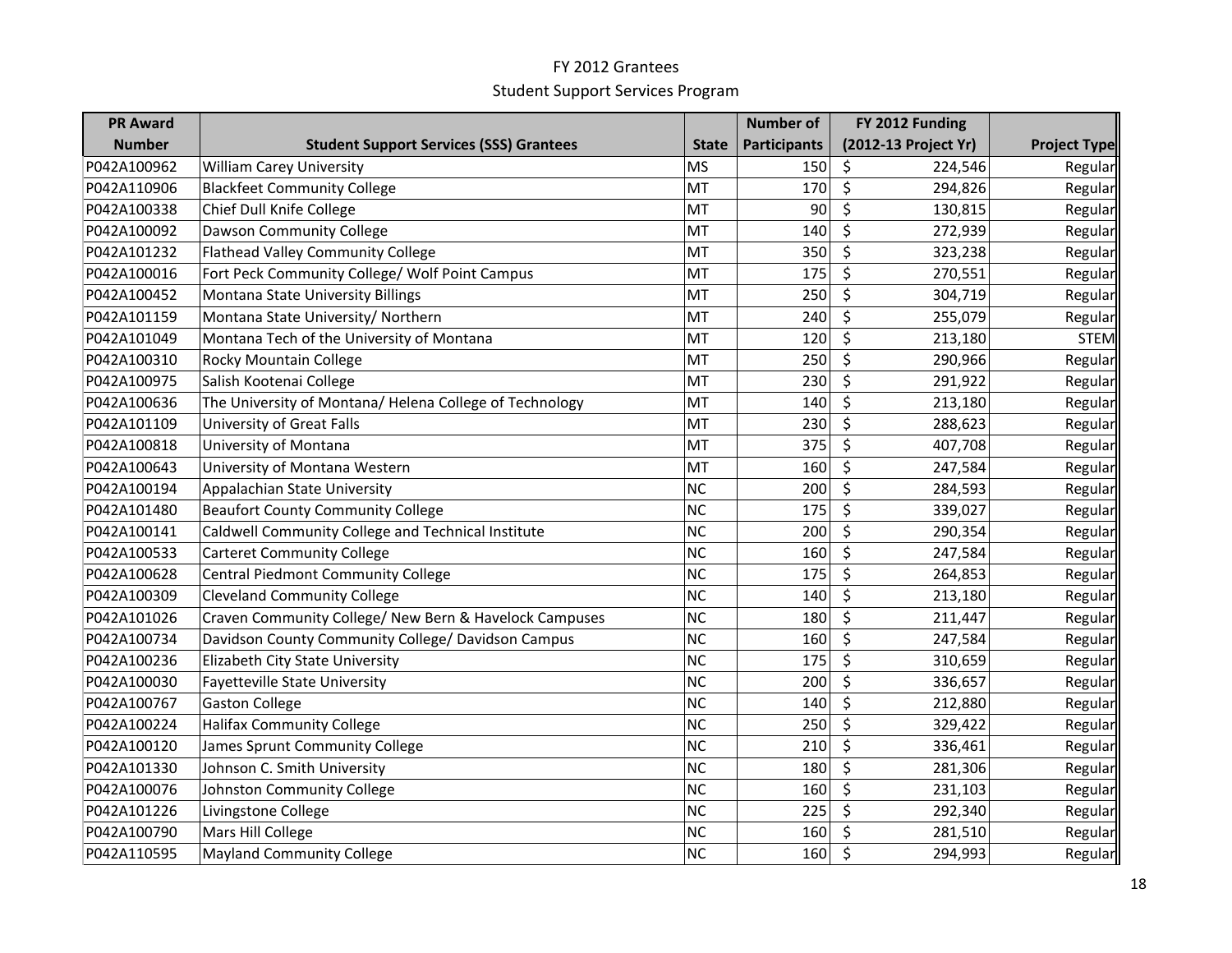| <b>PR Award</b> |                                                            |              | <b>Number of</b>    | FY 2012 Funding      |                     |
|-----------------|------------------------------------------------------------|--------------|---------------------|----------------------|---------------------|
| <b>Number</b>   | <b>Student Support Services (SSS) Grantees</b>             | <b>State</b> | <b>Participants</b> | (2012-13 Project Yr) | <b>Project Type</b> |
| P042A101225     | North Carolina Agricultural and Technical State University | <b>NC</b>    | 200                 | \$<br>281,509        | Regular             |
| P042A100226     | North Carolina State University                            | <b>NC</b>    | 140                 | \$<br>213,180        | Regular             |
| P042A100564     | <b>Piedmont Community College</b>                          | <b>NC</b>    | 200                 | \$<br>342,763        | Regular             |
| P042A100501     | <b>Pitt Community College</b>                              | <b>NC</b>    | 160                 | $\zeta$<br>231,103   | Regular             |
| P042A100830     | Roanoke/ Chowan Community College                          | <b>NC</b>    | 200                 | \$<br>298,249        | Regular             |
| P042A100712     | <b>Robeson Community College</b>                           | <b>NC</b>    | 160                 | \$<br>230,988        | Regular             |
| P042A100351     | Rockingham Community College                               | <b>NC</b>    | 140                 | \$<br>213,180        | Regular             |
| P042A100758     | Saint Augustine's College                                  | <b>NC</b>    | 190                 | \$<br>310,831        | Regular             |
| P042A100418     | <b>Sampson Community College</b>                           | <b>NC</b>    | 180                 | \$<br>259,271        | Regular             |
| P042A100170     | <b>Sandhills Community College</b>                         | <b>NC</b>    | 175                 | \$<br>247,584        | Regular             |
| P042A101152     | Southwestern Community College/ Jackson Campus             | <b>NC</b>    | 150                 | \$<br>277,210        | Regular             |
| P042A101125     | The University of North Carolina/ Charlotte                | <b>NC</b>    | 164                 | \$<br>259,651        | Regular             |
| P042A110108     | University of North Carolina/ Greensboro                   | <b>NC</b>    | 200                 | \$<br>301,381        | Regular             |
| P042A100632     | University of North Carolina/ Pembroke                     | <b>NC</b>    | 200                 | \$<br>286,759        | Regular             |
| P042A100900     | <b>Wilkes Community College</b>                            | <b>NC</b>    | 175                 | \$<br>315,396        | Regular             |
| P042A100466     | <b>Wilson Community College</b>                            | <b>NC</b>    | 200                 | \$<br>311,631        | Regular             |
| P042A101482     | Winston-Salem State University                             | <b>NC</b>    | 160                 | \$<br>241,707        | Regular             |
| P042A100291     | Cankdeska Cikana Community College                         | <b>ND</b>    | 100                 | \$<br>281,511        | Regular             |
| P042A100455     | <b>Dickinson State University</b>                          | <b>ND</b>    | 200                 | \$<br>281,511        | Regular             |
| P042A100651     | Lake Region State College                                  | <b>ND</b>    | 160                 | \$<br>247,578        | Regular             |
| P042A100861     | <b>Minot State University</b>                              | <b>ND</b>    | 200                 | \$<br>213,183        | Regular             |
| P042A101231     | North Dakota State University                              | <b>ND</b>    | 350                 | \$<br>422,941        | Regular             |
| P042A100512     | Sitting Bull College                                       | <b>ND</b>    | 140                 | \$<br>213,180        | Regular             |
| P042A100503     | <b>Turtle Mountain Community College</b>                   | <b>ND</b>    | 200                 | \$<br>297,557        | Regular             |
| P042A100555     | University of Mary                                         | <b>ND</b>    | 160                 | \$<br>281,510        | Regular             |
| P042A100234     | University of North Dakota                                 | <b>ND</b>    | 300                 | \$<br>336,183        | Regular             |
| P042A100184     | <b>Central Community College</b>                           | <b>NE</b>    | 186                 | \$<br>247,584        | Regular             |
| P042A100364     | <b>Chadron State College</b>                               | <b>NE</b>    | 160                 | \$<br>247,344        | Regular             |
| P042A101032     | <b>Creighton University</b>                                | <b>NE</b>    | 160                 | \$<br>285,208        | Regular             |
| P042A100514     | Doane College                                              | <b>NE</b>    | 200                 | \$<br>275,167        | Regular             |
| P042A101013     | Metropolitan Community College                             | <b>NE</b>    | 400                 | \$<br>346,742        | Regular             |
| P042A100347     | Peru State College                                         | <b>NE</b>    | 230                 | \$<br>278,028        | Regular             |
| P042A100801     | Southeast Community College Area                           | <b>NE</b>    | 160                 | $\zeta$<br>247,584   | Regular             |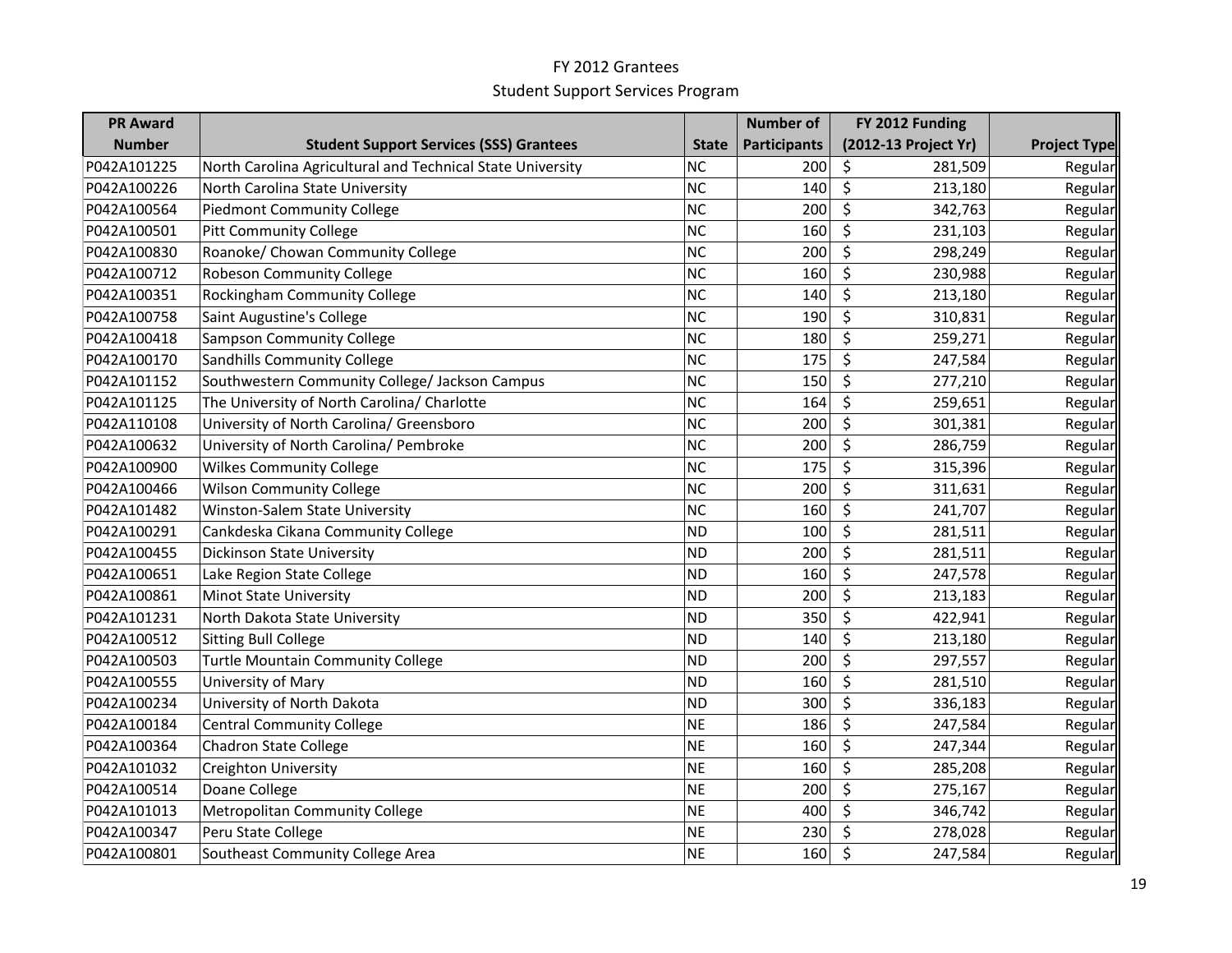| <b>PR Award</b> |                                                           |              | <b>Number of</b>    | FY 2012 Funding      |                     |
|-----------------|-----------------------------------------------------------|--------------|---------------------|----------------------|---------------------|
| <b>Number</b>   | <b>Student Support Services (SSS) Grantees</b>            | <b>State</b> | <b>Participants</b> | (2012-13 Project Yr) | <b>Project Type</b> |
| P042A101286     | University of Nebraska/ Kearney                           | <b>NE</b>    | 200                 | \$<br>285,819        | Regular             |
| P042A101070     | University of Nebraska/ Lincoln                           | <b>NE</b>    | 350                 | \$<br>496,104        | Regular             |
| P042A100641     | University of Nebraska/Omaha                              | <b>NE</b>    | 160                 | \$<br>313,272        | Regular             |
| P042A101043     | Wayne State College                                       | <b>NE</b>    | 225                 | \$<br>308,069        | Regular             |
| P042A100251     | Western Nebraska Community College                        | <b>NE</b>    | 200                 | \$<br>336,486        | Regular             |
| P042A100009     | Keene State College                                       | <b>NH</b>    | 160                 | \$<br>306,576        | Regular             |
| P042A101144     | <b>Plymouth State University</b>                          | <b>NH</b>    | 180                 | \$<br>300,409        | Regular             |
| P042A100165     | University of New Hampshire                               | <b>NH</b>    | 190                 | \$<br>319,203        | Regular             |
| P042A101092     | Atlantic Cape Community College/ Mays Landing Main Campus | NJ           | 200                 | \$<br>292,340        | Regular             |
| P042A100598     | <b>Bloomfield College</b>                                 | NJ           | 160                 | \$<br>247,584        | Regular             |
| P042A100098     | <b>Cumberland County College</b>                          | <b>NJ</b>    | 275                 | \$<br>283,729        | Regular             |
| P042A101094     | <b>Essex County College</b>                               | NJ           | 350                 | \$<br>409,206        | Regular             |
| P042A101355     | Georgian Court University                                 | NJ           | 160                 | \$<br>284,754        | Regular             |
| P042A100374     | Middlesex County College                                  | NJ           | 160                 | \$<br>288,749        | <b>Disabled</b>     |
| P042A101089     | New Jersey City University                                | NJ           | 175                 | \$<br>281,510        | Regular             |
| P042A101323     | New Jersey Institute of Technology                        | <b>NJ</b>    | 120                 | \$<br>213,180        | <b>STEM</b>         |
| P042A100720     | New Jersey Institute of Technology                        | NJ           | 200                 | \$<br>292,336        | Regular             |
| P042A100615     | <b>Ocean County College</b>                               | <b>NJ</b>    | 140                 | \$<br>213,180        | Regular             |
| P042A101188     | Passaic County Community College                          | NJ           | 160                 | \$<br>231,075        | Regular             |
| P042A111216     | Ramapo College of New Jersey                              | NJ           | 180                 | \$<br>264,887        | Disabled            |
| P042A100772     | <b>Rider University</b>                                   | NJ           | 150                 | \$<br>292,340        | Regular             |
| P042A100556     | <b>Rutgers University</b>                                 | <b>NJ</b>    | 400                 | \$<br>513,812        | Regular             |
| P042A100927     | Rutgers University/ Newark                                | NJ           | 160                 | \$<br>231,103        | Regular             |
| P042A100707     | Rutgers, The State University of NJ/ Camden Campus        | NJ           | 160                 | \$<br>213,180        | Regular             |
| P042A100814     | Seton Hall University                                     | NJ           | 200                 | \$<br>284,887        | Regular             |
| P042A101121     | Central New Mexico Community College/ Main                | <b>NM</b>    | 165                 | \$<br>247,584        | Regular             |
| P042A100106     | <b>Clovis Community College</b>                           | <b>NM</b>    | 175                 | \$<br>247,584        | Regular             |
| P042A101007     | <b>Eastern New Mexico University</b>                      | <b>NM</b>    | 300                 | \$<br>353,084        | Regular             |
| P042A100293     | New Mexico Highlands University                           | <b>NM</b>    | 350                 | \$<br>554,770        | Regular             |
| P042A100007     | New Mexico Junior College                                 | <b>NM</b>    | 185                 | \$<br>268,485        | Regular             |
| P042A100782     | <b>New Mexico State University</b>                        | <b>NM</b>    | 350                 | \$<br>390,463        | Regular             |
| P042A100361     | San Juan College                                          | <b>NM</b>    | 160                 | \$<br>231,103        | Regular             |
| P042A100283     | Santa Fe Community College                                | <b>NM</b>    | 160                 | \$<br>231,103        | Regular             |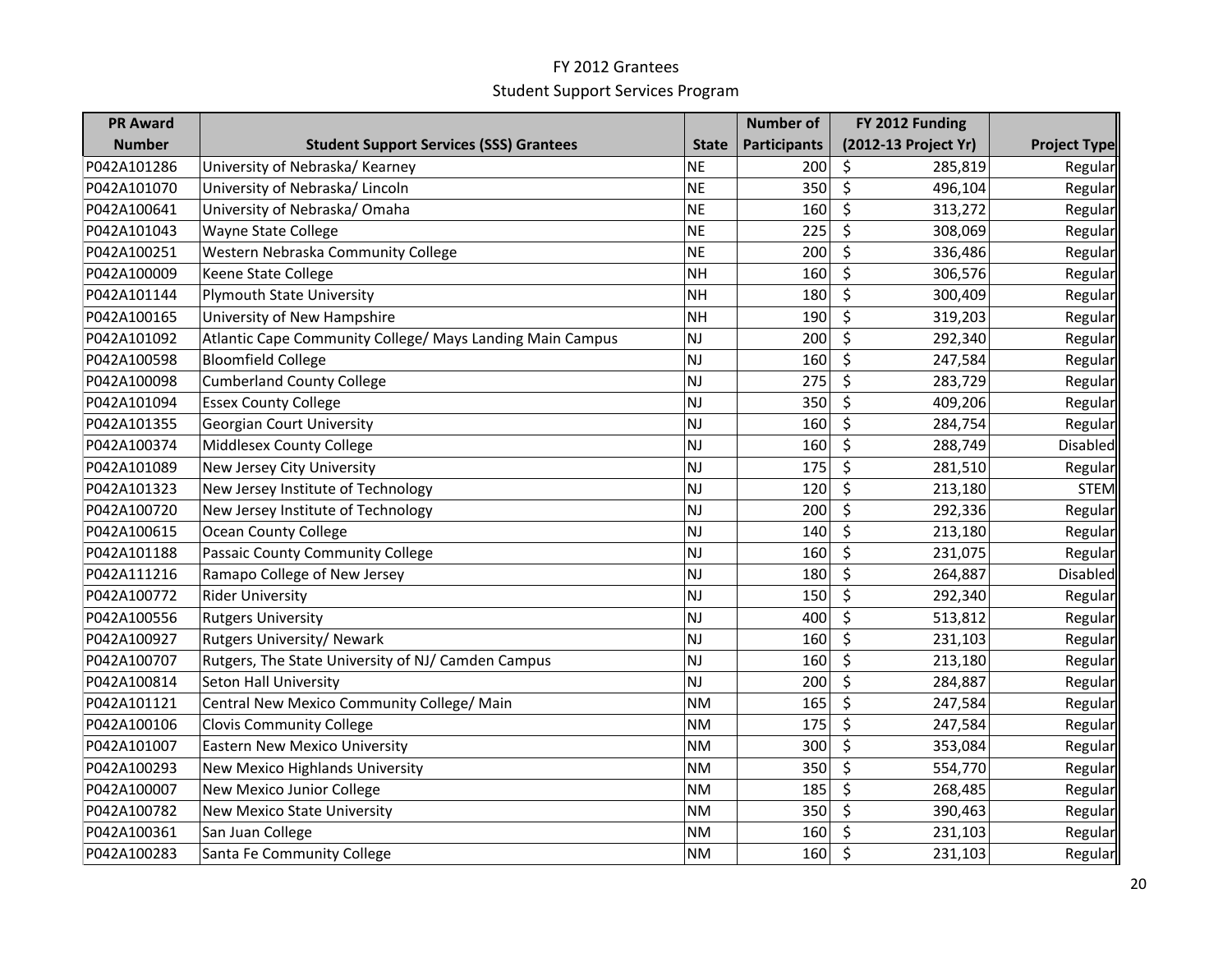| <b>PR Award</b> |                                                |              | <b>Number of</b>    | FY 2012 Funding      |                        |
|-----------------|------------------------------------------------|--------------|---------------------|----------------------|------------------------|
| <b>Number</b>   | <b>Student Support Services (SSS) Grantees</b> | <b>State</b> | <b>Participants</b> | (2012-13 Project Yr) | <b>Project Type</b>    |
| P042A100499     | University of New Mexico                       | <b>NM</b>    | 160                 | \$<br>247,583        | Regular                |
| P042A100384     | University of New Mexico/ Gallup Campus        | <b>NM</b>    | 160                 | $\zeta$<br>235,228   | Regular                |
| P042A100417     | University of New Mexico/ Valencia Campus      | <b>NM</b>    | 160                 | \$<br>247,577        | Regular                |
| P042A100409     | College of Southern Nevada                     | <b>NV</b>    | 200                 | \$<br>247,584        | Regular                |
| P042A100327     | University of Nevada/ Las Vegas                | <b>NV</b>    | 265                 | \$<br>331,630        | Regular                |
| P042A100328     | University of Nevada/ Las Vegas                | <b>NV</b>    | 120                 | \$<br>193,799        | <b>Health Sciences</b> |
| P042A100329     | University of Nevada/ Las Vegas                | <b>NV</b>    | 120                 | \$<br>213,179        | <b>STEM</b>            |
| P042A100434     | University of Nevada/ Reno                     | NV           | 175                 | \$<br>344,465        | Regular                |
| P042A100355     | <b>Broome Community College</b>                | NY)          | 250                 | \$<br>257,077        | Regular                |
| P042A100005     | Cazenovia College                              | NY)          | 160                 | \$<br>294,495        | Regular                |
| P042A100438     | <b>Clarkson University</b>                     | <b>NY</b>    | 160                 | $\zeta$<br>266,684   | Regular                |
| P042A101024     | <b>College of Mount Saint Vincent</b>          | <b>NY</b>    | 160                 | \$<br>278,539        | Regular                |
| P042A101228     | <b>Corning Community College</b>               | <b>NY</b>    | 205                 | \$<br>267,337        | Regular                |
| P042A100617     | CUNY/ City College                             | <b>NY</b>    | 500                 | \$<br>525,909        | Regular                |
| P042A100809     | CUNY/ Kingsborough Community College           | <b>NY</b>    | 250                 | \$<br>232,115        | Regular                |
| P042A101271     | CUNY/ Lehman College                           | NY)          | 140                 | \$<br>213,180        | <b>Teacher Prep</b>    |
| P042A101263     | CUNY/ Lehman College                           | <b>NY</b>    | 140                 | \$<br>212,972        | Regular                |
| P042A100290     | <b>CUNY/ Queens College</b>                    | <b>NY</b>    | 100                 | \$<br>213,180        | Disabled               |
| P042A101071     | CUNY/ York College                             | <b>NY</b>    | 300                 | \$<br>246,206        | Regular                |
| P042A101068     | CUNY/ York College                             | <b>NY</b>    | 80                  | \$<br>239,273        | Disabled               |
| P042A100222     | Dowling College/ Rudolph Campus                | <b>NY</b>    | 160                 | \$<br>243,636        | Regular                |
| P042A101332     | <b>Finger Lakes Community College</b>          | <b>NY</b>    | 141                 | \$<br>213,180        | Regular                |
| P042A101097     | <b>Fulton Montgomery Community College</b>     | NY)          | 160                 | \$<br>231,103        | Regular                |
| P042A100431     | <b>Genesee Community College</b>               | NY)          | 250                 | \$<br>292,340        | Regular                |
| P042A100371     | Jefferson Community College                    | <b>NY</b>    | 160                 | \$<br>235,234        | Regular                |
| P042A110659     | Long Island University                         | <b>NY</b>    | 350                 | $\zeta$<br>459,026   | Regular                |
| P042A100725     | Marist College                                 | <b>NY</b>    | 115                 | \$<br>242,402        | <b>Disabled</b>        |
| P042A100857     | Medaille College                               | <b>NY</b>    | 200                 | \$<br>281,172        | Regular                |
| P042A100714     | Mercy College/ Dobbs Ferry & Bronx Campuses    | NY)          | 250                 | \$<br>284,754        | Regular                |
| P042A101303     | <b>Molloy College</b>                          | <b>NY</b>    | 160                 | \$<br>234,745        | Regular                |
| P042A100114     | Monroe Community College                       | NY)          | 300                 | \$<br>258,285        | Regular                |
| P042A101230     | Nassau Community College                       | NY)          | 450                 | \$<br>377,588        | Disabled               |
| P042A100014     | Paul Smith's College                           | NY)          | 160                 | $\zeta$<br>236,074   | Regular                |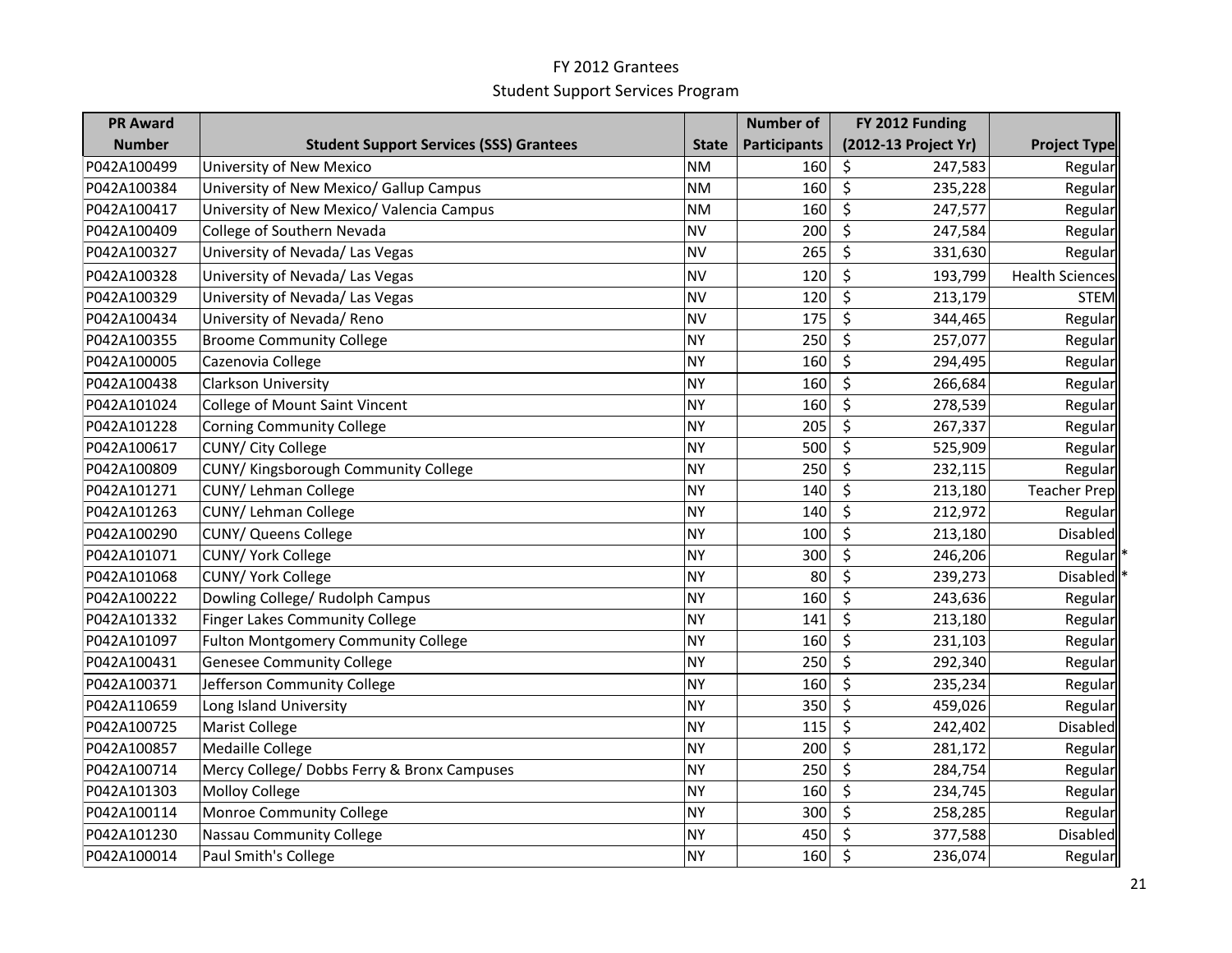| <b>PR Award</b> |                                                            |              | <b>Number of</b> | FY 2012 Funding      |                     |
|-----------------|------------------------------------------------------------|--------------|------------------|----------------------|---------------------|
| <b>Number</b>   | <b>Student Support Services (SSS) Grantees</b>             | <b>State</b> | Participants     | (2012-13 Project Yr) | <b>Project Type</b> |
| P042A100041     | Polytechnic Institute of New York University               | <b>NY</b>    | 250              | \$<br>361,289        | Regular             |
| P042A101061     | Rochester Institute of Technology                          | <b>NY</b>    | 225              | \$<br>268,978        | Regular             |
| P042A100567     | <b>Schenectady County Community College</b>                | <b>NY</b>    | 175              | \$<br>281,511        | Regular             |
| P042A101339     | St. John's University                                      | <b>NY</b>    | 180              | $\zeta$<br>210,588   | Regular             |
| P042A100980     | <b>Suffolk County Community College</b>                    | <b>NY</b>    | 210              | \$<br>281,510        | Regular             |
| P042A100388     | <b>SUNY / Buffalo State College</b>                        | <b>NY</b>    | 200              | \$<br>284,513        | Regular             |
| P042A100653     | SUNY/ Albany                                               | <b>NY</b>    | 200              | \$<br>235,234        | Regular             |
| P042A101083     | <b>SUNY/ Binghamton University</b>                         | <b>NY</b>    | 120              | \$<br>213,180        | <b>STEM</b>         |
| P042A110316     | <b>SUNY/ Binghamton University</b>                         | <b>NY</b>    | 400              | \$<br>362,231        | Regular             |
| P042A100368     | SUNY/ Buffalo                                              | <b>NY</b>    | 275              | \$<br>264,273        | Regular             |
| P042A100435     | SUNY/ College of Technology/ Canton                        | <b>NY</b>    | 210              | \$<br>259,961        | Regular             |
| P042A101376     | SUNY/ Farmingdale State College                            | <b>NY</b>    | 180              | \$<br>213,180        | Regular             |
| P042A101224     | <b>SUNY/ New Paltz</b>                                     | <b>NY</b>    | 515              | \$<br>412,919        | Regular             |
| P042A100057     | SUNY/ Plattsburgh                                          | <b>NY</b>    | 375              | \$<br>514,426        | Regular             |
| P042A100042     | SUNY/ Potsdam                                              | <b>NY</b>    | 200              | \$<br>279,330        | Regular             |
| P042A100649     | <b>Syracuse University</b>                                 | <b>NY</b>    | 250              | \$<br>346,012        | Regular             |
| P042A101025     | <b>Ulster County Community College</b>                     | <b>NY</b>    | 220              | \$<br>291,589        | Regular             |
| P042A101479     | <b>Ulster County Community College</b>                     | <b>NY</b>    | 100              | \$<br>213,180        | Disabled            |
| P042A100897     | <b>Westchester Community College</b>                       | <b>NY</b>    | 165              | \$<br>247,584        | Regular             |
| P042A101256     | <b>Bowling Green State University</b>                      | OH           | 350              | \$<br>567,541        | Regular             |
| P042A101117     | <b>Central State University</b>                            | OH           | 250              | \$<br>372,549        | Regular             |
| P042A101019     | Cincinnati State Technical and Community College           | OH           | 180              | \$<br>273,271        | Regular             |
| P042A101486     | <b>Clark State Community College</b>                       | OH           | 170              | \$<br>245,112        | Regular             |
| P042A100703     | <b>Cleveland State University</b>                          | OH           | 500              | $\zeta$<br>520,025   | Regular             |
| P042A101171     | Columbus State Community College                           | OH           | 160              | \$<br>247,584        | Regular             |
| P042A101386     | Cuyahoga Community College District                        | OH           | 140              | \$<br>213,180        | Regular             |
| P042A101378     | Cuyahoga Community College District                        | OH           | 200              | \$<br>292,340        | Regular             |
| P042A101112     | Eastern Gateway Community College/ Jefferson County Campus | OH           | 160              | \$<br>230,666        | Regular             |
| P042A100978     | <b>Hocking Technical College</b>                           | OH           | 190              | \$<br>281,511        | Regular             |
| P042A101185     | Kent State University                                      | OH           | 300              | \$<br>443,212        | Regular             |
| P042A100230     | Lourdes College                                            | OH           | 160              | $\zeta$<br>271,404   | Regular             |
| P042A101365     | North Central State College                                | OH           | 140              | \$<br>213,180        | Regular             |
| P042A100511     | <b>Ohio University</b>                                     | OH           | 275              | \$<br>315,141        | Regular             |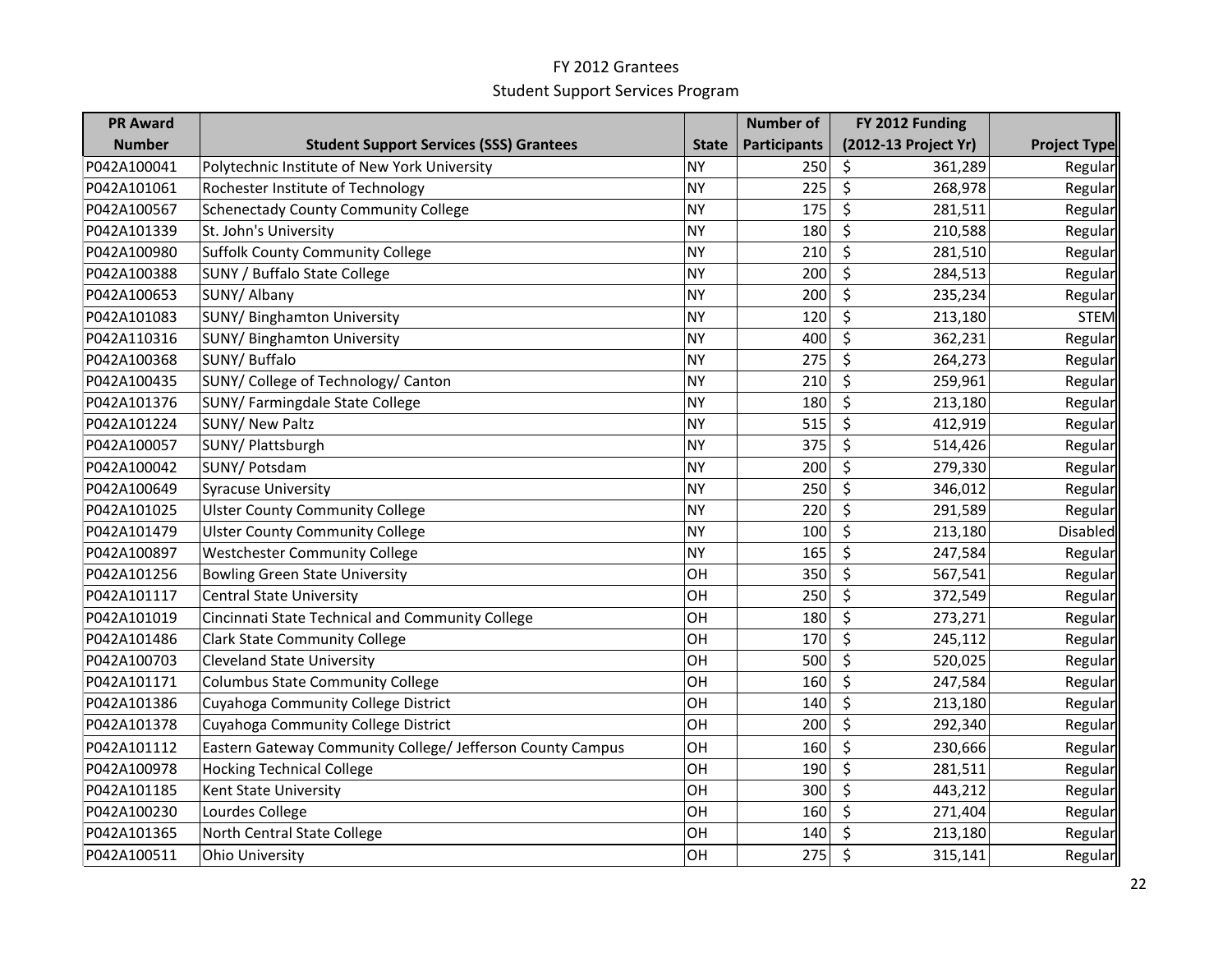| <b>PR Award</b> |                                                       |              | <b>Number of</b>    | FY 2012 Funding                            |                        |
|-----------------|-------------------------------------------------------|--------------|---------------------|--------------------------------------------|------------------------|
| <b>Number</b>   | <b>Student Support Services (SSS) Grantees</b>        | <b>State</b> | <b>Participants</b> | (2012-13 Project Yr)                       | <b>Project Type</b>    |
| P042A100275     | <b>Shawnee State University</b>                       | OH           | 185                 | \$<br>292,340                              | Regular                |
| P042A100478     | Sinclair Community College/ Dayton Campus             | OH           | 160                 | \$<br>281,511                              | Regular                |
| P042A101129     | <b>Stark State College of Technology</b>              | OH           | 160                 | \$<br>231,103                              | Regular                |
| P042A100284     | The Ohio State University                             | OH           | 210                 | \$<br>300,830                              | Regular                |
| P042A101059     | University of Cincinnati                              | OH           | 180                 | \$<br>247,584                              | Regular                |
| P042A101389     | University of Toledo                                  | OH           | 160                 | \$<br>231,103                              | Regular                |
| P042A101368     | <b>Xavier University</b>                              | OH           | 160                 | \$<br>224,371                              | Regular                |
| P042A101478     | Zane State College                                    | OH           | 140                 | \$<br>213,180                              | Regular                |
| P042A100820     | <b>Bacone College</b>                                 | OK           | 160                 | \$<br>281,511                              | Regular                |
| P042A100396     | <b>Cameron University</b>                             | OK           | 235                 | \$<br>386,995                              | Regular                |
| P042A100502     | Carl Albert State College/ Poteau & Sallisaw Campuses | OK           | 285                 | \$<br>423,282                              | Regular                |
| P042A100838     | <b>Connors State College</b>                          | OK           | 175                 | $\overline{\boldsymbol{\zeta}}$<br>247,584 | Regular                |
| P042A101138     | <b>East Central University</b>                        | OK           | 140                 | \$<br>213,180                              | Regular                |
| P042A100849     | Eastern Oklahoma State College                        | OK           | 250                 | \$<br>281,511                              | Regular                |
| P042A100771     | <b>Murray State College</b>                           | OK           | 250                 | \$<br>355,059                              | Regular                |
| P042A100152     | Northeastern Oklahoma A&M College                     | OK           | 160                 | \$<br>252,836                              | Regular                |
| P042A100730     | Northeastern State University                         | OK           | 175                 | \$<br>288,684                              | Regular                |
| P042A100319     | Oklahoma City Community College                       | OK           | 160                 | \$<br>229,622                              | Regular                |
| P042A100302     | Oklahoma State University                             | OK           | 140                 | \$<br>212,955                              | Regular                |
| P042A100144     | Oklahoma State University/ Oklahoma City              | OK           | 200                 | \$<br>290,995                              | Regular                |
| P042A100128     | <b>Redlands Community College</b>                     | OK           | 200                 | \$<br>253,028                              | Regular                |
| P042A100173     | Rose State College                                    | OK           | 140                 | \$<br>213,180                              | Regular                |
| P042A100045     | Seminole State College                                | OK           | 160                 | \$<br>247,584                              | Regular                |
| P042A100220     | Seminole State College                                | OK           | 120                 | \$<br>193,800                              | <b>Health Sciences</b> |
| P042A100101     | Southeastern Oklahoma State University                | OK           | 300                 | \$<br>345,130                              | Regular                |
| P042A100476     | Southeastern Oklahoma State University                | OK           | 140                 | \$<br>213,180                              | <b>Teacher Prep</b>    |
| P042A110935     | Southern Nazarene University                          | OK           | 160                 | \$<br>230,350                              | Regular                |
| P042A100130     | <b>Tulsa Community College</b>                        | OK           | 160                 | \$<br>219,571                              | Regular                |
| P042A100988     | University of Central Oklahoma                        | OK           | 160                 | \$<br>231,103                              | Regular                |
| P042A101239     | University of Central Oklahoma                        | OK           | 120                 | \$<br>213,180                              | <b>STEM</b>            |
| P042A121009     | University of Oklahoma                                | OK           | 300                 | \$<br>433,481                              | Regular                |
| P042A100078     | Western Oklahoma State College                        | OK           | 180                 | \$<br>242,238                              | Regular                |
| P042A100154     | <b>Blue Mountain Community College</b>                | OR           | 165                 | \$<br>231,601                              | Regular                |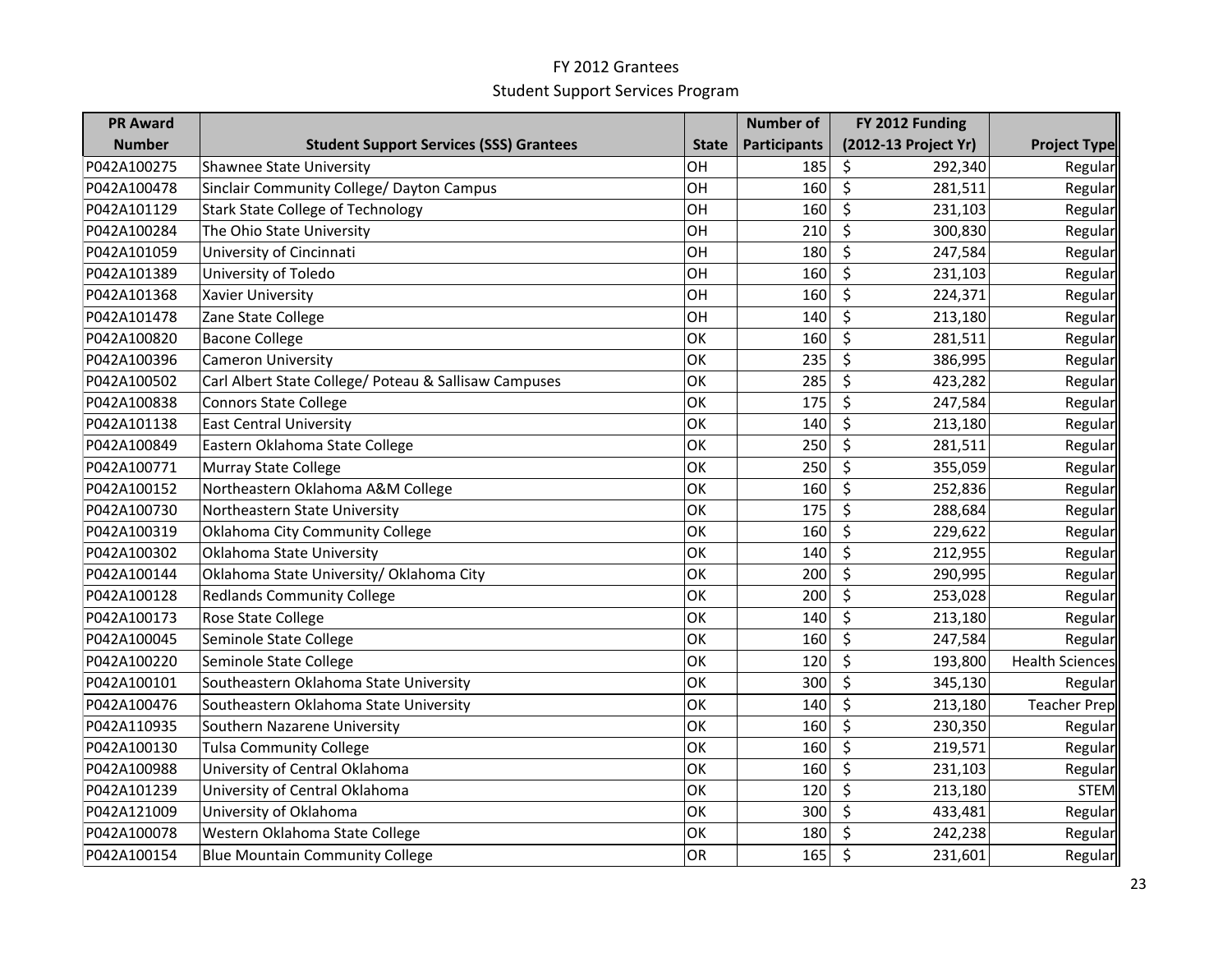| <b>PR Award</b> |                                                           |              | <b>Number of</b>    | FY 2012 Funding      |                     |
|-----------------|-----------------------------------------------------------|--------------|---------------------|----------------------|---------------------|
| <b>Number</b>   | <b>Student Support Services (SSS) Grantees</b>            | <b>State</b> | <b>Participants</b> | (2012-13 Project Yr) | <b>Project Type</b> |
| P042A100430     | Chemeketa Community College                               | OR           | 200                 | \$<br>273,100        | Regular             |
| P042A110920     | Chemeketa Community College                               | OR           | 100                 | \$<br>235,911        | Disabled            |
| P042A100038     | <b>Clatsop Community College</b>                          | OR           | 160                 | \$<br>292,379        | Regular             |
| P042A100694     | Klamath Community College                                 | OR           | 140                 | \$<br>213,013        | Regular             |
| P042A110479     | Lane Community College                                    | OR           | 180                 | \$<br>257,087        | Regular             |
| P042A100972     | Lane Community College                                    | OR           | 120                 | \$<br>212,841        | <b>STEM</b>         |
| P042A100711     | Mt. Hood Community College                                | OR           | 160                 | \$<br>247,583        | Regular             |
| P042A100912     | Oregon Institute of Technology                            | OR           | 160                 | \$<br>247,294        | Regular             |
| P042A100952     | <b>Oregon State University</b>                            | OR           | 175                 | \$<br>240,378        | Regular             |
| P042A101041     | Portland Community College/ Cascade Campus                | OR           | 140                 | \$<br>213,180        | Regular             |
| P042A101051     | Portland Community College/ Sylvania Campus               | OR           | 170                 | \$<br>247,584        | Regular             |
| P042A100537     | <b>Portland State University</b>                          | OR           | 265                 | \$<br>358,546        | Regular             |
| P042A100459     | Rogue Community College District                          | OR           | 171                 | \$<br>247,584        | Regular             |
| P042A110169     | Southern Oregon University                                | OR           | 190                 | \$<br>273,518        | Regular             |
| P042A120891     | Southwestern Oregon Community College                     | OR           | 160                 | \$<br>291,359        | Regular             |
| P042A100810     | <b>Umpqua Community College</b>                           | OR           | 160                 | \$<br>269,486        | Regular             |
| P042A100917     | University of Oregon                                      | OR           | 360                 | $\zeta$<br>524,444   | Regular             |
| P042A100876     | Western Oregon University                                 | OR           | 250                 | \$<br>330,446        | Regular             |
| P042A101265     | Bloomsburg University of Pennsylvania                     | PA           | 200                 | \$<br>268,487        | Regular             |
| P042A100147     | California University of Pennsylvania                     | PA           | 175                 | \$<br>284,754        | Regular             |
| P042A100469     | Clarion University of Pennsylvania                        | PA           | 206                 | \$<br>329,685        | Regular             |
| P042A100722     | Commonwealth Technical Institute/ Hiram G. Andrews Center | PA           | 160                 | \$<br>213,180        | <b>Disabled</b>     |
| P042A100366     | Community College of Philadelphia                         | PA           | 225                 | \$<br>257,087        | Regular             |
| P042A100594     | East Stroudsburg University of Pennsylvania               | PA           | 160                 | \$<br>231,103        | Regular             |
| P042A100401     | <b>Gannon University</b>                                  | PA           | 150                 | \$<br>213,180        | Regular             |
| P042A100242     | <b>Harcum College</b>                                     | PA           | 170                 | \$<br>292,676        | Regular             |
| P042A101003     | Kutztown University                                       | PA           | 175                 | \$<br>292,345        | Regular             |
| P042A100997     | Lock Haven University of Pennsylvania                     | PA           | 230                 | \$<br>284,753        | Regular             |
| P042A100342     | Mansfield University of Pennsylvania                      | PA           | 173                 | \$<br>231,103        | Regular             |
| P042A101280     | <b>Neumann University</b>                                 | PA           | 140                 | \$<br>213,180        | Regular             |
| P042A100155     | Pennsylvania Institute of Technology                      | PA           | 180                 | \$<br>315,136        | Regular             |
| P042A100109     | Pennsylvania State University                             | PA           | 175                 | \$<br>291,412        | Regular             |
| P042A101154     | Pennsylvania State University/ University Park            | PA           | 180                 | $\zeta$<br>292,340   | Regular             |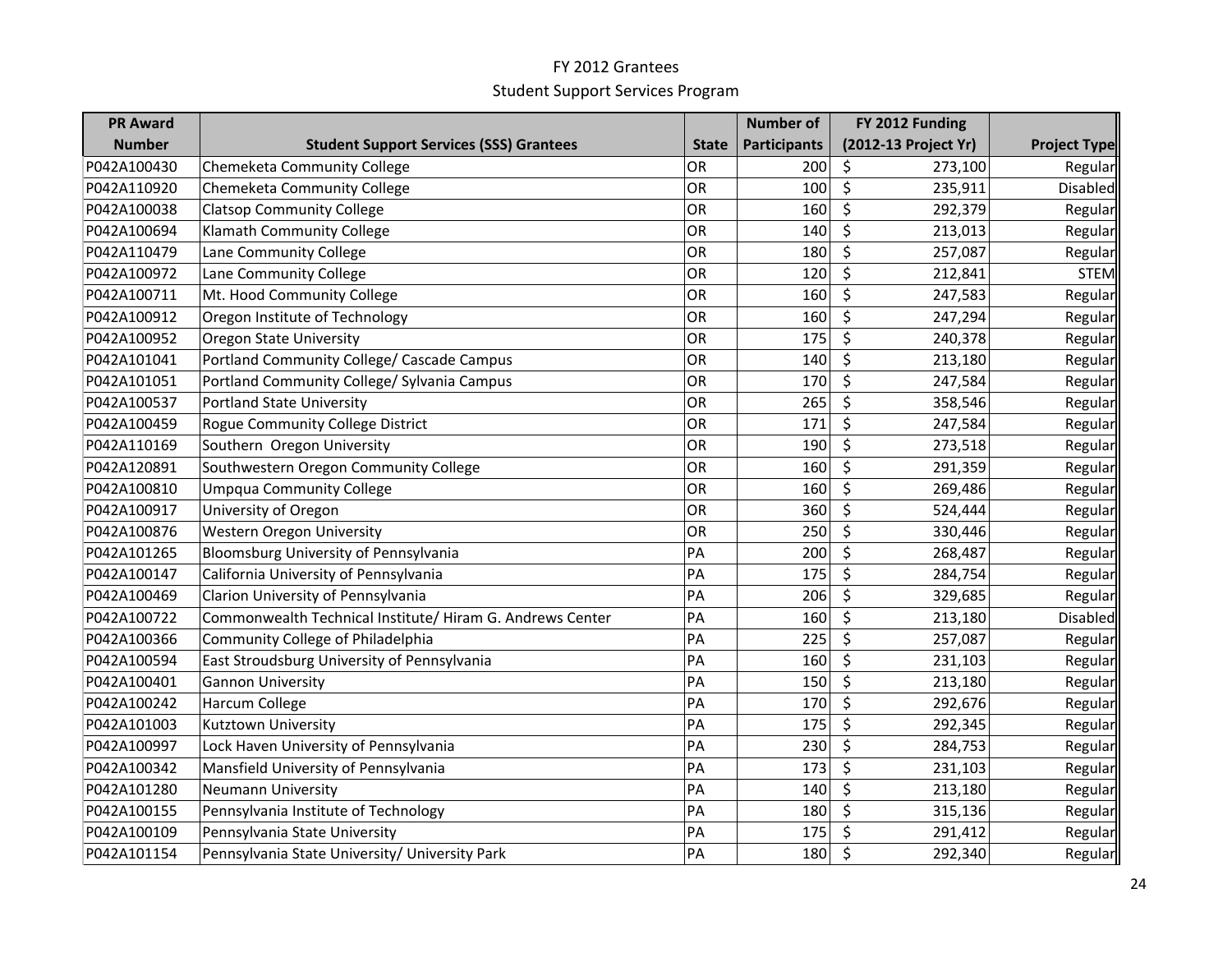| <b>PR Award</b> |                                                          |              | <b>Number of</b>    | FY 2012 Funding      |                     |
|-----------------|----------------------------------------------------------|--------------|---------------------|----------------------|---------------------|
| <b>Number</b>   | <b>Student Support Services (SSS) Grantees</b>           | <b>State</b> | <b>Participants</b> | (2012-13 Project Yr) | <b>Project Type</b> |
| P042A100330     | Pennsylvania State University/ Wilkes Barre              | PA           | 160                 | \$<br>281,510        | Regular             |
| P042A100061     | Reading Area Community College                           | PA           | 250                 | \$<br>332,075        | Regular             |
| P042A101400     | Saint Vincent College                                    | PA           | 75                  | \$<br>109,013        | Regular             |
| P042A110490     | Seton Hill University                                    | PA           | 170                 | \$<br>278,646        | Regular             |
| P042A101320     | <b>Temple University</b>                                 | PA           | 120                 | \$<br>213,180        | <b>STEM</b>         |
| P042A101270     | <b>Temple University</b>                                 | PA           | 200                 | \$<br>292,229        | Regular             |
| P042A100716     | University of Pennsylvania                               | PA           | 175                 | \$<br>277,857        | Regular             |
| P042A100383     | University of Pittsburgh                                 | PA           | 250                 | \$<br>395,344        | Regular             |
| P042A100395     | University of Pittsburgh / Bradford                      | PA           | 160                 | \$<br>231,098        | Regular             |
| P042A100378     | West Chester University of Pennsylvania                  | PA           | 160                 | \$<br>253,962        | <b>Disabled</b>     |
| P042A101334     | <b>Westmoreland County Community College</b>             | PA           | 225                 | \$<br>270,214        | Regular             |
| P042A100766     | Caribbean University                                     | PR           | 265                 | \$<br>386,077        | Regular             |
| P042A100692     | Inter American University of Puerto Rico                 | PR           | 225                 | \$<br>284,754        | Regular             |
| P042A100668     | Inter American University of Puerto Rico                 | PR           | 210                 | \$<br>292,340        | Regular             |
| P042A100566     | Inter American University of Puerto Rico                 | PR           | 220                 | \$<br>308,833        | Regular             |
| P042A100776     | Inter American University of Puerto Rico/ Arecibo Campus | PR           | 160                 | \$<br>246,744        | Regular             |
| P042A101088     | Inter American University of Puerto Rico/ Ponce Campus   | PR           | 180                 | \$<br>213,180        | Regular             |
| P042A100644     | Pontifical Catholic University of Puerto Rico/ Ponce     | PR           | 400                 | \$<br>513,021        | Regular             |
| P042A100658     | San Juan University College                              | PR           | 315                 | \$<br>323,776        | Regular             |
| P042A101098     | Universidad Adventista De Las Antillas                   | PR           | 140                 | \$<br>213,180        | Regular             |
| P042A100603     | Universidad Del Este/ Main Campus                        | PR           | 384                 | \$<br>372,870        | Regular             |
| P042A100424     | Universidad Del Sagrado Corazon                          | PR           | 600                 | \$<br>573,080        | Regular             |
| P042A100660     | Universidad Del Turabo/ Gurabo                           | PR           | 275                 | \$<br>290,511        | Regular             |
| P042A120051     | Universidad Metropolitana                                | PR           | 200                 | \$<br>292,337        | Regular             |
| P042A101106     | Universidad Politecnica De Puerto Rico/ San Juan Campus  | PR           | 230                 | \$<br>298,165        | Regular             |
| P042A110680     | University of Puerto Rico                                | PR           | 300                 | \$<br>441,006        | Regular             |
| P042A100579     | University of Puerto Rico                                | PR           | 400                 | \$<br>368,543        | Regular             |
| P042A100998     | University of Puerto Rico/ Arecibo Campus                | PR           | 215                 | \$<br>307,616        | Regular             |
| P042A101247     | University of Puerto Rico/ Bayamon                       | PR           | 240                 | \$<br>292,340        | Regular             |
| P042A100197     | University of Puerto Rico/ Cayey                         | PR           | 362                 | \$<br>523,035        | Regular             |
| P042A100759     | University of Puerto Rico/ Humacao                       | PR           | 300                 | \$<br>385,533        | Regular             |
| P042A101327     | Univesidad Adventista De Las Antillas                    | PR           | 140                 | \$<br>213,180        | <b>ESL</b>          |
| P042A100407     | Community College of Rhode Island                        | R1           | 300                 | $\zeta$<br>334,742   | Regular             |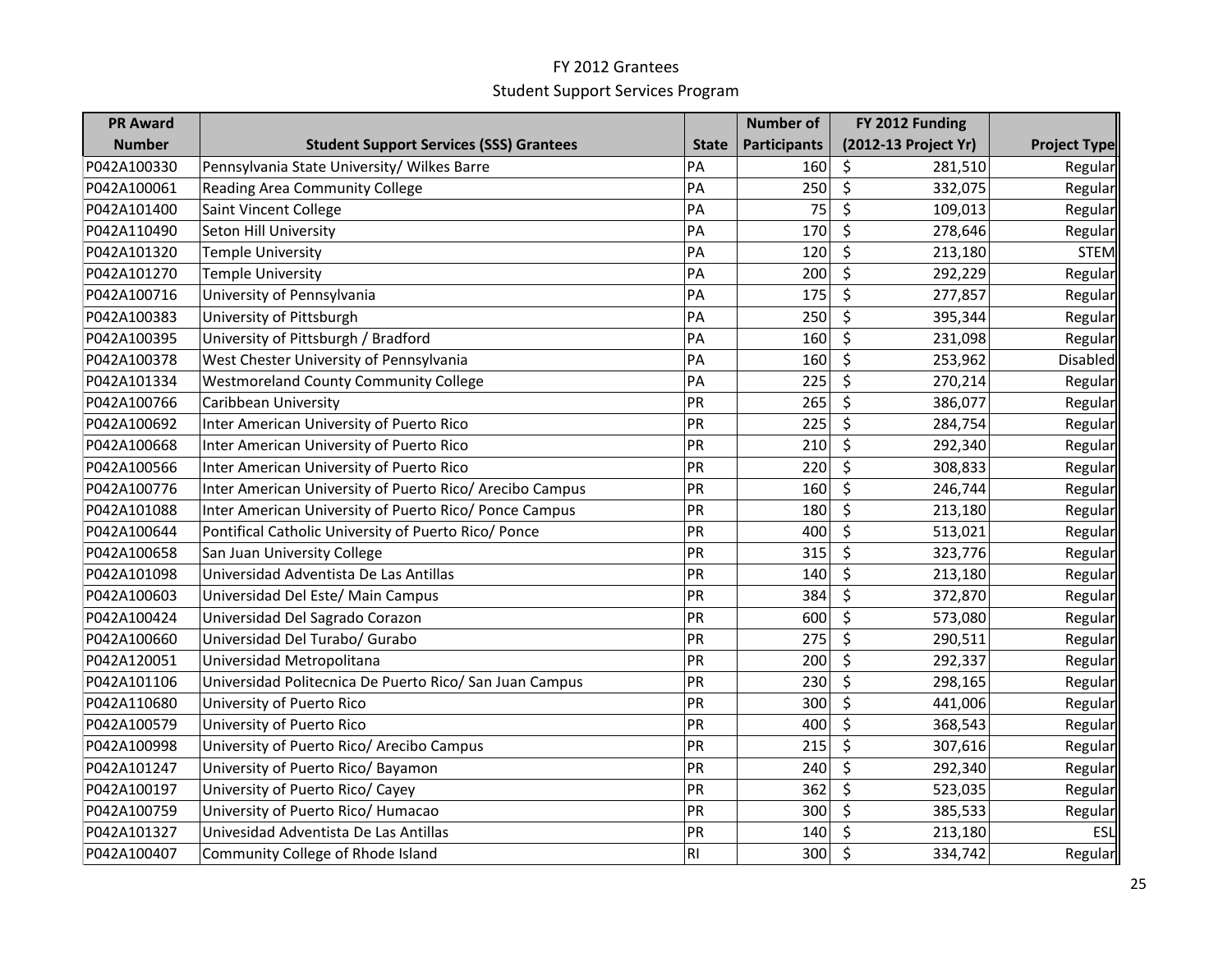| <b>PR Award</b> |                                                           |              | <b>Number of</b>    | FY 2012 Funding      |                     |
|-----------------|-----------------------------------------------------------|--------------|---------------------|----------------------|---------------------|
| <b>Number</b>   | <b>Student Support Services (SSS) Grantees</b>            | <b>State</b> | <b>Participants</b> | (2012-13 Project Yr) | <b>Project Type</b> |
| P042A100462     | Community College of Rhode Island                         | R1           | 140                 | \$<br>213,180        | Regular             |
| P042A100297     | Central Carolina Technical College                        | SC           | 160                 | \$<br>231,103        | Regular             |
| P042A100946     | <b>Claflin University</b>                                 | SC           | 160                 | \$<br>281,510        | Regular             |
| P042A100345     | <b>Clinton Junior College</b>                             | SC           | 90                  | \$<br>129,969        | Regular             |
| P042A100123     | College of Charleston                                     | SC           | 140                 | \$<br>213,180        | Regular             |
| P042A100269     | Florence/ Darlington Technical College                    | SC           | 160                 | \$<br>231,103        | Regular             |
| P042A101394     | <b>Greenville Technical College</b>                       | SC           | 350                 | \$<br>391,157        | Regular             |
| P042A100243     | Lander University                                         | SC           | 160                 | \$<br>224,372        | Regular             |
| P042A100500     | Midlands Technical College/ Airport and Beltline Campuses | SC           | 175                 | \$<br>281,511        | Regular             |
| P042A100445     | Morris College                                            | SC           | 200                 | \$<br>282,124        | Regular             |
| P042A100354     | Northeastern Technical College                            | SC           | 160                 | \$<br>253,676        | Regular             |
| P042A101100     | Orangeburg-Calhoun Technical College                      | SC           | 200                 | \$<br>292,336        | Regular             |
| P042A111018     | <b>Piedmont Technical College</b>                         | SC           | 160                 | \$<br>264,258        | Regular             |
| P042A100984     | South Carolina State University                           | SC           | 160                 | \$<br>247,582        | Regular             |
| P042A100967     | Spartanburg Community College                             | SC           | 185                 | \$<br>276,570        | Regular             |
| P042A100408     | Spartanburg Methodist College                             | SC           | 160                 | \$<br>248,926        | Regular             |
| P042A100411     | Technical College of the Low country                      | SC           | 160                 | \$<br>281,511        | Regular             |
| P042A100195     | <b>Trident Technical College</b>                          | SC           | 200                 | \$<br>330,133        | Regular             |
| P042A101438     | University of South Carolina                              | SC           | 150                 | \$<br>281,511        | Regular             |
| P042A100032     | University of South Carolina/ Columbia Campus             | SC           | 350                 | \$<br>334,448        | Regular             |
| P042A101162     | University of South Carolina/ Lancaster                   | SC           | 160                 | \$<br>256,809        | Regular             |
| P042A101465     | University of South Carolina/ Salkehatchie                | SC           | 160                 | \$<br>240,064        | Regular             |
| P042A100121     | University of South Carolina/ Spartanburg-Upstate Campus  | SC           | 160                 | \$<br>281,510        | Regular             |
| P042A100582     | University of South Carolina/ Union                       | SC           | 160                 | \$<br>246,050        | Regular             |
| P042A101379     | Voorhees College                                          | SC           | 170                 | \$<br>246,050        | Regular             |
| P042A100308     | <b>Winthrop University</b>                                | SC           | 160                 | \$<br>231,103        | Regular             |
| P042A100494     | York Technical College/ Rock Hill                         | SC           | 200                 | \$<br>284,743        | Regular             |
| P042A120676     | <b>Black Hills State University</b>                       | SD           | 200                 | \$<br>287,459        | Regular             |
| P042A100254     | Dakota Wesleyan University                                | SD           | 160                 | \$<br>246,055        | Regular             |
| P042A100526     | Northern State University                                 | SD           | 165                 | \$<br>281,497        | Regular             |
| P042A110404     | Oglala Lakota College                                     | SD           | 200                 | \$<br>301,378        | Regular             |
| P042A110209     | Sisseton/ Wahpeton Community College                      | SD           | 150                 | \$<br>247,583        | Regular             |
| P042A100497     | South Dakota State University                             | SD           | 160                 | \$<br>235,235        | Regular             |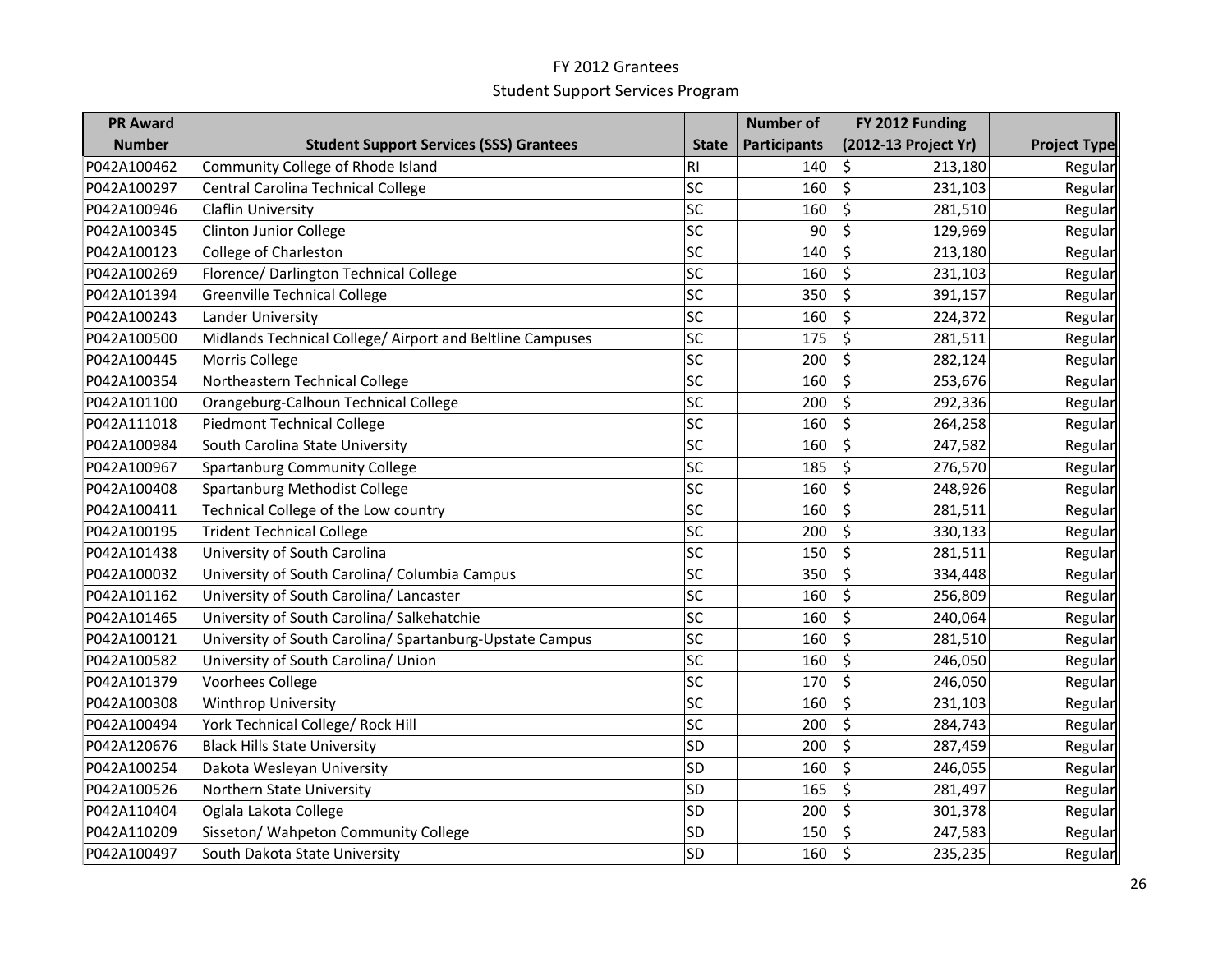| <b>PR Award</b> |                                                |              | <b>Number of</b>    | FY 2012 Funding      |                        |
|-----------------|------------------------------------------------|--------------|---------------------|----------------------|------------------------|
| <b>Number</b>   | <b>Student Support Services (SSS) Grantees</b> | <b>State</b> | <b>Participants</b> | (2012-13 Project Yr) | <b>Project Type</b>    |
| P042A100356     | <b>Austin Peay State University</b>            | <b>TN</b>    | 180                 | \$<br>257,086        | Regular                |
| P042A101229     | Columbia State Community College               | <b>TN</b>    | 140                 | $\zeta$<br>212,184   | Regular                |
| P042A110858     | <b>East Tennessee State University</b>         | <b>TN</b>    | 225                 | \$<br>292,340        | Regular                |
| P042A100657     | <b>Fisk University</b>                         | <b>TN</b>    | 200                 | \$<br>247,583        | Regular                |
| P042A100350     | <b>Lincoln Memorial University</b>             | <b>TN</b>    | 160                 | \$<br>281,507        | Regular                |
| P042A100510     | Middle Tennessee State University              | <b>TN</b>    | 175                 | \$<br>247,584        | Regular                |
| P042A100149     | Northeast State Community College              | <b>TN</b>    | 180                 | \$<br>270,986        | Regular                |
| P042A101401     | Pellissippi State Community College            | <b>TN</b>    | 160                 | \$<br>247,584        | Regular                |
| P042A101298     | <b>Tusculum College</b>                        | <b>TN</b>    | 140                 | \$<br>213,180        | Regular                |
| P042A100217     | <b>Tusculum College</b>                        | <b>TN</b>    | 200                 | \$<br>281,511        | Regular                |
| P042A101346     | <b>University of Memphis</b>                   | <b>TN</b>    | 120                 | \$<br>213,180        | <b>STEM</b>            |
| P042A101348     | <b>University of Memphis</b>                   | <b>TN</b>    | 200                 | \$<br>231,103        | Regular                |
| P042A100675     | University of Tennessee/ Chattanooga           | <b>TN</b>    | 200                 | \$<br>284,746        | Regular                |
| P042A100339     | University of Tennessee/ Knoxville Campus      | <b>TN</b>    | 250                 | \$<br>338,103        | Regular                |
| P042A100909     | <b>Volunteer State Community College</b>       | <b>TN</b>    | 167                 | \$<br>231,103        | Regular                |
| P042A101105     | Abilene Christian University                   | <b>TX</b>    | 200                 | \$<br>303,731        | Regular                |
| P042A100848     | Amarillo College                               | <b>TX</b>    | 100                 | \$<br>178,580        | Regular                |
| P042A100590     | Amarillo College/ Washington Street Campus     | <b>TX</b>    | 120                 | \$<br>213,167        | <b>STEM</b>            |
| P042A100483     | Amarillo College/ West Campus                  | <b>TX</b>    | 120                 | \$<br>193,471        | <b>Health Sciences</b> |
| P042A100795     | <b>Coastal Bend College</b>                    | <b>TX</b>    | 215                 | \$<br>281,511        | Regular                |
| P042A100067     | College of the Mainland                        | <b>TX</b>    | 185                 | \$<br>245,414        | Regular                |
| P042A100789     | Del Mar College                                | <b>TX</b>    | 160                 | \$<br>247,584        | Regular                |
| P042A100709     | <b>Eastfield College</b>                       | <b>TX</b>    | 275                 | \$<br>302,934        | Regular                |
| P042A100695     | El Paso Community College                      | <b>TX</b>    | 600                 | \$<br>594,461        | Regular                |
| P042A100808     | <b>Frank Phillips College</b>                  | <b>TX</b>    | 160                 | \$<br>231,103        | Regular                |
| P042A100532     | <b>Galveston College</b>                       | <b>TX</b>    | 200                 | \$<br>238,774        | Regular                |
| P042A100320     | <b>Hill College</b>                            | <b>TX</b>    | 200                 | \$<br>213,180        | Regular                |
| P042A101132     | Houston Community College/ Central             | <b>TX</b>    | 200                 | \$<br>402,746        | Regular                |
| P042A100937     | Kilgore College                                | <b>TX</b>    | 160                 | \$<br>230,506        | Regular                |
| P042A100699     | Lamar University                               | <b>TX</b>    | 160                 | \$<br>231,100        | Regular                |
| P042A100524     | Laredo Community College                       | <b>TX</b>    | 300                 | \$<br>184,948        | Regular                |
| P042A100783     | Lee College                                    | <b>TX</b>    | 140                 | \$<br>213,180        | Regular                |
| P042A101133     | Lone Star College System/Tomball               | <b>TX</b>    | 140                 | $\zeta$<br>213,180   | Regular                |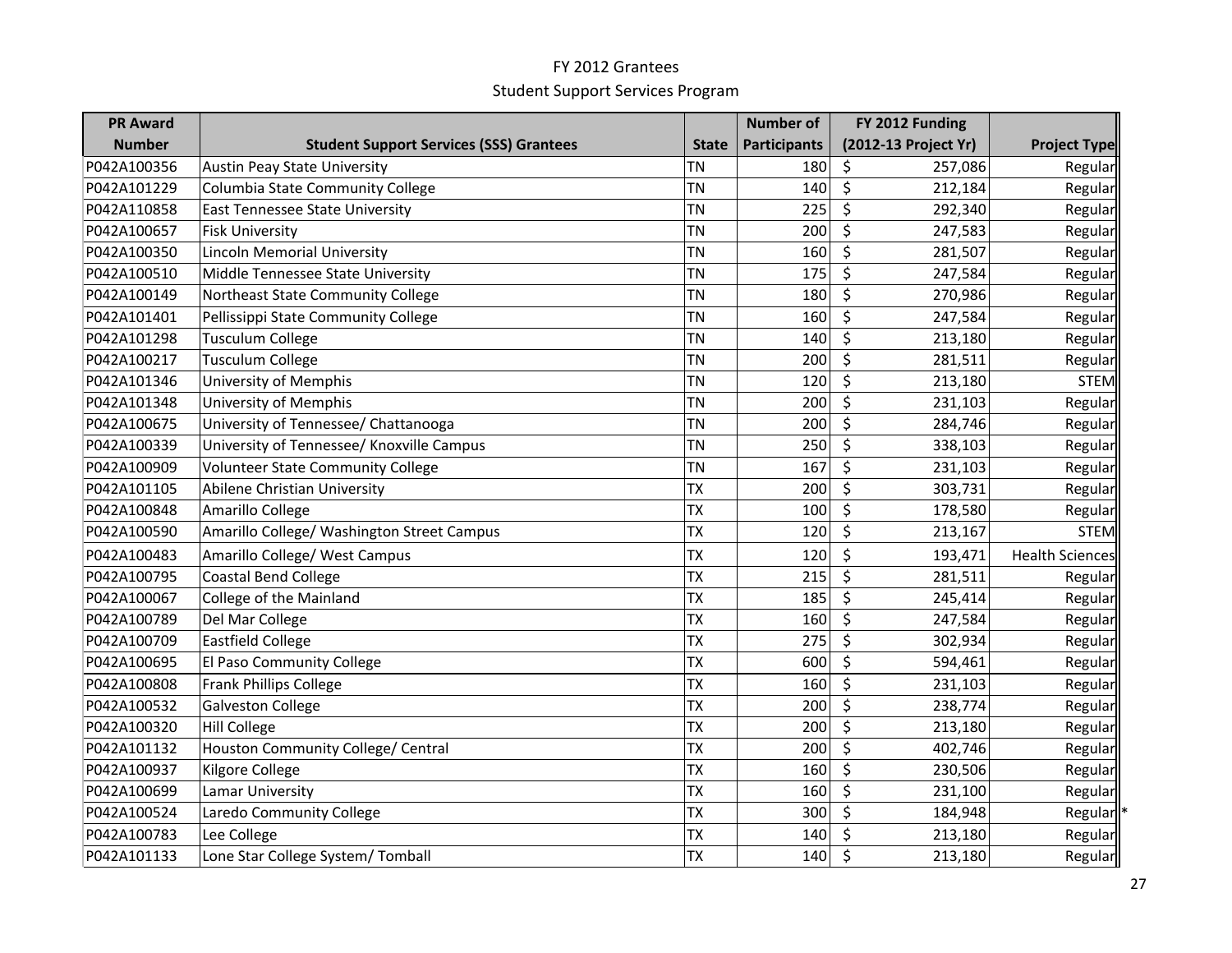| <b>PR Award</b> |                                                            |              | <b>Number of</b>    | FY 2012 Funding      |                     |
|-----------------|------------------------------------------------------------|--------------|---------------------|----------------------|---------------------|
| <b>Number</b>   | <b>Student Support Services (SSS) Grantees</b>             | <b>State</b> | <b>Participants</b> | (2012-13 Project Yr) | <b>Project Type</b> |
| P042A101148     | Lone Star College/ North Harris                            | <b>TX</b>    | 160                 | \$<br>226,901        | Regular             |
| P042A100560     | Lubbock Christian University                               | <b>TX</b>    | 140                 | $\zeta$<br>213,180   | Regular             |
| P042A100940     | <b>McLennan Community College</b>                          | <b>TX</b>    | 240                 | \$<br>321,886        | Regular             |
| P042A100039     | <b>Midland College</b>                                     | <b>TX</b>    | 160                 | \$<br>247,584        | Regular             |
| P042A100770     | Midwestern State University                                | <b>TX</b>    | 160                 | \$<br>213,180        | Regular             |
| P042A100557     | Mountain View College                                      | <b>TX</b>    | 230                 | \$<br>241,715        | Regular             |
| P042A100365     | Navarro College                                            | <b>TX</b>    | 300                 | \$<br>374,335        | Regular             |
| P042A100964     | North Central Texas College                                | <b>TX</b>    | 165                 | \$<br>247,565        | Regular             |
| P042A110753     | North Lake College                                         | <b>TX</b>    | 180                 | \$<br>302,189        | Regular             |
| P042A100822     | Our Lady of the Lake University                            | <b>TX</b>    | 180                 | \$<br>250,271        | Regular             |
| P042A110845     | Palo Alto College                                          | <b>TX</b>    | 250                 | \$<br>283,825        | Regular             |
| P042A100969     | Paul Quinn College                                         | <b>TX</b>    | 170                 | \$<br>219,164        | Regular             |
| P042A101250     | Ranger College                                             | <b>TX</b>    | 140                 | \$<br>213,180        | Regular             |
| P042A100253     | <b>Richland College</b>                                    | <b>TX</b>    | 270                 | \$<br>292,340        | Regular             |
| P042A101337     | Sam Houston State University                               | <b>TX</b>    | 165                 | \$<br>231,103        | Regular             |
| P042A101031     | South Plains College                                       | <b>TX</b>    | 160                 | \$<br>247,584        | Regular             |
| P042A100605     | Southwest Texas Junior College                             | <b>TX</b>    | 270                 | \$<br>300,923        | Regular             |
| P042A100926     | Sul Ross State University                                  | <b>TX</b>    | 160                 | \$<br>231,103        | Regular             |
| P042A101357     | <b>Tarrant County College</b>                              | <b>TX</b>    | 165                 | \$<br>281,511        | Regular             |
| P042A100581     | <b>Temple College</b>                                      | <b>TX</b>    | 160                 | \$<br>216,126        | Regular             |
| P042A110002     | Texarkana College                                          | <b>TX</b>    | 225                 | \$<br>254,527        | Regular             |
| P042A101140     | Texas A&M International University                         | <b>TX</b>    | 160                 | \$<br>247,584        | Regular             |
| P042A100908     | Texas A&M University/ Commerce                             | <b>TX</b>    | 425                 | \$<br>481,656        | Regular             |
| P042A101122     | Texas A&M University/ Corpus Christi                       | <b>TX</b>    | 160                 | \$<br>207,583        | Regular             |
| P042A101211     | Texas A&M University/ Kingsville                           | <b>TX</b>    | 240                 | \$<br>290,793        | Regular             |
| P042A100357     | <b>Texas Christian University</b>                          | <b>TX</b>    | 160                 | \$<br>257,087        | Regular             |
| P042A100471     | Texas State University/ San Marcos                         | <b>TX</b>    | 200                 | \$<br>284,754        | Regular             |
| P042A100043     | <b>Tyler Junior College</b>                                | <b>TX</b>    | 200                 | \$<br>230,393        | Regular             |
| P042A100825     | University of Houston                                      | <b>TX</b>    | 215                 | \$<br>301,376        | Regular             |
| P042A101415     | University of North Texas/ Wooten Hall                     | <b>TX</b>    | 250                 | \$<br>344,094        | Regular             |
| P042A100167     | University of Texas/ Arlington                             | <b>TX</b>    | 275                 | \$<br>362,566        | Regular             |
| P042A100673     | University of Texas/ Austin                                | <b>TX</b>    | 160                 | \$<br>231,103        | Regular             |
| P042A101184     | University of Texas/ Brownsville & Texas Southmost College | <b>TX</b>    | 275                 | $\zeta$<br>292,340   | Regular             |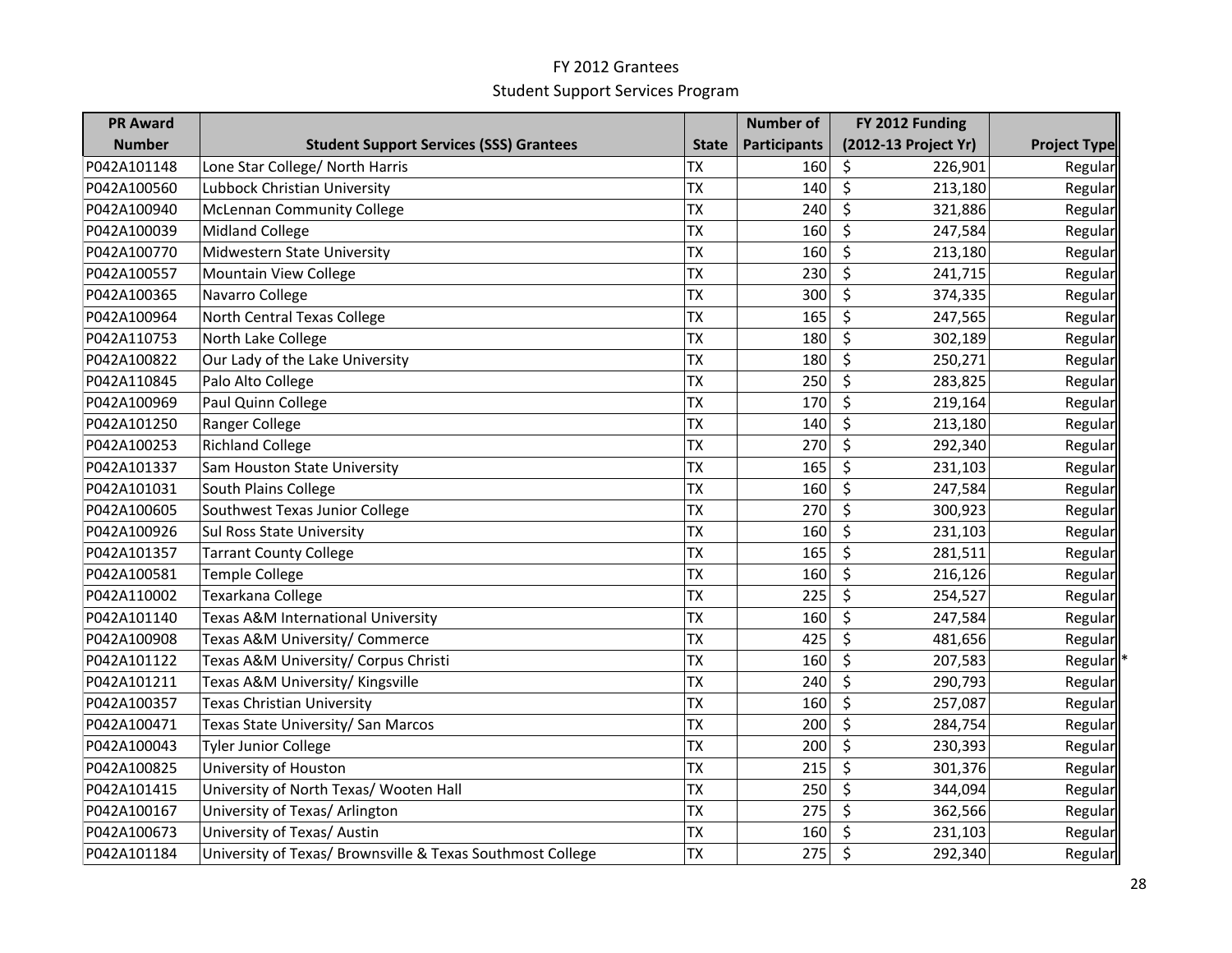| <b>PR Award</b> |                                                                     |              | <b>Number of</b>    | FY 2012 Funding                    |                     |
|-----------------|---------------------------------------------------------------------|--------------|---------------------|------------------------------------|---------------------|
| <b>Number</b>   | <b>Student Support Services (SSS) Grantees</b>                      | <b>State</b> | <b>Participants</b> | (2012-13 Project Yr)               | <b>Project Type</b> |
| P042A100228     | University of Texas/ El Paso                                        | <b>TX</b>    | 200                 | \$<br>291,560                      | Regular             |
| P042A100148     | University of the Incarnate Word                                    | <b>TX</b>    | 200                 | \$<br>235,059                      | Regular             |
| P042A101246     | Victoria County Junior College District                             | <b>TX</b>    | 160                 | $\overline{\mathsf{S}}$<br>247,584 | Regular             |
|                 |                                                                     |              |                     |                                    |                     |
| P042A100888     | Weatherford College of the Parker County Community College District | <b>TX</b>    | 160                 | \$<br>247,583                      | Regular             |
| P042A100647     | <b>Western Texas College</b>                                        | <b>TX</b>    | 160                 | \$<br>231,103                      | Regular             |
| P042A111203     | <b>Wiley College</b>                                                | <b>TX</b>    | 210                 | \$<br>235,136                      | Regular             |
| P042A110585     | College of Eastern Utah/ San Juan                                   | UT           | 200                 | \$<br>345,521                      | Regular             |
| P042A100174     | Dixie State College of Utah                                         | UT           | 200                 | \$<br>309,293                      | Regular             |
| P042A100798     | Salt Lake Community College                                         | UT           | 200                 | \$<br>319,006                      | Regular             |
| P042A100332     | <b>Snow College</b>                                                 | UT           | 200                 | \$<br>340,944                      | Regular             |
| P042A100301     | Southern Utah University                                            | UT           | 160                 | \$<br>284,754                      | Regular             |
| P042A100856     | University of Utah                                                  | UT           | 225                 | \$<br>330,421                      | Regular             |
| P042A110004     | Utah State University/ Logan                                        | UT           | 190                 | \$<br>292,340                      | Regular             |
| P042A101437     | <b>Utah Valley University</b>                                       | UT           | 150                 | \$<br>246,049                      | Regular             |
| P042A101501     | <b>Weber State University</b>                                       | UT           | 285                 | \$<br>401,130                      | Regular             |
| P042A100158     | Dabney S. Lancaster Community College                               | VA           | 250                 | \$<br>288,827                      | Regular             |
| P042A111134     | <b>Hampton University</b>                                           | VA           | 190                 | \$<br>292,340                      | Regular             |
| P042A100011     | Lord Fairfax Community College                                      | VA           | 160                 | \$<br>247,584                      | Regular             |
| P042A100105     | Mountain Empire Community College                                   | VA           | 175                 | \$<br>289,505                      | Regular             |
| P042A100816     | <b>Norfolk State University</b>                                     | VA           | 400                 | \$<br>420,631                      | Regular             |
| P042A101273     | <b>Norfolk State University</b>                                     | VA           | 140                 | \$<br>193,800                      | Teacher Prep        |
| P042A100124     | Old Dominion University                                             | VA           | 200                 | \$<br>315,990                      | Regular             |
| P042A110914     | Patrick Henry Community College                                     | VA           | 225                 | \$<br>318,050                      | Regular             |
| P042A100073     | Paul D. Camp Community College                                      | VA           | 175                 | \$<br>266,684                      | Regular             |
| P042A111210     | Radford University                                                  | VA           | 200                 | \$<br>292,343                      | Regular             |
| P042A101066     | Rappahannock Community College                                      | VA           | 175                 | \$<br>293,643                      | Regular             |
| P042A110991     | Southwest Virginia Community College                                | VA           | 300                 | \$<br>375,153                      | Regular             |
| P042A100420     | Thomas Nelson Community College                                     | VA           | 160                 | \$<br>231,103                      | Regular             |
| P042A100060     | <b>Tidewater Community College</b>                                  | VA           | 200                 | \$<br>281,511                      | Regular             |
| P042A110477     | University of Virginia/ Wise                                        | VA           | 190                 | \$<br>284,754                      | Regular             |
| P042A100600     | Virginia Highlands Community College                                | VA           | 210                 | \$<br>360,223                      | Regular             |
| P042A100761     | Virginia Union University                                           | VA           | 140                 | $\zeta$<br>213,180                 | Regular             |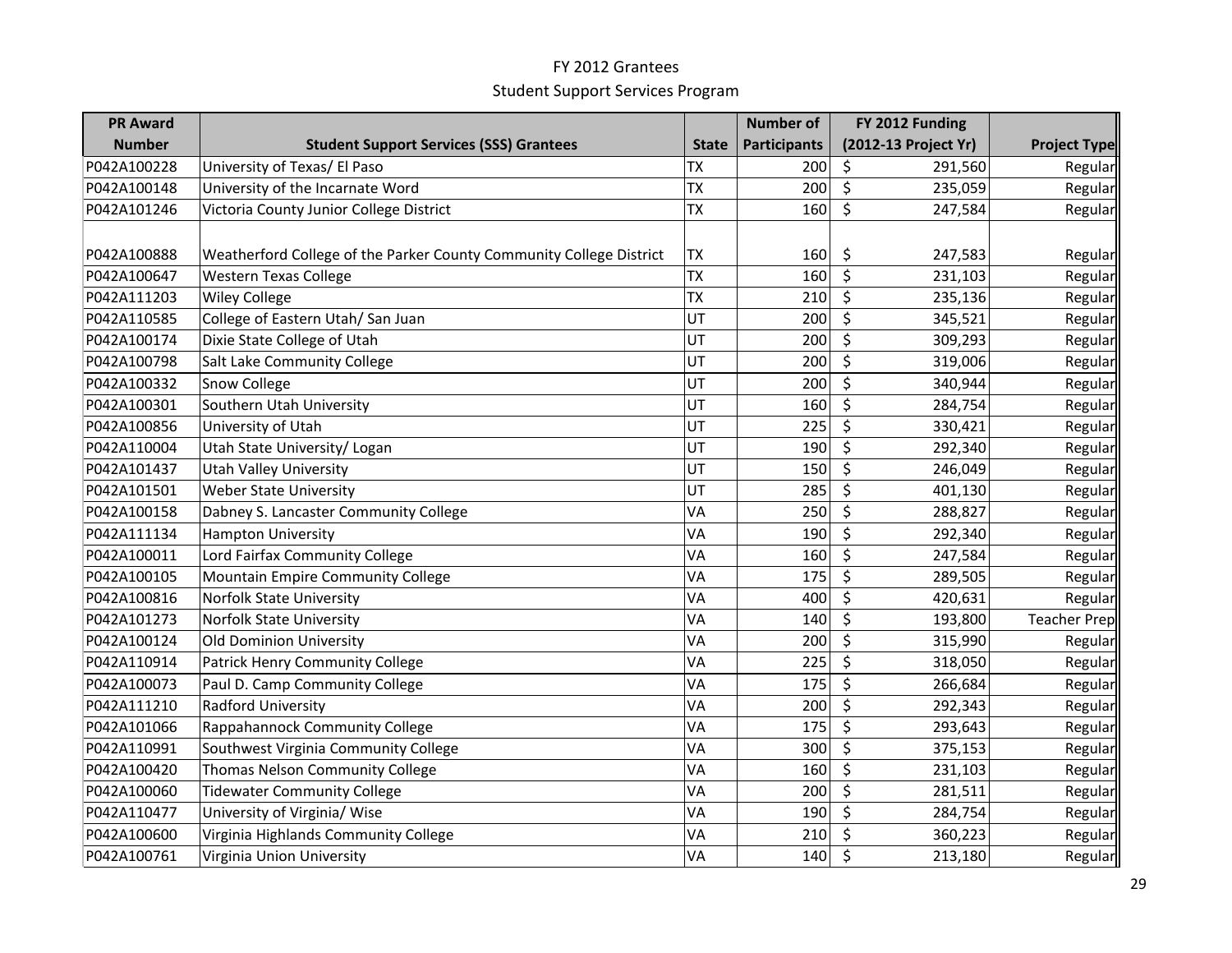| <b>PR Award</b> |                                                |              | <b>Number of</b>    | FY 2012 Funding      |                     |
|-----------------|------------------------------------------------|--------------|---------------------|----------------------|---------------------|
| <b>Number</b>   | <b>Student Support Services (SSS) Grantees</b> | <b>State</b> | <b>Participants</b> | (2012-13 Project Yr) | <b>Project Type</b> |
| P042A100263     | Virginia Western Community College             | VA           | 250                 | \$<br>281,210        | Regular             |
| P042A100446     | <b>Wytheville Community College</b>            | VA           | 235                 | \$<br>376,607        | Regular             |
| P042A100024     | <b>Castleton State College</b>                 | VT           | 230                 | \$<br>292,341        | Regular             |
| P042A100211     | <b>Community College of Vermont</b>            | VT           | 225                 | \$<br>345,733        | Regular             |
| P042A100058     | Johnson State College                          | VT           | 235                 | \$<br>393,484        | Regular             |
| P042A100193     | Lyndon State College                           | VT           | 190                 | \$<br>279,757        | Regular             |
| P042A100884     | Southern Vermont College                       | VT           | 200                 | \$<br>261,030        | Regular             |
| P042A100143     | University of Vermont                          | VT           | 225                 | \$<br>310,377        | Regular             |
| P042A100020     | <b>Vermont Technical College</b>               | VT           | 190                 | \$<br>286,140        | Regular             |
| P042A100012     | <b>Bellevue College</b>                        | <b>WA</b>    | 175                 | \$<br>247,584        | Regular             |
| P042A110748     | <b>Big Bend Community College</b>              | <b>WA</b>    | 190                 | \$<br>281,462        | Regular             |
| P042A100083     | Central Washington University                  | <b>WA</b>    | 225                 | \$<br>281,219        | Regular             |
| P042A100113     | Centralia College                              | <b>WA</b>    | 220                 | \$<br>320,351        | Regular             |
| P042A100385     | Columbia Basin College                         | <b>WA</b>    | 200                 | \$<br>292,005        | Regular             |
| P042A100036     | Eastern Washington University/ Cheney Campus   | <b>WA</b>    | 290                 | \$<br>397,367        | Regular             |
| P042A100166     | <b>Edmonds Community College</b>               | <b>WA</b>    | 160                 | \$<br>231,101        | Regular             |
| P042A100898     | Evergreen State College                        | <b>WA</b>    | 180                 | \$<br>300,526        | Regular             |
| P042A100192     | <b>Grays Harbor College</b>                    | <b>WA</b>    | 160                 | \$<br>231,103        | Regular             |
| P042A100527     | <b>Green River Community College</b>           | <b>WA</b>    | 200                 | \$<br>292,340        | Regular             |
| P042A100314     | <b>Heritage University</b>                     | <b>WA</b>    | 160                 | \$<br>230,983        | Regular             |
| P042A100634     | <b>Highline Community College</b>              | <b>WA</b>    | 140                 | \$<br>213,180        | Regular             |
| P042A100081     | Lake Washington Technical College              | <b>WA</b>    | 140                 | \$<br>213,180        | Regular             |
| P042A100082     | Lake Washington Technical College              | <b>WA</b>    | 160                 | \$<br>230,884        | Disabled            |
| P042A111002     | Lower Columbia College                         | <b>WA</b>    | 220                 | \$<br>357,514        | Regular             |
| P042A100558     | Peirce College/ Fort Steilacoom                | <b>WA</b>    | 160                 | \$<br>231,103        | Regular             |
| P042A100749     | Seattle Central Community College              | <b>WA</b>    | 350                 | \$<br>466,632        | Regular             |
| P042A110138     | Skagit Valley College                          | <b>WA</b>    | 230                 | \$<br>343,993        | Regular             |
| P042A100880     | South Seattle Community College                | <b>WA</b>    | 185                 | \$<br>295,381        | Regular             |
| P042A111240     | <b>Tacoma Community College</b>                | <b>WA</b>    | 200                 | \$<br>281,510        | Regular             |
| P042A110540     | University of Washington                       | <b>WA</b>    | 300                 | \$<br>445,184        | Regular             |
| P042A100541     | University of Washington/ Seattle              | <b>WA</b>    | 120                 | \$<br>213,180        | <b>STEM</b>         |
| P042A100096     | Walla Walla Community College                  | <b>WA</b>    | 280                 | \$<br>398,840        | Regular             |
| P042A101207     | <b>Washington State University</b>             | <b>WA</b>    | 160                 | \$<br>231,103        | Regular             |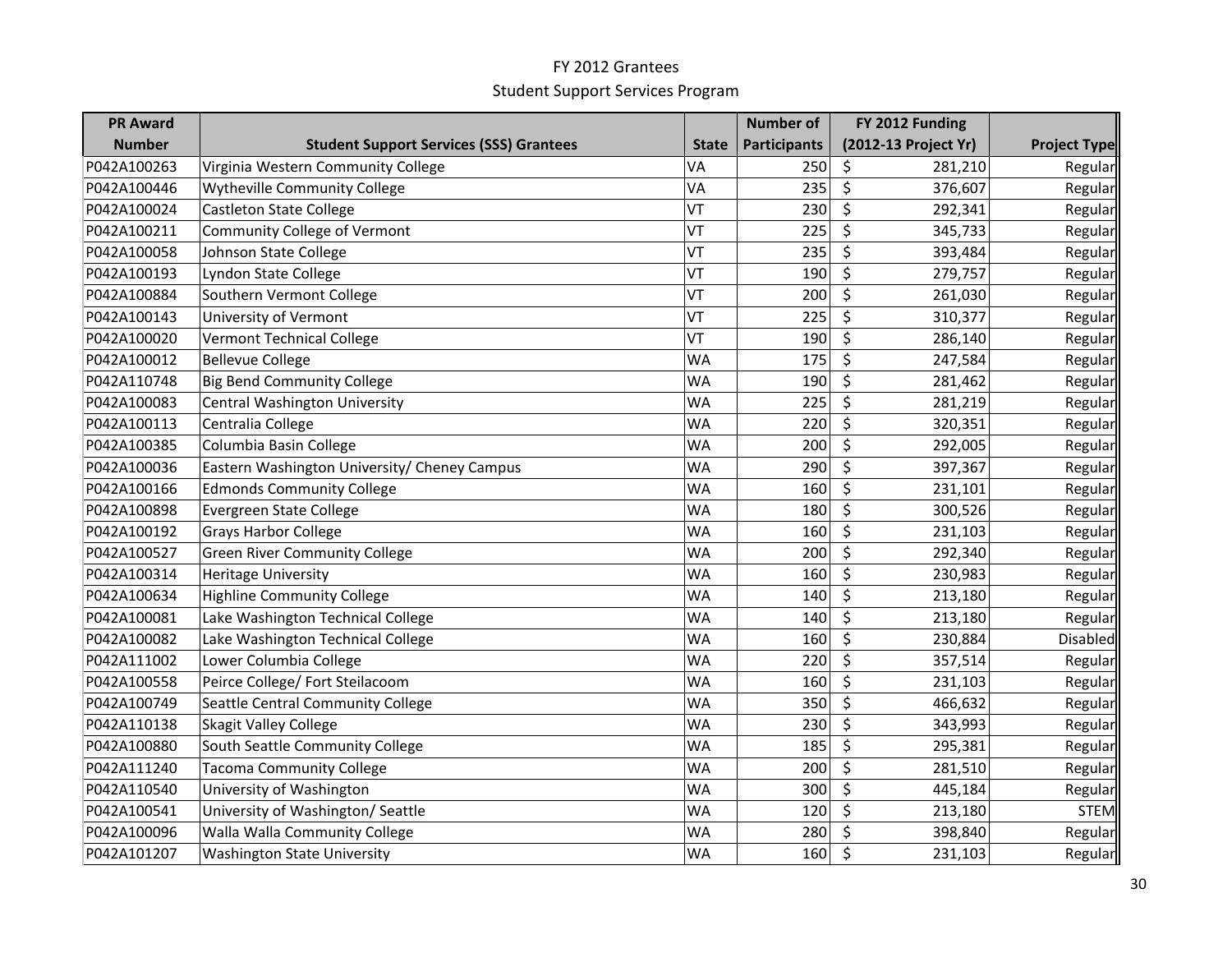| <b>PR Award</b> |                                                |              | <b>Number of</b> | FY 2012 Funding                    |                     |
|-----------------|------------------------------------------------|--------------|------------------|------------------------------------|---------------------|
| <b>Number</b>   | <b>Student Support Services (SSS) Grantees</b> | <b>State</b> | Participants     | (2012-13 Project Yr)               | <b>Project Type</b> |
| P042A101218     | <b>Washington State University</b>             | <b>WA</b>    | 140              | \$<br>213,180                      | Regular             |
| P042A100599     | Yakima Valley Community College                | <b>WA</b>    | 200              | \$<br>295,998                      | Regular             |
| P042A101304     | <b>Beloit College</b>                          | WI           | 125              | \$<br>281,510                      | Regular             |
| P042A110841     | College of Menominee Nation                    | WI           | 152              | \$<br>219,575                      | Regular             |
| P042A100069     | <b>Gateway Technical College</b>               | WI           | 100              | \$<br>213,138                      | Disabled            |
| P042A100017     | Lac Courte Oreilles Ojibwa Community College   | WI           | 160              | \$<br>284,640                      | Regular             |
| P042A100583     | Lakeshore Technical College                    | WI           | 140              | \$<br>213,180                      | Regular             |
| P042A101136     | Madison Area Technical College                 | WI           | 140              | \$<br>213,176                      | Regular             |
| P042A100681     | Marian University, Inc.                        | WI           | 140              | \$<br>213,180                      | Regular             |
| P042A100747     | <b>Marquette University</b>                    | WI           | 134              | \$<br>212,955                      | Disabled            |
| P042A100529     | <b>Marquette University</b>                    | WI           | 280              | \$<br>511,176                      | Regular             |
| P042A100953     | Milwaukee School of Engineering                | WI           | 140              | \$<br>247,584                      | Regular             |
| P042A100735     | Moraine Park Technical College District        | WI           | 140              | \$<br>213,180                      | Regular             |
| P042A101325     | <b>Mount Mary College</b>                      | WI           | 140              | \$<br>213,180                      | Regular             |
| P042A100240     | <b>Ripon College</b>                           | WI           | 160              | \$<br>244,257                      | Regular             |
| P042A120448     | University of Wisconsin Colleges/ Rock County  | WI           | 450              | \$<br>553,207                      | Regular             |
| P042A100229     | University of Wisconsin/ Eau Claire            | WI           | 100              | \$<br>213,180                      | Disabled            |
| P042A100221     | University of Wisconsin/ Eau Claire            | WI           | 300              | \$<br>378,511                      | Regular             |
| P042A100589     | University of Wisconsin/La Crosse              | WI           | 350              | \$<br>377,786                      | Regular             |
| P042A100453     | University of Wisconsin/ Madison               | WI           | 275              | \$<br>292,340                      | Regular             |
| P042A100723     | University of Wisconsin/ Milwaukee             | WI           | 250              | \$<br>306,229                      | Regular             |
| P042A100672     | University of Wisconsin/ Oshkosh               | WI           | 300              | \$<br>385,635                      | Regular             |
| P042A100985     | University of Wisconsin/ Parkside              | WI           | 160              | \$<br>290,737                      | Regular             |
| P042A100619     | University of Wisconsin/ Platteville           | WI           | 300              | $\overline{\mathsf{S}}$<br>366,105 | Regular             |
| P042A101196     | University of Wisconsin/ River Falls           | WI           | 200              | \$<br>292,337                      | Regular             |
| P042A100273     | University of Wisconsin/ Stout                 | WI           | 160              | \$<br>247,561                      | Disabled            |
| P042A100278     | University of Wisconsin/ Stout                 | WI           | 270              | \$<br>311,398                      | Regular             |
| P042A100066     | University of Wisconsin/ Superior              | WI           | 160              | \$<br>292,340                      | Regular             |
| P042A100135     | Viterbo University                             | WI           | 200              | \$<br>294,847                      | Regular             |
| P042A100199     | <b>Bluefield State College</b>                 | <b>WV</b>    | 265              | \$<br>356,760                      | Regular             |
| P042A110806     | <b>Concord University</b>                      | <b>WV</b>    | 200              | \$<br>300,245                      | Regular             |
| P042A101384     | Glenville State College                        | WV           | 160              | \$<br>231,079                      | Regular             |
| P042A100359     | <b>Marshall University</b>                     | <b>WV</b>    | 200              | \$<br>284,754                      | Regular             |